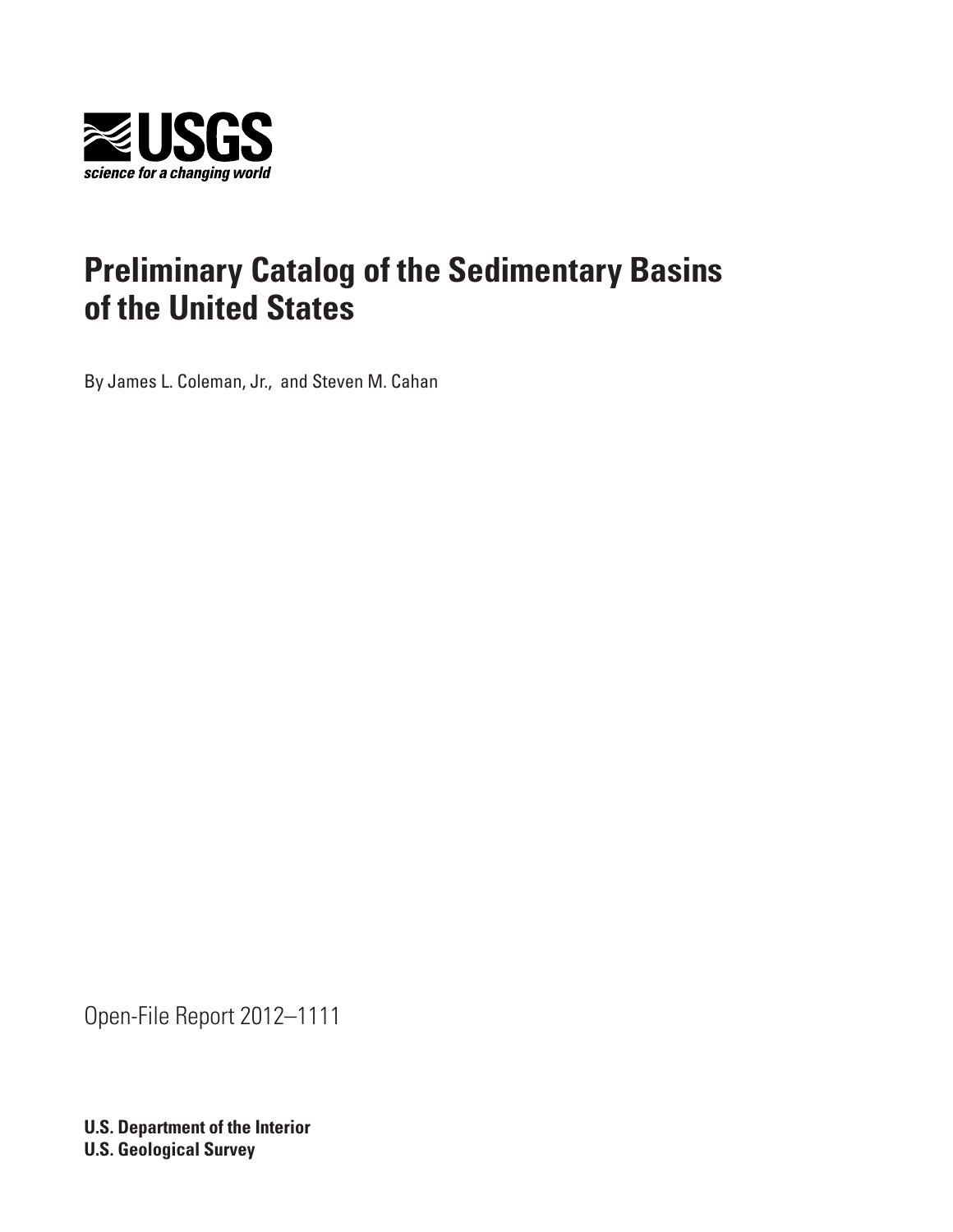# **U.S. Department of the Interior**

KEN SALAZAR, Secretary

# **U.S. Geological Survey**

Marcia K. McNutt, Director

U.S. Geological Survey, Reston, Virginia: 2012

For more information on the USGS—the Federal source for science about the Earth, its natural and living resources, natural hazards, and the environment, visit <http://www.usgs.gov>or call 1–888–ASK–USGS.

For an overview of USGS information products, including maps, imagery, and publications, visit<http://www.usgs.gov/pubprod>

To order this and other USGS information products, visit<http://store.usgs.gov>

Any use of trade, firm, or product names is for descriptive purposes only and does not imply endorsement by the U.S. Government.

Although this information product, for the most part, is in the public domain, it also may contain copyrighted materials as noted in the text. Permission to reproduce copyrighted items must be secured from the copyright owner.

Suggested citation:

Coleman, J.L., Jr., and Cahan, S.M., 2012, Preliminary catalog of the sedimentary basins of the United States: U.S. Geological Survey Open-File Report 2012–1111, 27 p. (plus 4 figures and 1 table available as separate files) Available online at http://pubs.usgs.gov/of/2012/1111/.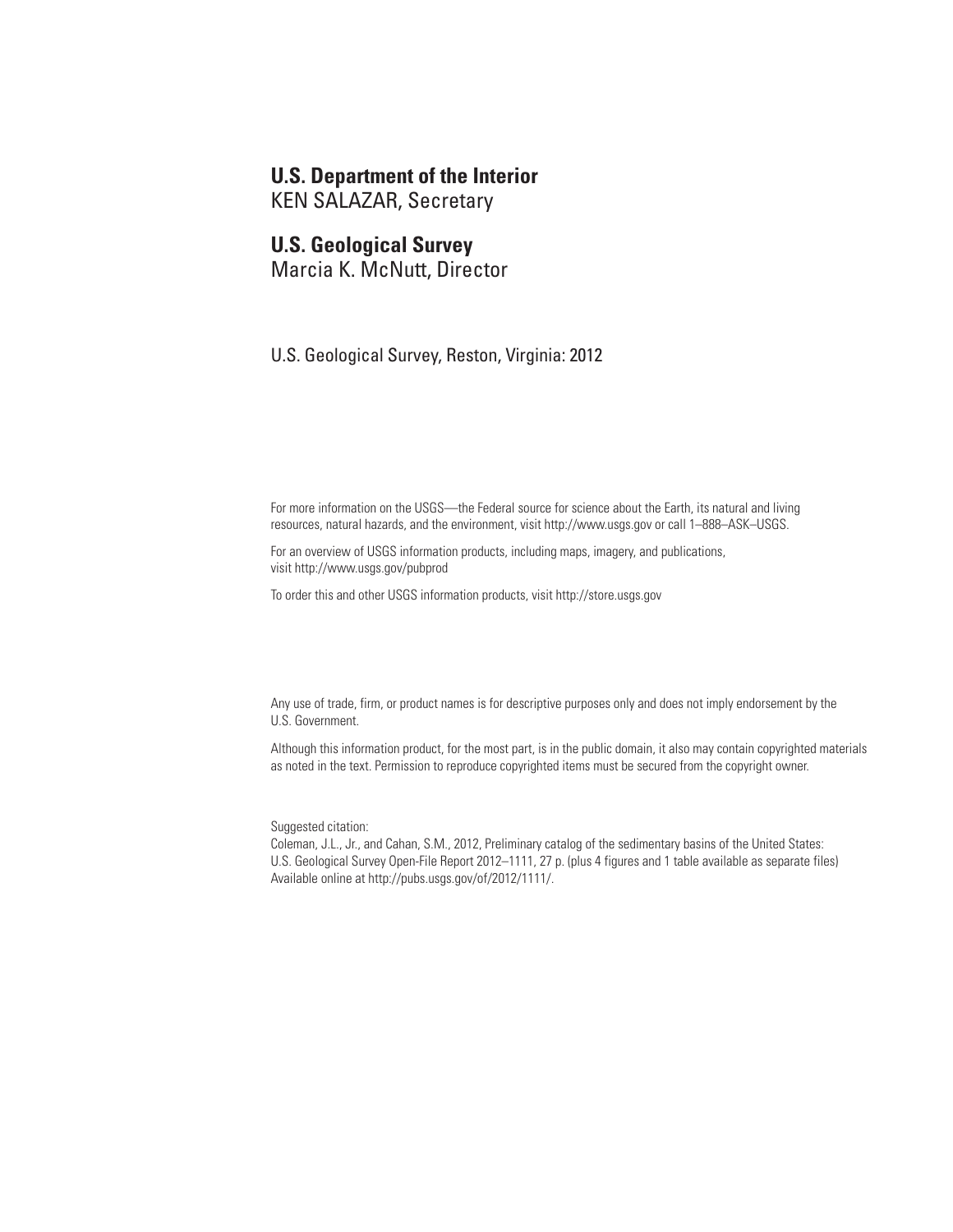# **Contents**

| Rift and Transtensional Basin including Intracratonic Aulacogens3 |  |
|-------------------------------------------------------------------|--|
|                                                                   |  |
|                                                                   |  |
|                                                                   |  |
|                                                                   |  |
|                                                                   |  |
|                                                                   |  |
|                                                                   |  |
|                                                                   |  |
|                                                                   |  |
|                                                                   |  |
|                                                                   |  |
|                                                                   |  |
|                                                                   |  |
|                                                                   |  |
|                                                                   |  |
|                                                                   |  |
|                                                                   |  |
|                                                                   |  |
|                                                                   |  |
|                                                                   |  |
|                                                                   |  |
|                                                                   |  |

# **Figures**

| 1. Maps showing Cenozoic sedimentary basins of the United States Separate pdf file  |
|-------------------------------------------------------------------------------------|
| 2. Maps showing Mesozoic sedimentary basins of the United States Separate pdf file  |
| 3. Maps showing Paleozoic sedimentary basins of the United States Separate pdf file |
| 4. Maps showing Neoproterozoic sedimentary basins                                   |
|                                                                                     |

# **Table**

|--|--|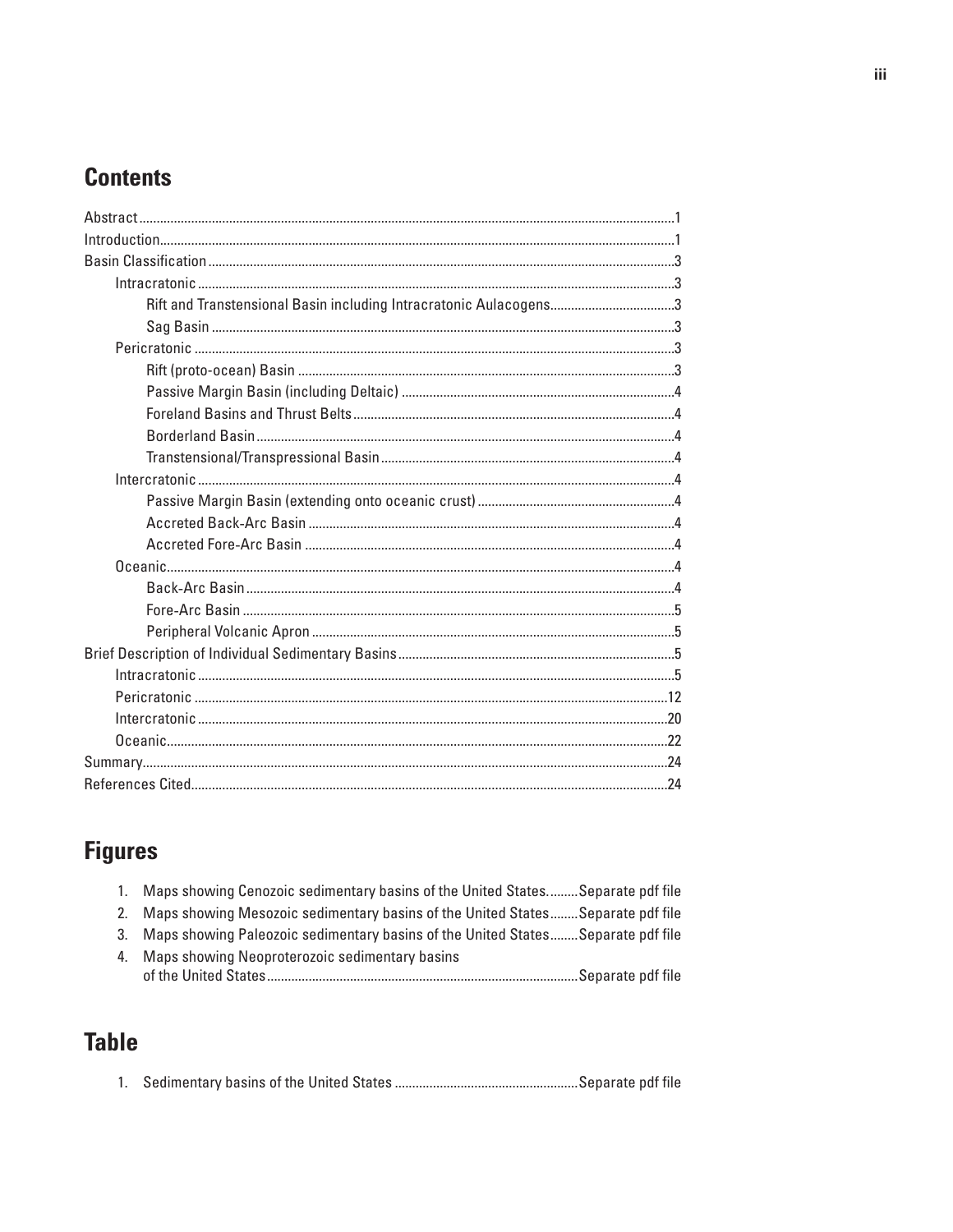# **Conversion Factors**

| Inch/Pound to SI     |        |                      |
|----------------------|--------|----------------------|
| <b>Multiply</b>      | By     | <b>To obtain</b>     |
| mile $(mi)$          | 1.609  | kilometer (km)       |
| mile, nautical (nmi) | 1.852  | kilometer (km)       |
|                      |        |                      |
| SI to Inch/Pound     |        |                      |
| kilometer (km)       | 0.6214 | mile (mi)            |
| kilometer (km)       | 0.5400 | mile, nautical (nmi) |
| meter $(m)$          | 1.094  | yard                 |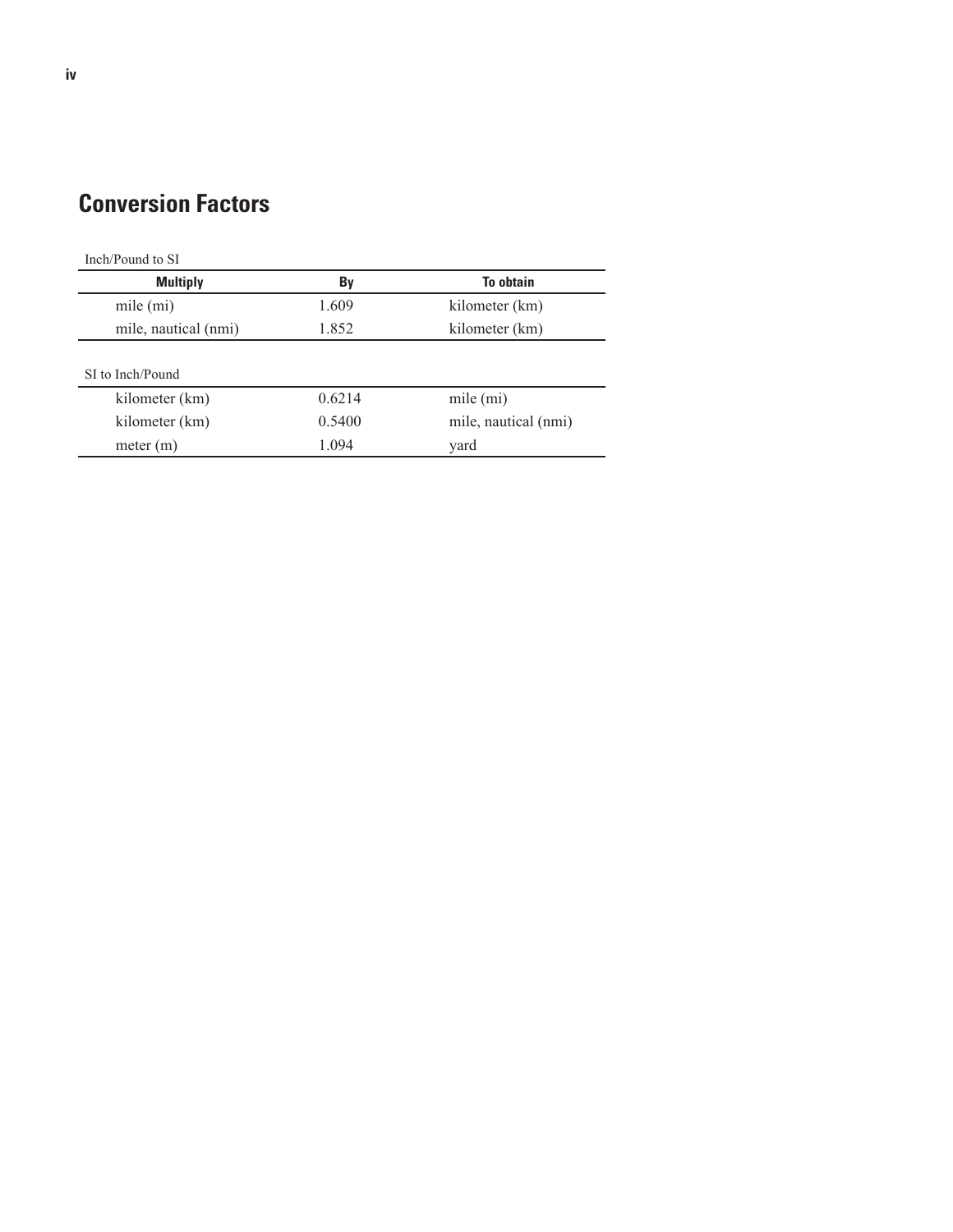By James L. Coleman, Jr., and Steven M. Cahan

# **Abstract**

One hundred forty-four sedimentary basins (or groups of basins) in the United States (both onshore and offshore) are identified, located, and briefly described as part of a Geographic Information System (GIS) data base in support of the Geologic Carbon Dioxide Sequestration National Assessment Project (Brennan and others, 2010). This catalog of basins is designed to provide a check list and basic geologic framework for compiling more detailed geologic and reservoir engineering data for this project and other future investigations.

# **Introduction**

The purpose of this GIS data base and derivative maps is to provide an initial listing of sedimentary basins of the United States and a preliminary reference map for current and future geologic carbon dioxide  $(CO_2)$  sequestration national assessment studies. One hundred forty-four sedimentary basins (or groups of basins) are identified, located, and briefly described (table 1). Figures illustrating the basins according to geologic age are included to show the distribution and size of the basins (figs. 1–4). However, the reader is referred to the GIS to locate any specific basin. All of the basins within this catalog are shown on each figure. The line color, which delimits each basin, does not signify any geologic or geographic attribute. The color fills, however, do correspond to the plate tectonic setting and geologic era of each basin. In some instances, basin polygons may overlie one another. In these cases, the smaller basin is placed on top of the larger basin. If superimposed basins are of different ages, it may be difficult to distinguish a basin with no polygon color fill from the underlying basin with a polygon color fill. The reader is urged to examine table 1 or the accompanying GIS to determine the category of each basin.

Both onshore and offshore basins are recognized in this compilation. As research continues on this topic, it is expected that a revised version of this study will follow, including more details on basin volume, geologic history, fluid flow characteristics, and  $CO<sub>2</sub>$  storage potential.

The text accompanying this catalog gives a very brief synopsis of the age and style of the listed sedimentary basins and is not intended to be a substantial discussion of all of the factors involved in sedimentary basin creation, fill, and preservation or of the full-cycle evolution of the sediments and sedimentary rocks contained within the basin. The processes of plate tectonics and sedimentary basin formation and preservation are more complex than that described here. The reader interested in a more complete discussion of sedimentary basin processes, origin, and evolution are urged to review Dickinson (1976), Bally and Snelson (1980), Klemme (1980), Kingston and others, (1983), and the collection of Foster and Beaumont (1987). More detailed discussions of many of the basins or composite basins reviewed in this report can be found in the Geological Society of America "Decade of North America" (DNAG) volumes (especially Sloss, 1988; Bally and Palmer, 1989; Hatcher and others, 1989; Winterer, 1989; Salvador, 1991; Burchfiel and others, 1992; Reed and others, 1993; Plafker and Berg, 1994) and "The Sedimentary Basins of the United States and Canada" (Miall, 2008). Recent basin analyses in many areas have not been incorporated into this initial report. Specifically, new interpretations by Bird and Houseknecht (2011), K.J. Bird and D.W. Houseknecht (unpub. data, 2010), Houseknecht and Bird (2011), Houseknecht and Till (2011), Houseknecht and others (2011), and Houseknecht and Bird (2012, in press a, b) in Arctic Alaska and adjacent Arctic Canada will likely result in an improved understanding and a reinterpretation of the basins listed herein.

For the purposes of this discussion, a sedimentary basin is considered to be that volume of sedimentary rocks within a three dimensional container, the boundaries of which are definable geologic features such as fault zones, closing structural contours, or up stratigraphic dip pinchout of wedges or sediments or sedimentary rocks. These sedimentary containers have an areal extent that is recorded in the accompanying GIS shapefile. The classification terms used in the text were created by the authors to help explain the nature and association of individual sedimentary basins with other similarly formed and preserved basins. Most basins have an evolutionary history and advance from one style to another throughout their life.

Sedimentary basins in their most simplistic form are containers in which a preserved volumetric accumulation of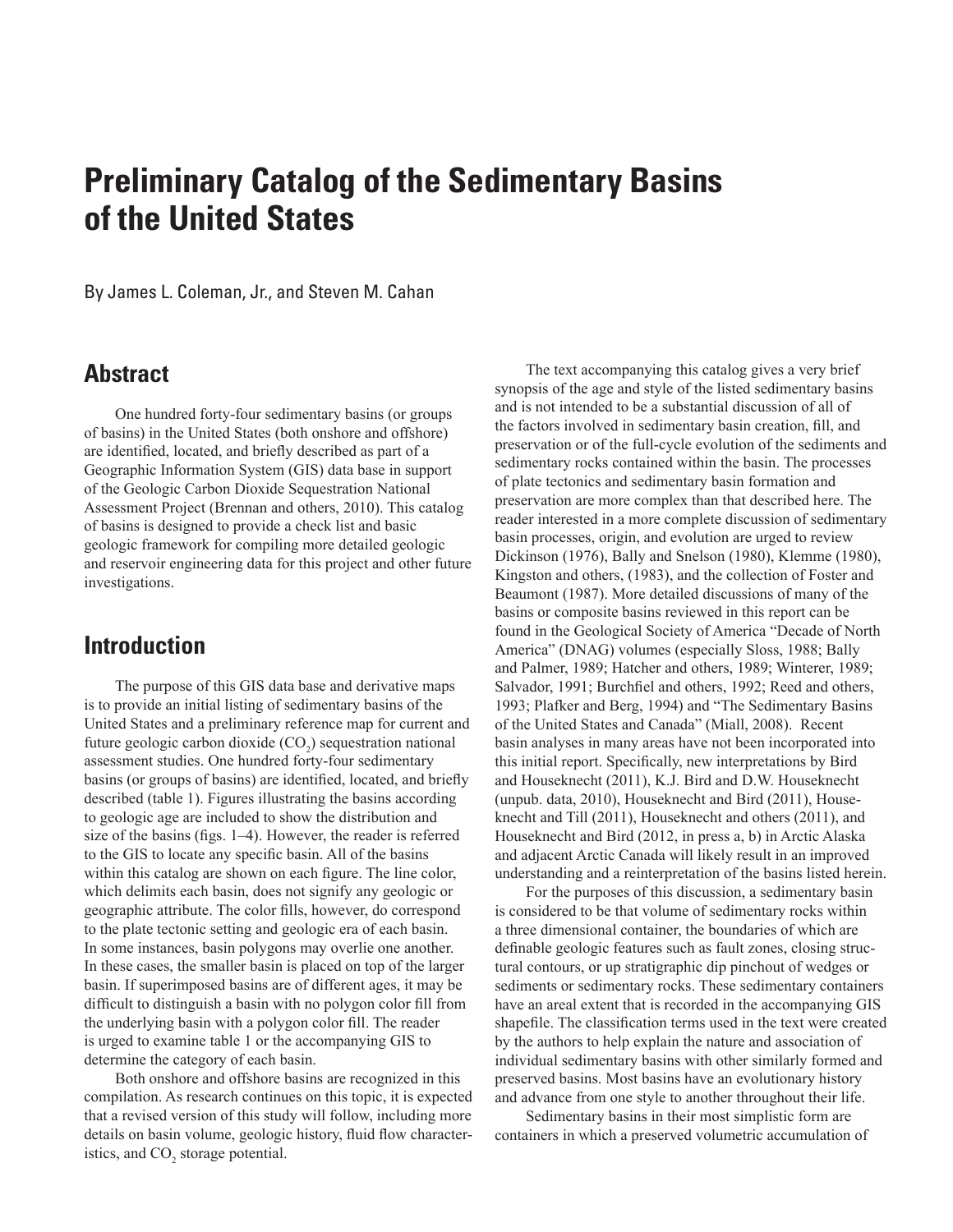sediments may over time and exposure to elevated temperature and pressure be lithified into sedimentary rocks. Many basins form as the result of plate tectonic activity through a variety of structural processes. These processes generate relief necessary for erosion, carbonate deposition (where possible), and the accommodation space for the accumulation and preservation of sediment.

The surface of the Earth can be divided into cratons (tectonically stable interior areas of continents, with thick lithospheric roots overlying anomalously cold mantle), cratonic margins (variably tectonically active areas of crust transitional in nature between the thick crust of the craton and the relatively thin crust of the oceans), and ocean basins (variably tectonically active areas of thin crust, generally overlying hot mantle). At times in the Earth's history, sea level was higher than today, and vast, shallow seas covered the cratons, leaving behind thick accumulations of sediments and sedimentary rock termed here platform (or shelf) sediments. Typically, these platform sediments increase in thickness into basins within or peripheral to the cratons. In complete sedimentary basin sequences, platform sediments transition seaward through several depositional facies mosaics ranging from continental to shallow water marine to marine slope finally ending in marine accumulations of potentially deep water settings.

Sedimentary processes may fill the basins with a variety of siliclastic and carbonate sediments, the character of which is determined in part by the proximity of older, relatively high standing sedimentary, metamorphic, or igneous rocks, which can be eroded and the resulting sediment deposited into the basin. Additional factors controlling the character of accumulated sediments are the areal extent and hydraulic gradients of erosional and depositional systems delivering sediments to the basin, climate throughout the erosional and depositional systems, the time involved in sediment transport to a final depositional site, extra-basinal influences (such as volcanic ash contributions, bolide impacts, and tsunamis), and post-depositional diagenetic, igneous, and metamorphic activity. These basins can form just about anywhere on a tectonic plate where tectonic forces permit and may vary in size from small "pocket basins" of a few acres in size to large ocean basins. Continued plate tectonic activity may preserve many of these basins, but likewise, many basins are destroyed by plate convergence leading to orogenic compression, folding, metamorphism, uplift, and erosion or subduction and incorporation into deep crustal regions.

A sedimentary basin may form as one type of basin and evolve through time into another type of basin. Cratonic basins may have their origin as rift basins. Foreland basins may have earlier phases as rift basins and passive margin basins. Basins that form on active plate margins may have a highly varied history of style development, modification commonly by transpressional or transtentional tectonics, and change, even though their life spans may be geologically very short.

As indicated above, most basins may grade from one style to another through both time and space; each basin

discussed in this report is placed into a single classification based on its predominant geological style as determined from published descriptions and interpretations.

For this report, the basins are grouped further by geologic age: Cenozoic, Mesozoic, Paleozoic, and Neoproterozoic, based primarily on the age of greatest basin subsidence and sediment accumulation (table 1). Pre-Neoproterozoic basins are not considered as present-day sedimentary basins.

For this study, basins are categorized in general sizes relative to one another. These categories are small, medium, large, very large, and huge. No specific size dimensions are inferred.

In some instances, sub-basins or mini-basins are grouped under a single basin name. For instance, the Gulf of Mexico sedimentary basin includes the Rio Grande Embayment, the East Texas Basin, the North Louisiana Salt Dome Basin, the Mississippi Interior Salt Dome Basin, and the Gulf Coast Salt Dome Basin. Numerous Cenozoic basins within the Basin and Range Province are included within the Basin and Range Basins. Each of these groupings will be explained in more detail in the following section on basin descriptions.

Where data were available, basins were delineated based on the shallowest closed structural contour or fault boundary if that element controls the extent of the basin's sedimentary rocks. In some areas, structural contours were not available, and published basin outlines were used. In most instances where basins extend beyond the national border or exclusive economic zone, the geologic basin outlines were truncated to coincide with the U. S. national or national maritime border.

The basin boundaries for this study were selected to represent those areas of the United States with thick accumulations of sedimentary rocks. These boundaries were not meant to coincide with the boundaries of the U.S. Geological Survey (USGS) National Oil and Gas Assessment project assessment units or total petroleum systems. Because petroleum is more buoyant than water, petroleum will naturally flow toward lower pressure regimes, displacing water as it moves. Commonly this flow direction is up structural dip. Consequently, petroleum can normally be expected to flow out of sedimentary basins into structurally high areas adjacent to the petroleum kitchen area (Magoon and Dow, 1994). Therefore, it would not be unexpected to find some petroleum fields outside of the sedimentary basins identified in this report.

In this investigation and data base, basin outlines within the contiguous 48 United States were interpreted from Cohee and others (1962), Frezon and Finn (1988), and selected volumes in the series "The Decade of North American Geology" by the Geological Society of America (1989, 1991, 1992, 1993, 1994; see individual basin references). Additional data for the contiguous 48 United States were drawn from King and Beikman (1974). Basin outlines for Alaska were taken primarily from Beikman (1980), Kirschner (1994), the U.S. Geological Survey (1997), and Troutman and Stanley (2002). The basin outline for Hawaii was adapted from Winterer (1989) and Sherrod and others (2007). The bounding elements for most of the basins described in the text are not identified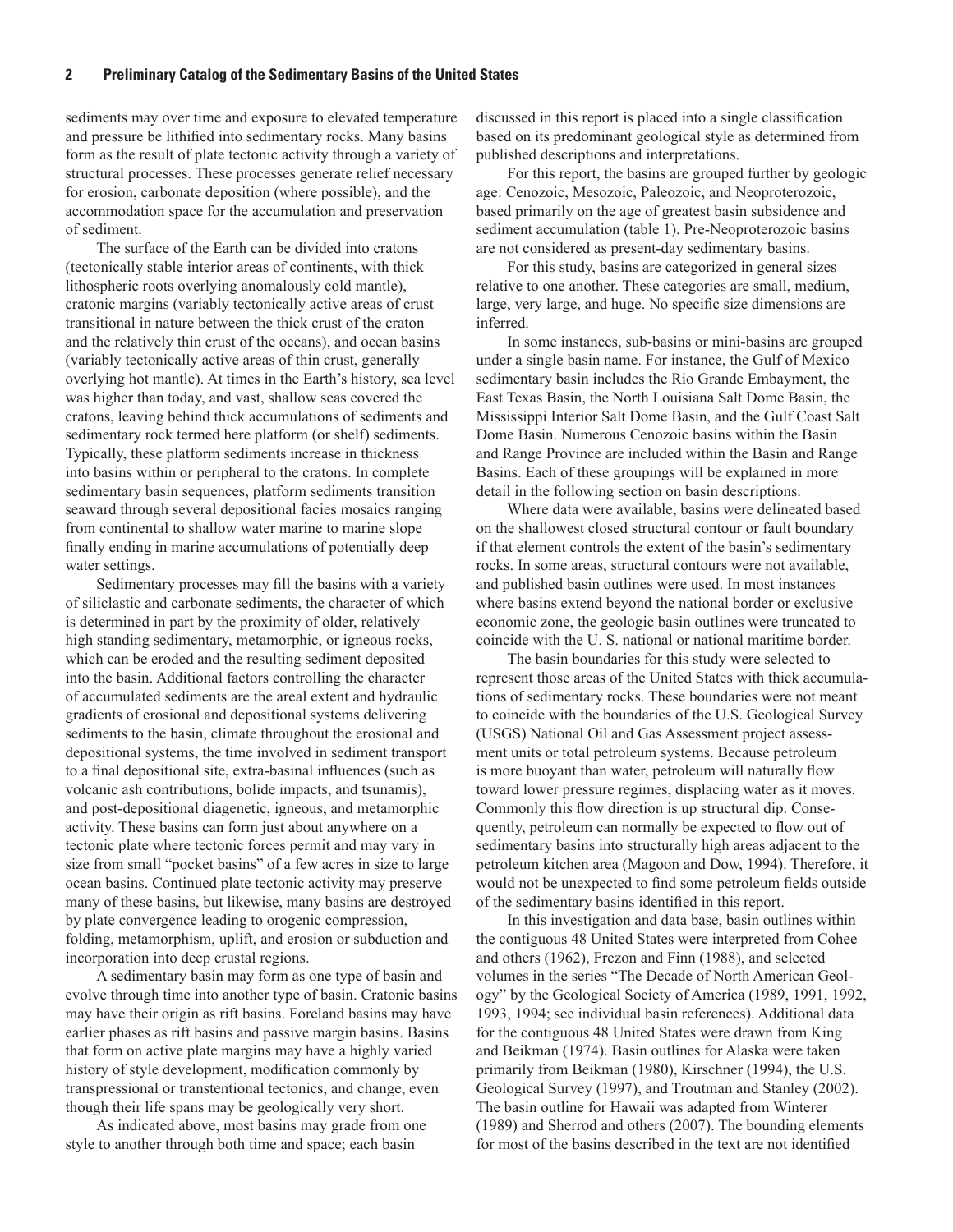# Rift and Transtensional Basin including Intracratonic Aulacogens

For this report, rift basins are those basins that form within continental masses as a result primarily of extensional forces, resulting in a normal-fault bounded basin. Typically the basin-bounding fault zone on one side of the rift has more offset than the zone on the other side. Because pure orthogonal extension is relatively rare, most normal faults associated with rift basins have some component of transcurrent or strike-slip faulting. Those basins with a substantial amount of strike-slip, but net extensional, faulting are termed transtensional basins. If rifting progresses long enough, proto-oceanic basins may form. Aulacogens are those rift basins that form as the failed arm of a triple junction or the point where three tectonic plates meet. As oceanic rifting leaves the failed arm behind, its inherent structural weakness may permit renewed rifting throughout its history. All three of these basins are elongated and may have very thick sedimentary accumulations. Classic modern examples of intracratonic rift and transtensional basins are those basins that formed along the East Africa Rift and the Rio Grande Rift of the western United States. The Reelfoot Rift and Anadarko Basin of the United States are considered examples of aulacogen basins.

# Sag Basin

For this report, sag basins are those basins that form within continental masses, possibly as the result of asthenospheric downwelling or isostatic equilibrium following termination of rifting. They are rarely fault-bounded with major fault zones but may contain internal strike-slip faulting (Middleton, 2007). Sag basins are commonly circular to oval in shape and may have multiple histories of basin subsidence. They may be large and thick or small and thin. They may form over older basins and inherit only some of the previously existing structural grain. Many intracratonic sag basins in the United States are Paleozoic in age. Classic examples are the Michigan and Williston Basins of the United States.

# **Pericratonic**

# Rift (proto-oceanic) Basin

For this report, rift (proto-oceanic) basins are those basins that form along the margins of continents by processes that lead to the opening of an oceanic basin. These basins are elongated and have may have variable thicknesses. The Red Sea and Gulf of Suez rifts of the Middle East contain examples of this type of basin.

by name within the GIS. The reader is referred to the cited map sources (for example, Cohee and others, 1962) for their locations.

The majority of the data used in this compilation was taken from maps at scales of 1:2,500,000 (Cohee and others, 1962; King and Beikman, 1974; Beikman, 1980; Ewing and Flores Lopez, 1991) and 1:5,000,000 (Frezon and Finn, 1988). Additional supplemental data were taken from a variety of larger scale (that is, greater detail) maps. The shapefile polygon data in this data base are reconnaissance in nature and best used at scales no larger than 1:1,000,000.

# **Basin Classification**

Numerous schemes have been suggested for the classification of sedimentary basins such as those by Dickinson (1976), Bally and Snelson (1980), and Klemme (1980). The classification used in this study is a simple one and is based on the following scheme: intracratonic (basins formed within the boundaries of a craton), pericratonic (basins formed near or accreted to the margins of the craton), intercratonic (basins formed between cratons and extending onto oceanic crust), and oceanic (basins formed independent of the cratons mostly on oceanic crust). These are subdivided one additional step to further highlight their primary style during their geologic life.

Intracratonic

Rift and Transtensional Basins (including intracratonic aulacogens) Sag Basins

Pericratonic

Rift Basins (proto-oceanic rifting) Passive Margin Basins (including Deltaic Basins) Foreland Basins and Thrust Belts Borderland Basins Transtensional/Transpressional Basins

Intercratonic

Passive Margin Basins (extending onto mostly oceanic crust) Accreted Back-Arc Basins Accreted Fore-Arc Basins

**Oceanic** 

Back-Arc Basins Fore-Arc Basins Peripheral Volcanic Apron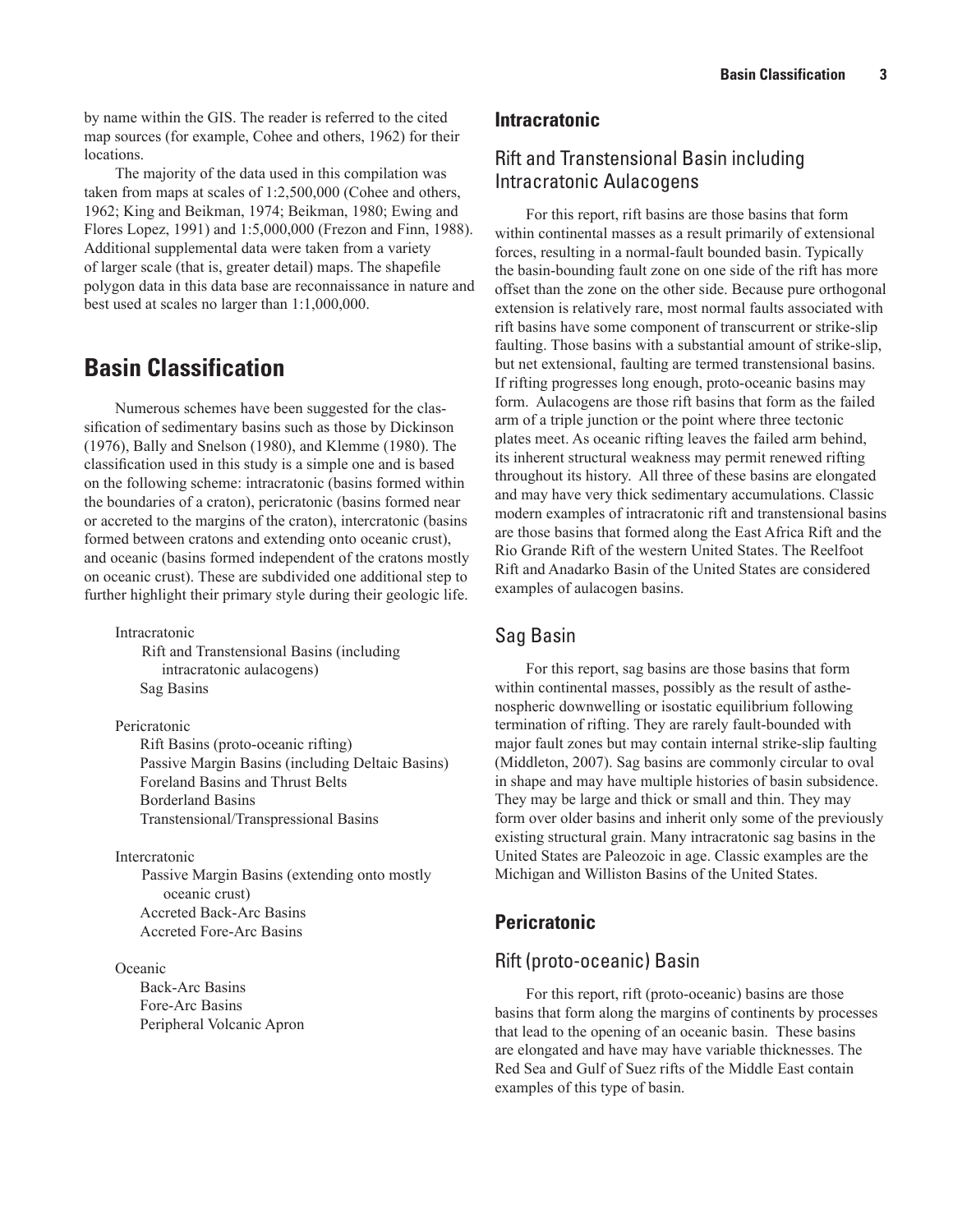# Passive Margin Basin (including Deltaic)

For this report, passive margin basins are those basins that form on the margins of continents that are not active tectonic or fault-bounded margins. In this study, they are restricted to those passive margin basins that form over continental and transitional oceanic crust. They are typically very large and may have a substantial thickness of sedimentary rock. In many instances, the basin opens into oceanic areas away from continental crust. Here, the thickest passive margin basins may build over previously deposited mobile substrates such as massive salt or shale intervals that deform plastically and permit sedimentary intervals to slide slowly toward the open ocean. Where continental drainage delivers siliciclastic sediment to the shoreline, thick deltaic accumulations can develop, further accentuating sediment loading, resulting in gravity deformation of the basinward transported mass. Where possible, large carbonate bank complexes produced by biogenic processes may also accumulate in passive margin basins. Classic examples of these types of basins are the Gulf of Mexico and the West Atlantic Basins of the United States.

# Foreland Basins and Thrust Belts

For this report, foreland basins are those basins that form adjacent to orogenic thrust belts and fault-bounded uplifts. Two types of foreland basins are included in this category: (1) foreland basins that form adjacent to decollement fault thrust and fold belts and (2) foreland basins that form adjacent to basement-cored anticlinal uplifts. Where sedimentary rocks are involved in the thrust faulting, they are included in the basin proper, as they are correlative to those undeformed rocks within the basin. Foreland basins adjacent to decollement thrust and fold belts are typically elongated and parallel to the structural grain of the orogenic belt. Foreland basins adjacent to basement-cored anticlinal uplifts are typically elliptical. Both types may have very thick accumulations of sedimentary rocks. Classic examples of these basins are the Appalachian Basin and many of the Mesozoic Rocky Mountain Basins of the United States and Canada and the Po Basin of Italy.

# Borderland Basin

For this report, borderland basins are those basins that form along the margins of a continent as a result of transtensional and transpressional faulting associated with the oblique collision of tectonic plates. They form at major bends along the collisional boundary. The combination of basin forming (transtensional faulting) and mountain forming (transpressional faulting) produces relatively small basins and uplifts along the plate boundary. Classic examples of this type of basin are the California borderland basins of southern California, such as the Santa Maria and Los Angeles Basins.

# Transtensional/Transpressional Basin

For this report, transtensional/transpressional basins are those basins that form at the margins of continents, typically along plate tectonic boundaries. These plate boundaries appear to have substantially fewer bends than those boundaries that produce borderland basins and associated uplifts. Transtensional/transpressional basins form along both restraining and releasing bends and may be completely surrounded by faults. Classic examples of this type of basin are the basins, which formed along the Dead Sea Rift Zone in the Middle East.

# **Intercratonic**

# Passive Margin Basin (extending onto oceanic crust)

For this report, passive margin basins, which extend onto oceanic crust, are those passive margin basins that typically develop between cratonic masses and extend onto transitional and oceanic crust. There is obviously a continuum between this type of basin and pericratonic passive margin basins (including deltaic). A possible example of this type of basin is the Canada Basin of the United States and Canada.

# Accreted Back-Arc Basin

For this report, accreted back-arc basins are those basins that are hypothesized to form on oceanic crust as a result of trench roll-back beneath the landward side of a volcanic chain (on the other side of the subduction zone) and then accretion onto the continental margin. These basins typically are very long and very narrow. An example of these basins is the Bristol Bay Basin in Alaska.

# Accreted Fore-Arc Basin

For this report, accreted fore-arc basins are those basins that form on oceanic crust between the subduction zone and an associated volcanic arc as a result of development and growth of an accretionary prism and then are accreted onto the continental margin. They may be deformed by faulting associated with the subduction zone. These basins are typically very long and narrow. A classic example of this type of basin is the Great Valley of California and the Cook Inlet Basin of Alaska.

# **Oceanic**

# Back-Arc Basin

For this report, back-arc basins are those basins that are hypothesized to form on oceanic crust as a result of trench roll-back beneath the landward side of a volcanic chain (on the other side from the subduction zone). These basins are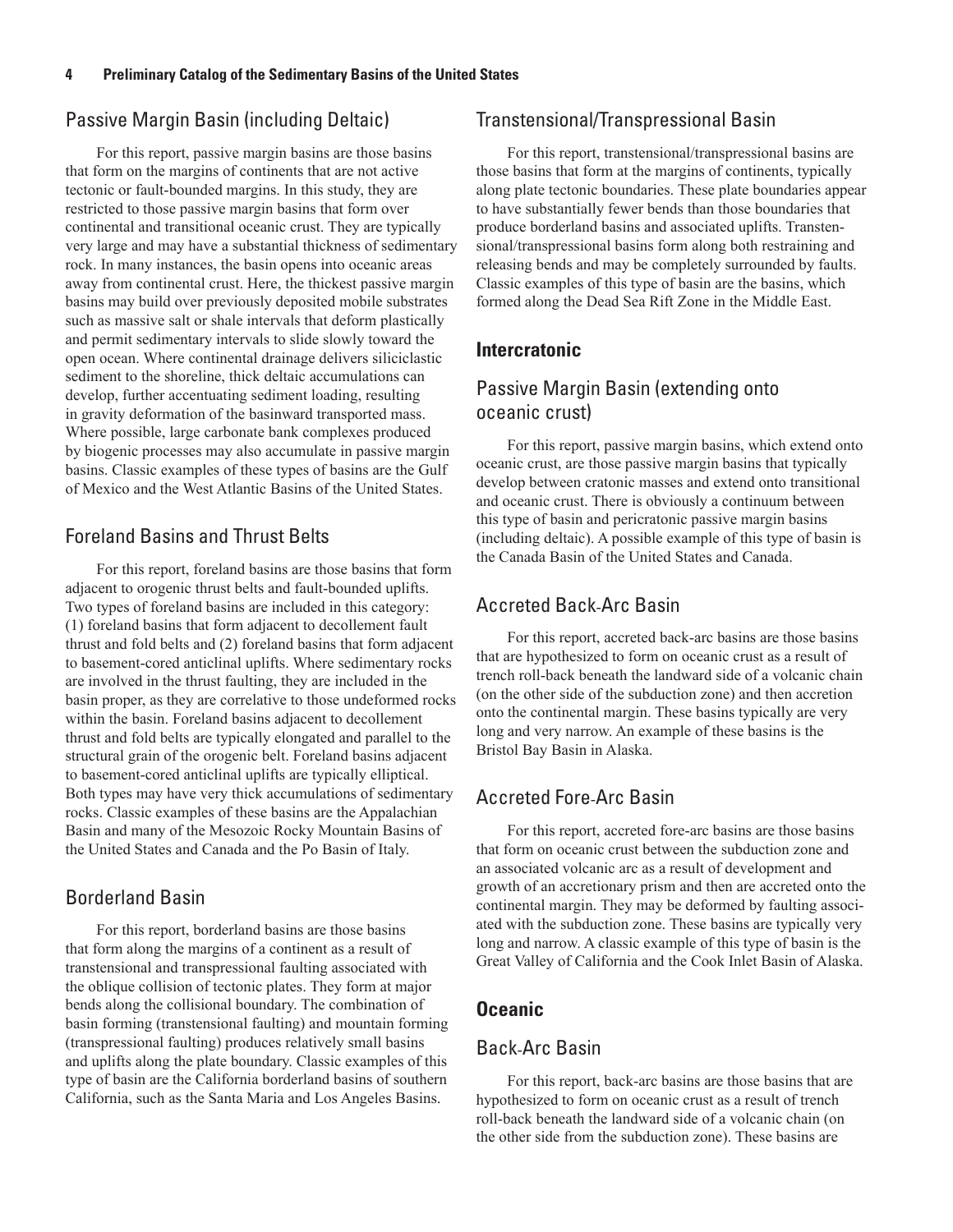typically very long and very narrow. These basins have not yet fully accreted onto the continental margin. An example of this type of basin is the Aleutian Basin in Alaska.

# Fore-Arc Basin

For this report, fore-arc basins are those basins that form on oceanic crust between the subduction zone and an associated volcanic arc as a result of development and growth of an accretionary prism. These basins have not fully accreted onto the continental margin. They may be deformed by faulting associated with the subduction zone. These basins are typically very long and narrow. An example of this basin is the Western Washington–Oregon Basin of the United States.

# Peripheral Volcanic Apron

For this report, peripheral volcanic aprons are those sedimentary and volcano-sedimentary accumulations proximal to volcanic uplands (usually islands) consisting of material derived by erosional, sedimentary, and volcanic activity intercalated with background sedimentation. An example of these basins is the area around the Hawaiian Islands.

# **Brief Description of Individual Sedimentary Basins**

# **Intracratonic**

# Rift and Transtensional including Intracratonic Aulacogens

# Cenozoic

# *Southeast Oregon–Northern California Basins 125* <sup>1</sup>

The Southeast Oregon–Northern California Basins contain a group of sedimentary basins beneath the geologic province commonly called the Columbia River Basalt Plateau. Within this group designation are the Harney Basin, Warner Graben, Catlow Basin, and Alford Graben, plus other smaller or unnamed basins, including some basins of unmetamorphosed sedimentary rocks of Mesozoic age. The boundary for this basin is derived primarily from geology shown on Cohee and others (1962).

#### *Snake River Downwarp 95*

The Snake River Downwarp includes those sedimentary and mixed sedimentary and igneous strata beneath the Snake River Plain. The boundary for this basin is derived primarily from the geology shown on Cohee and others (1962) and King and Beikman (1974).

### *Ruby Basin 10*

The Ruby Basin is a small basin in southern Montana. The boundary for this basin is derived primarily from the basin outline shown on Frezon and Finn (1988).

### *Mesilla Basin 16*

The Mesilla Basin is a small rift basin in southern New Mexico that is part of the Rio Grande Rift system. The boundary for this basin is derived primarily from the basin outline shown on Frezon and Finn (1988).

### *Jornada Basin 15*

The Jornada Basin is small rift basin in southern New Mexico that is part of the Rio Grande Rift system. The boundary for this basin is derived primarily from the basin outline shown on Frezon and Finn (1988) and modified from King and Beikman (1974).

## *Tularosa Basin 53*

The Tularosa Basin is a basin dominated by rift development in southern New Mexico and westernmost Texas. The Cenozoic rift portion is part of the Rio Grande Rift system. The basin outline also includes Permian strata correlative with the equivalent strata of the Permian Basin to the east. The boundary for this basin is derived primarily from the basin outline shown on Frezon and Finn (1988) and Cohee and others (1962).

### *Estancia Basin 2*

The Estancia Basin is a composite basin dominated by rift basin development in central New Mexico. The basin outline also includes Permian strata correlative with the Permian of the Permian Basin to the southeast. The boundary for this basin is derived primarily from the basin outline shown on Frezon and Finn (1988).

### *Albuquerque Basin 28*

The Albuquerque Basin is a large rift basin that is part of the Rio Grande Rift system. The boundary for this basin is derived primarily from the basin outline shown on Cohee and others (1962).

<sup>&</sup>lt;sup>1</sup> The numbers following the basin names refer to numbered basins on accompanying figures.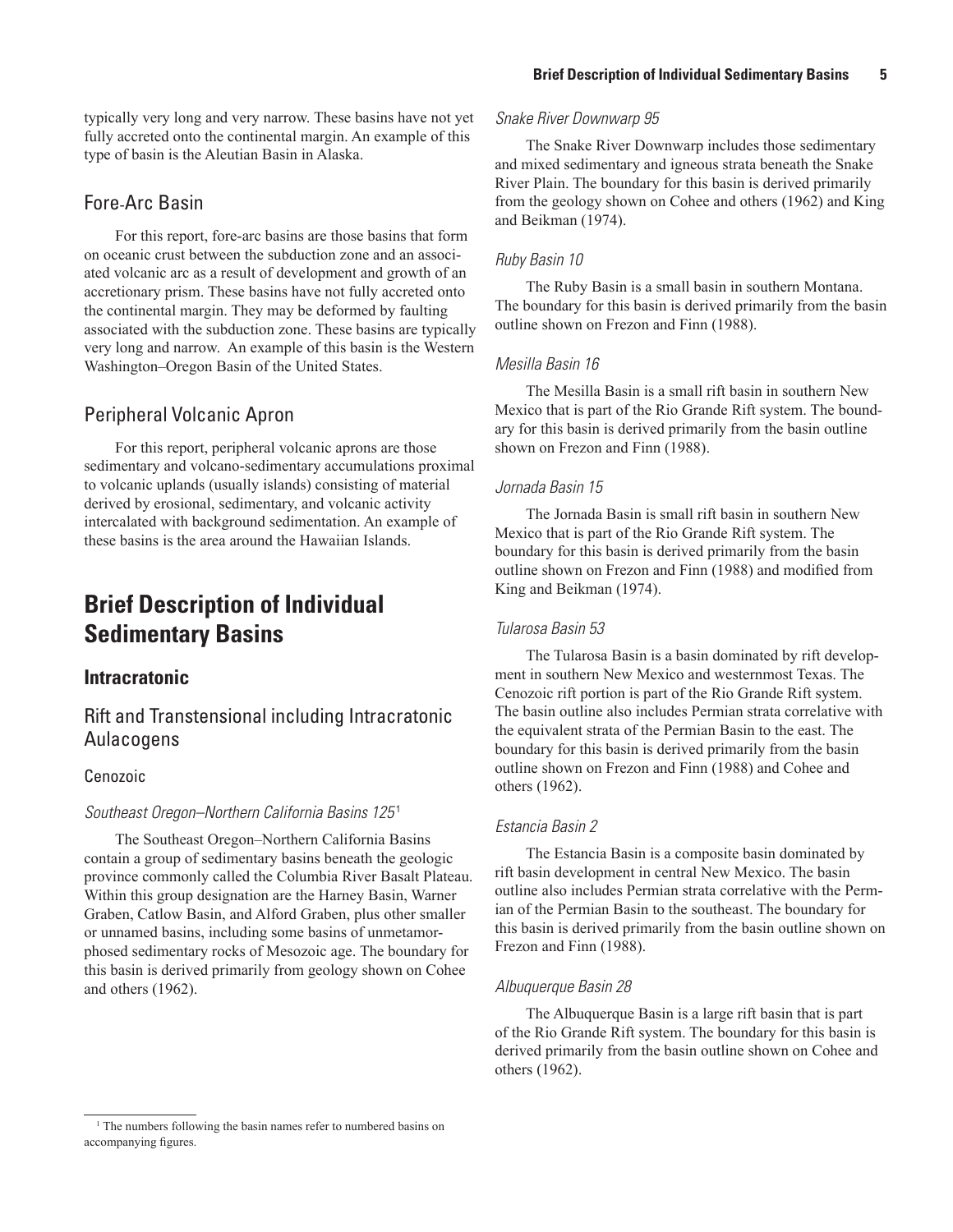#### *Espanola Basin 18*

The Espanola Basin is a medium rift basin that is part of the Rio Grande Rift system. It also includes the east flank of the volcanic and volcano-sedimentary rocks of the Jemez Volcanic Field. The boundary for this basin is derived primarily from the basin outline shown on Frezon and Finn (1988).

#### *San Luis Basin 34*

The San Luis Basin is a rift basin between the Sangre de Christo Uplift and the San Juan Volcanic Field in southern Colorado and northern New Mexico. The boundary for this basin is derived primarily from the basin outline shown on Cohee and others (1962) and Frezon and Finn (1988).

### *Basin and Range Basins 142*

Basin and Range Basins is a complex of various Cenozoic rift basins in the Basin and Range Province that are south of Snake River Downwarp volcanic and other volcanic areas to the west of the Snake River Downwarp in southern Idaho and northern Nevada. This basin complex is located between the Sierra Nevada Uplift (Mountains) and the California Transverse Range on the west and the Colorado Plateau on the east. The southern boundary is arbitrarily picked as the U.S.–Mexican national border, as the basin complex continues across that border into central Mexico. The Basin and Range Basins includes the Salton Trough Basin of southern California. The boundary for this basin is derived primarily from the basin outline shown on Frezon and Finn (1988), with the northern border drawn from Cohee and others (1962) at their zone of transition between primarily volcanic terrain to the north and primarily sedimentary basin fill to the south.

#### *Susitna Basin 36*

The Susitna Basin is a medium Cenozoic rift– transtensional basin in south central Alaska. It is bordered on the east by the Talkeetna Mountains and the Alaska Range, on the south by the Castle Mountain Fault Zone, and on the west and north by the Alaska Range. The boundary for this basin is derived from the basin outline shown on Kirschner (1994) and the U.S. Geological Survey (1997).

#### *Holitna Basin 23*

The Holitna Basin is a medium Cenozoic rifttranstensional basin in south-central Alaska. It is bordered on all four sides by the Kuskokwim and older flysch belts and bifurcated by the Fairwell Fault Zone. The boundary for this basin is derived from the basin outline shown on Kirschner (1994) and the U.S. Geological Survey (1997).

#### *Hope Basin 78*

The Hope Basin is a large, complex Cenozoic rifttranstensional basin in western Alaska. It is bordered on the west by the U.S.–Russian national maritime boundary, on the north by Herald Arch and the Lisburne Hills, on the east by the Colville foreland basin and Northern Brooks Range, and on the south by the Kotzebue Arch. The boundary for this basin is derived from the basin and ocean resource management outlines shown on Kirschner (1994), the U.S. Geological Survey (1997), and the Bureau of Ocean Energy Management, Regulation and Enforcement (BOEMRE) (2010a).

#### *Kobuk*-*Selawik Basin 45*

The Kobuk-Selawik Basin is a composite term for the small Kobuk and Selawik Cenozoic rift-transtensional basins in west central Alaska. It is bordered on the north by the Brooks Range, on the east by the Kobuk Flysch Belt and the Hogatza Plutonic Belt, on the south by the Hogatza Plutonic Belt, and on the west by folds, which separate it from the Kotzebue Basin to the west. The boundary for this basin is derived from the basin outline shown on Kirschner (1994) and the U.S. Geological Survey (1997).

#### *Kotzebue Basin 77*

The Kotzebue Basin is a medium Cenozoic rifttranstensional basin in west-central Alaska. This southern extension of the Hope Basin is bordered on the north by the western Brooks Range and the Kotzebue Arch, on the east by folds, which separate it from the Kobuk-Selawik Basin to the east, on the south by western Brooks Range structures, and on the west by the U.S.–Russian national maritime boundary. The boundary for this basin is derived from the basin and ocean resource management outlines shown on Kirschner (1994), U.S. Geological Survey (1997), and the Bureau of Ocean Energy Management, Regulation and Enforcement (BOEMRE) (2010a).

#### *Minchumina Basin 72*

The Minchumina Basin is a medium Cenozoic rifttranstensional basin in central Alaska. It is bordered on the northwest by high grade igneous and metamorphic rocks and the Iditarod Fault Zone, on the southwest by the Kuskokwin Flysch Belt and older high grade metamorphic rocks, on the southeast by the Farwell Fault Zone and the Alaska Range, and on the northeast by a structural saddle between it and the Nenana Basin. The boundary for this basin is derived from the outline shown on Kirschner (1994) and the U.S. Geological Survey (1997).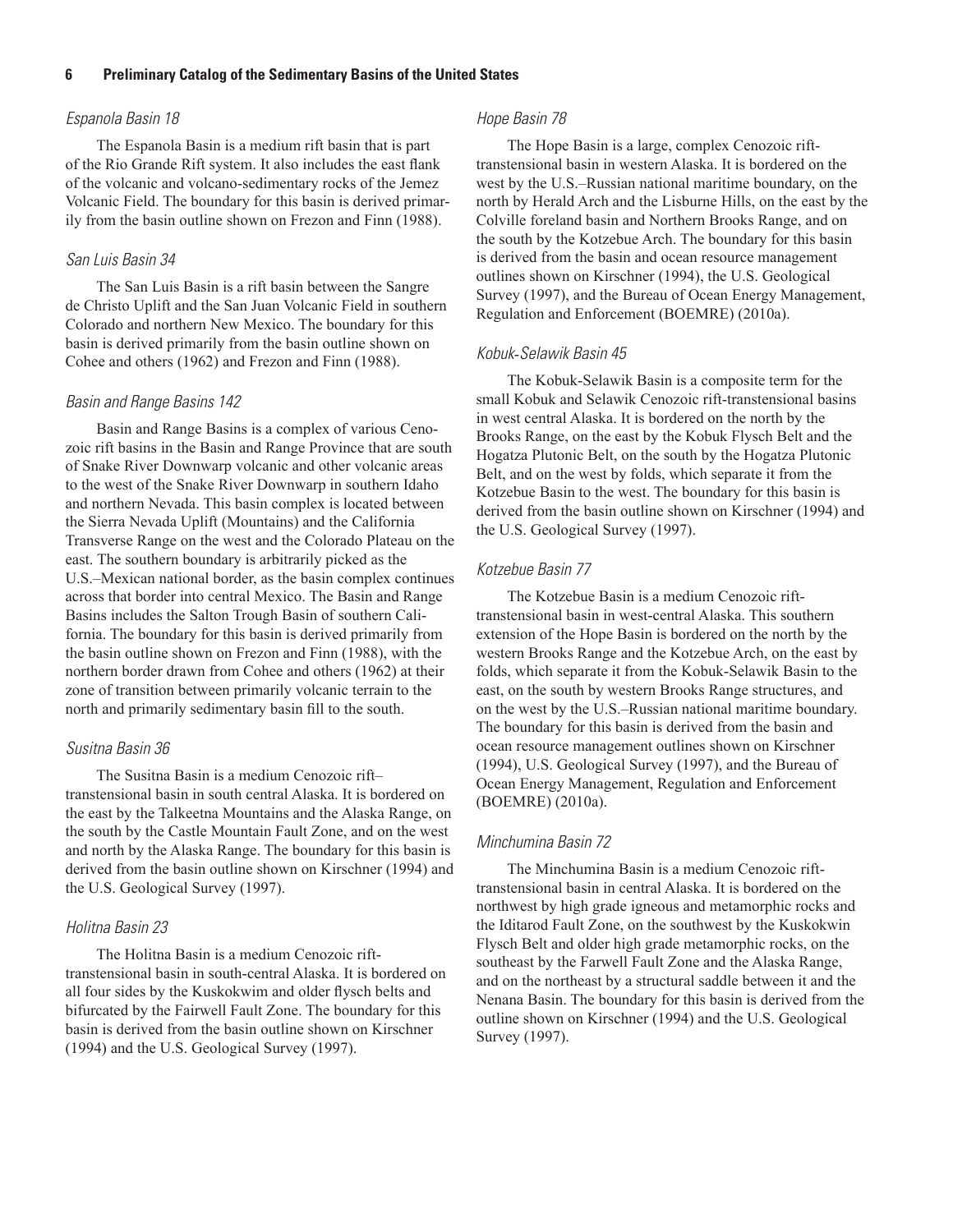#### *Nenana Basin 86*

The Nenana Basin is a large, complex, Cenozoic rift-transtensional basin in central Alaska. It is bordered on the north by the Kaltag Fault Zone, the Kokrine-Hodzana Highland, the Livengood Flysch Belt, and the Yukon-Tanana Upland, on the east by the Yukon-Tanana Upland, on the south by the Alaska Range, the structural saddle between it and the Minchumina Basin, high grade metamorphic rocks and structures lateral to the Kuskokwim Flysch Belt, and on the west by the Kaiyuh Mountains. The boundary for this basin is derived from the basin outline shown on Kirschner (1994) and the U.S. Geological Survey (1997).

## *Norton Basin 110*

The Norton Basin is a large, complex Cenozoic rifttranstensional basin in western Alaska. It is bordered on the north by basin-bounding faults and high grade metamorphic rocks of the Seward Peninsula extension of the Brooks Range, on the east by the Yukon-Koyukuk Flysch Belt, on the south by the structural saddle between it and the St. Matthew Basin and the high grade metamorphic rocks of St. Lawrence Island, and on the west by basin-bounding faults and the U.S.–Russian national maritime boundary. The boundary for this basin is derived from the basin and ocean resource management outlines shown on Kirschner (1994), the U.S. Geological Survey (1997), and the Bureau of Ocean Energy Management, Regulation and Enforcement (BOEMRE) (2010a).

#### *Yukon Flats Basin 88*

The Yukon Flats Basin is medium, complex rifttranstensional Cenozoic basin in east-central Alaska. It is bordered on the north by the Brooks Range, on the west by the Hodzana Highlands, on the south by several fault zones, including the Tintina Fault Zone, and on the east by the Kandik Flysch Belt. The boundary for this basin is derived from the basin outline shown on Kirschner (1994) and the U.S. Geological Survey (1997).

#### Mesozoic

#### *Newark Group Basins 70, 135*

The Lower Jurassic–Triassic rift basins of the eastern United States are termed the Newark Group Basins for this report. Approximately 40 basins of variable sizes have been identified within this group, including the exposed Hartford, Newark, Gettysburg, Culpeper, Richmond, and Durham– Sanford basins and the buried South Georgia, Florence, Norfolk, and Taylorsville basins among others. These basins extend from offshore Maine to northern Florida. The boundaries for these basins are derived from King and Beikman (1974), Benson (1992), and recent unpublished USGS research associated with the National Oil and Gas Assessment (NOGA)

Eastern Mesozoic Basins Oil and Gas Resource Assessment task. Some of these basins in the Southeastern United States appear to have characteristics of rift (proto-oceanic) basins.

#### *Copper River Basin 43*

The Copper River Basin is a medium Cenozoic rifttranstensional basin in central Alaska. It is bordered on the north by the Talkeetna Mountains, on the east by the Hutzotin Flysch Belt and the Wrangell Mountains, on the south by thrusted metamorphic rocks associated with the Eagle River Fault Zone, and on the west by folded flysch rocks between the Talkeetna Mountains and the Eagle River Fault Zone. The boundary for this basin is derived from the basin outline shown on Kirschner (1994) and the U.S. Geological Survey (1997).

#### Paleozoic

#### *Palo Duro Basin 74*

The Palo Duro Basin is a large Paleozoic rift basin in the panhandle of northern Texas. It lies between the Amarillo-Wichita Uplift on the north and the Matador Arch– Red River Uplift on the south. It is the structural extension of the Hollis-Hardeman Basin to the east and the Tucumcari Basin to the west. The boundary for this basin is derived primarily from the basin outline shown on Cohee and others (1962) and Frezon and Finn (1988).

#### *Hollis*-*Hardeman Basin 30*

The Hollis-Hardeman Basin is a medium Paleozoic rift basin in the panhandle of northern Texas and southwest Oklahoma. It lies between the Amarillo-Wichita Uplift on the north and the Matador Arch–Red River Uplift on the south. It is the structural extension of the Marietta Basin to the east and the Palo Duro Basin to the west. The boundary for this basin is derived primarily from the basin outline shown on Cohee and others (1962) and Frezon and Finn (1988).

#### *Anadarko Basin 124*

The Anadarko Basin is a very large Paleozoic rift basin in southwest Kansas, the northern panhandle of Texas, and central and western Oklahoma. This basin was reactivated as a foreland basin during Pennsylvanian-Permian tectonics associated with the Ancestral Rocky Mountains. The Anadarko Basin, as used in this study, includes the Hugoton Embayment (of the Anadarko Basin). It is bordered on the south by the Amarillo-Wichita Uplift, on the east by the Arbuckle Uplift and the Nemaha Uplift, on the northeast by the Central Kansas Uplift, on the northwest by the Las Animas Arch, and on the west by the Cimarron Uplift. The boundary between the Anadarko Basin and the smaller Sedgwick Basin to the northeast is arbitrarily drawn parallel to the structural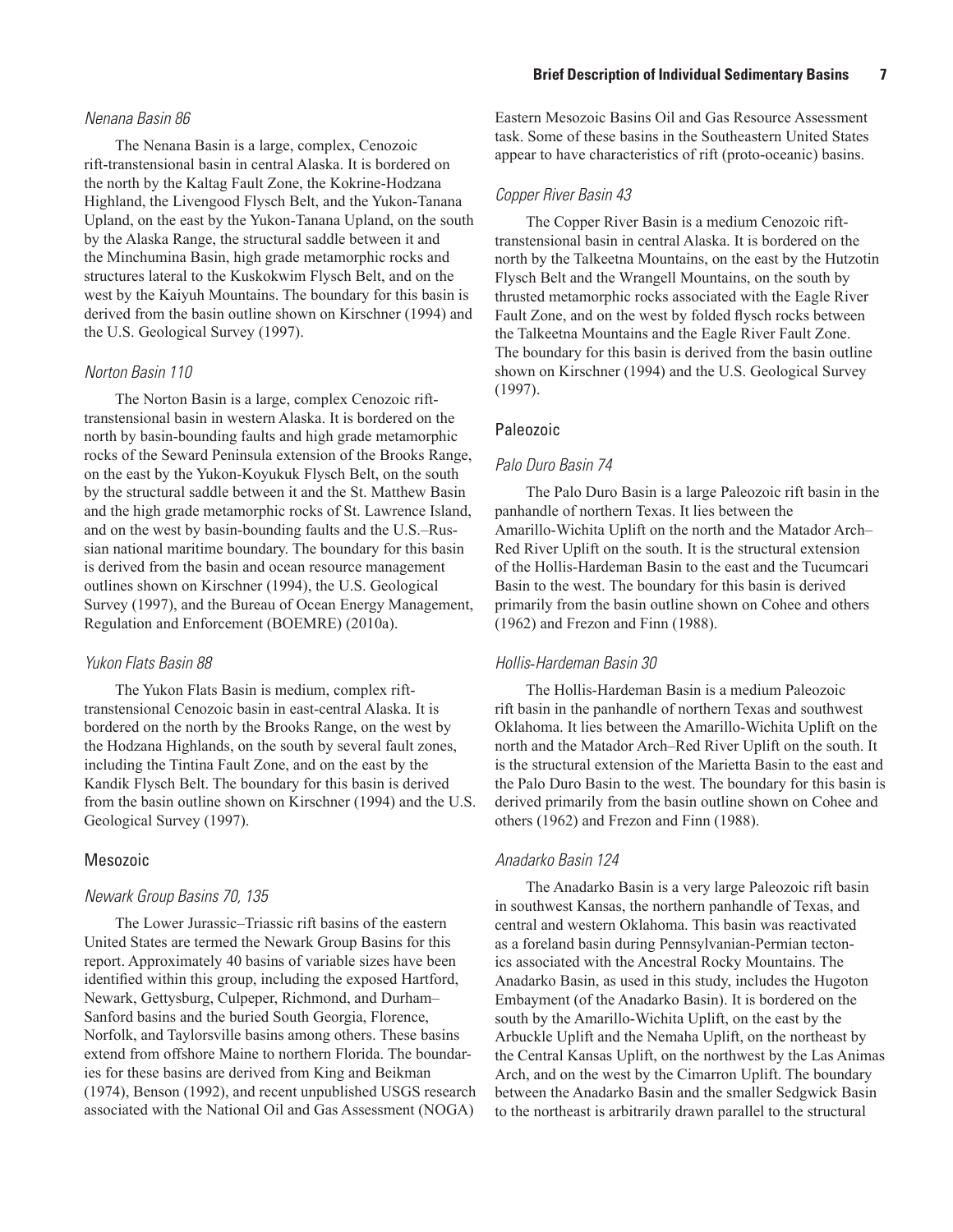contours of the Anadarko Basin, cutting off the bulge that is the Sedgwick Basin. The boundary for this basin is derived primarily from the basin outline shown on Cohee and others (1962) and Frezon and Finn (1988).

#### *Narragansett Basin 13*

The Narragansett Basin is a medium Paleozoic rift basin in eastern Massachusetts and Rhode Island. The boundary for this basin is derived from the basin outline shown on King and Beikman (1974).

#### *Rome Trough 104*

The Rome Trough is a long and narrow Paleozoic rift basin that extends from northeastern Pennsylvania to southeastern Kentucky. The Rome Trough is not exposed in the core of the Appalachian Basin and has been defined by drilling and seismic profiling. The boundary for this basin is derived from the basin outline of Ryder and others (2005).

#### *Rough Creek Graben 55*

The Rough Creek Graben is a long and narrow Paleozoic (and possibly late Neoproterozoic) rift basin that extends east-west across western Kentucky and southeastern Illinois. It is also known as the Moorman Syncline. It has a surface expression and is discernible on local and regional geologic maps of the area. It is bounded on the north by the transpressional Rough Creek Fault Zone and on the south by a series of lesser faults. The boundary for this basin is derived from the basin outline shown on Cohee and others (1962).

#### *Reelfoot Rift 56*

The Reelfoot Rift is a complex intracontinental Paleozoic rift that has a major central inversion structure of probable Mesozoic and Cenozoic age. It is bounded on the northwest and southeast by major normal faults and on the northeast by the Pascola Arch and the southwest by the Ouachita Frontal Thrust Zone. The boundary for this basin is derived from the basin outline shown in McKeown and others (1990) and Coleman (2009).

#### *Birmingham Graben 26*

The Birmingham Graben is a Paleozoic rift basin that lies beneath the Appalachian Thrust Belt in northeastern Alabama and northwestern Georgia. The rift does not have a surface expression and has been defined with gravity, aeromagnetic, seismic, and well data. The boundary for this basin is derived from the basin outline shown in Coleman (1988) and Thomas and Bayona (2005).

### Neoproterozoic

#### *Midcontinent Rift 136*

The Midcontinent Rift is a large arcuate Mesoproterozoic rift zone (included with the Neoproterozoic basins for this report) that extends from southeastern Ontario, Canada, to northern Michigan and ending in northeast Kansas. For most of its extent, this rift does not have a surface expression as a rift basin; however, it is exposed in western Michigan, northern Wisconsin, and southeastern Minnesota. Its extent has been determined by aeromagnetic maps, seismic profiles, and well penetrations. The boundary for this basin is derived from the basin outline shown in Ojakangas and others (2001).

#### *Boston Basin 1*

The Boston Basin is a small Neoproterozoic to early Paleozoic rift basin in eastern Massachusetts. The boundary for this basin is derived from the basin outline shown in King and Beikman (1974).

#### *Chuar Group Area Basin 128*

Chuar Group Area Basin is the name given to an area of Neoproterozoic rift basin sedimentary rocks in the Grand Canyon area of northern Arizona, central Utah, southwestern Wyoming, and southeastern Idaho. For much of its extent, the Chuar Group Area Basin extends in the subsurface and is delineated primarily with geophysical data, supplemented with sparse well control. The boundary for this basin is simplified from the basin outlines shown in Palacas (1997) and Seeley and Keller (2003).

#### Sag

#### Cenozoic

#### *Clarno Basin 41*

The Paleocene-Eocene Clarno Basin is interpreted here as a small sag basin in central Oregon. The boundary for this basin is derived from the basin outline shown in Miller and others (1992).

#### *Blue Mountains Basin 9*

The Paleocene-Eocene Blue Mountains Basin (also considered by some to part of the Clarno Basin) is interpreted here as a small sag basin in central Oregon. The boundary for this basin is derived from the basin outline shown in Miller and others (1992).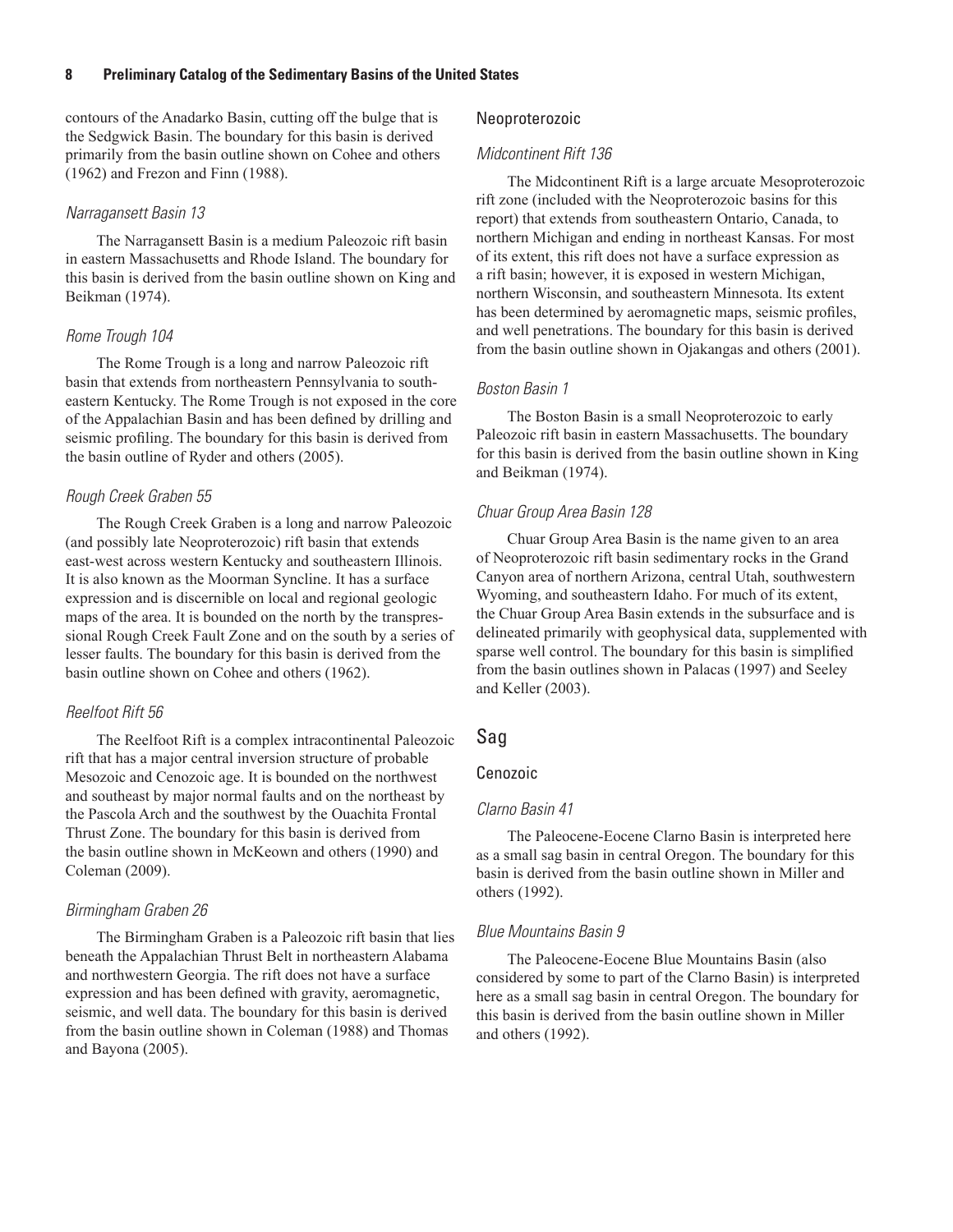#### *Montgomery Creek Basin 3*

The Paleocene-Eocene Montgomery Creek Basin is interpreted here as small sag basin in northern California. The boundary for this basin is derived from the basin outline shown in Miller and others (1992).

#### *Round Valley Basin 14*

The Paleocene-Eocene Round Valley Basin is interpreted here as a small sag basin in northern California. The boundary for this basin is derived from the basin outline shown in Miller and others (1992).

#### *Clarno–John Day Basin 96*

The Cenozoic Clarno–John Day Basin is interpreted here as an early post-Laramide orogeny successor sag basin developing northwest of the earlier Clarno and Blue Mountain basins in central Oregon. The boundary for this basin is derived from the basin outline shown in Christiansen and Yeats (1992).

#### *Copper–Bull Run–Elko–Indian Wells Basin 101*

The Copper–Bull Run–Elko–Indian Wells Basin is a grouping of four smaller early post-Laramide orogeny sag sub-basins. The boundary for this basin is derived from the basin outline shown in Christiansen and Yeats (1992).

#### *Bozeman Basin 52*

The Bozeman Basin is interpreted here as a small early post-Laramide sag basin in western Montana. The boundary for this basin is derived from the basin outline shown in Christiansen and Yeats (1992).

### *Bridger Basin 63*

The Bridger Basin is interpreted here as a small early post-Laramide sag basin in southwestern Wyoming. The boundary for this basin is derived from the basin outline shown in Christiansen and Yeats (1992).

### *White River–Split Rock Basin 80*

The White River–Split Rock Basin is interpreted here as a small early post-Laramide sag basin in south-central Wyoming. The boundary for this basin is derived from the basin outline shown in Christiansen and Yeats (1992).

#### *Claron Basin 54*

The Claron Basin is interpreted here as a small early post-Laramide sag basin in southwestern Utah. The boundary for this basin is derived from the basin outline shown in Christiansen and Yeats (1992).

### *Sheep Pass Basin 66*

The Sheep Pass Basin is interpreted here as a small early post-Laramide sag basin in east-central Nevada. The boundary for this basin is derived from the basin outline shown in Christiansen and Yeats (1992).

### *Brown's Park Basin 48*

The Brown's Park Basin is interpreted here as a small early post-Laramide sag basin in northwestern Colorado. The boundary for this basin is derived from the basin outline shown in Christiansen and Yeats (1992).

#### *Baca Basin 117*

The Baca Basin is interpreted here as a large early post-Laramide sag basin in east central Arizona and west-central New Mexico. The boundary for this basin is derived from the basin outline shown in Christiansen and Yeats (1992).

#### *Tascotal Basin 84*

The Tascotal Basin is interpreted here as a medium early post-Laramide sag basin in west Texas. The boundary for this basin is derived from the basin outline shown in Christiansen and Yeats (1992).

### *Columbia River Plateau Basins 89*

The Columbia River Plateau Basins is a collective term to include all of the sedimentary and volcanic-sedimentary basins within the Columbia River Plateau of northern Oregon and southern Washington. This grouping includes the Swauk, Yakima, Umatilla, Pasco, and Quincy Basins, plus several smaller basins. These basins are separated from each other by anticlinal folds. The boundary for this collective basin is interpreted from Cohee and others (1962) and King and Beikman (1974).

#### *Galena Basin 37*

The Galena Basin is interpreted here as a medium Cenozoic sag basin in western Alaska. It is bordered on the west by the Yukon-Koyukuk Flysch Belt, on the north by the Hogatza Plutonic Belt, on the east by the southwestern extension of the Kobuk Flysch Belt, and on the south by the Kaltag Fault Zone and the Kaiyuh Mountains. The boundary for this basin is derived from the basin outline shown on Kirschner (1994) and the U.S. Geological Survey (1997).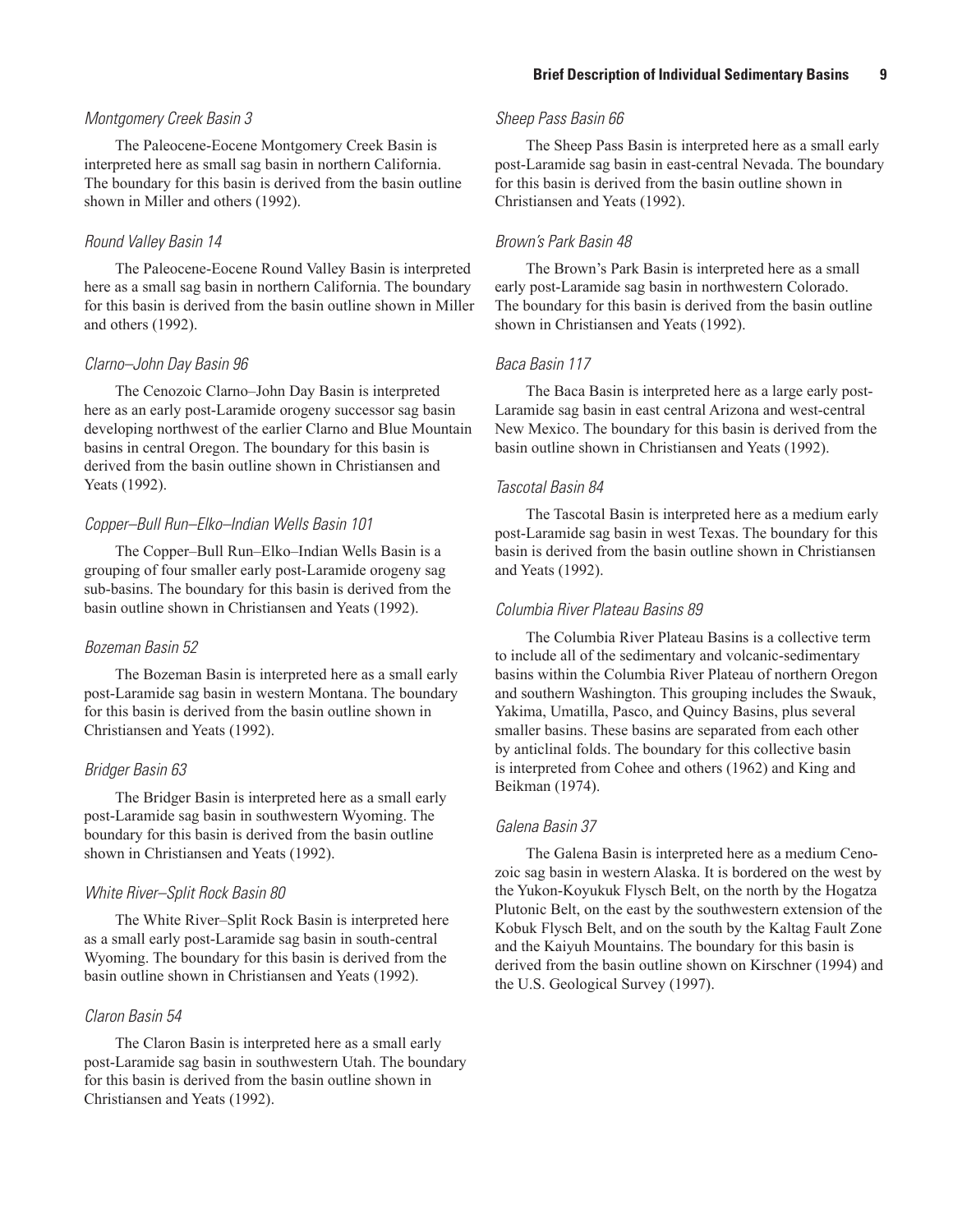### *Innoko Basin 31*

The Innoko Basin is a medium Cenozoic sag basin in west-central Alaska. It is bordered on the north by the Kaiyuh Mountains, on the east and southeast by high grade metamorphic rocks, on the southwest Yukon-Koyukuk Flysch Belt, and on the west by the Kuskokwin Flysch Belt. The boundary for this basin is derived from the basin outline shown on Kirschner (1994) and the U.S. Geological Survey (1997).

### *Noatak Basin 7*

The Noatak Basin is a small Cenozoic sag basin in western Alaska. It is surrounded entirely by the Brooks Range. The boundary for this basin is derived from the basin outline shown on Kirschner (1994) and the U.S. Geological Survey (1997).

### *Northway Lowlands 25*

The Northway Lowlands is a Cenozoic sag basin in eastern Alaska. It is surrounded on the west, north, and east sides by the Yukon-Tanana Upland and on the southwest by the Denali Fault Zone and the Nutzotin Flysch Belt. The southeastern border is truncated by the U.S.–Canadian national boundary. The boundary for this basin is derived from the basin outline shown on Kirschner (1994) and the U.S. Geological Survey (1997).

## Mesozoic

### *Kennedy Basin 67*

The Kennedy Basin is a medium Mesozoic sag basin in north-central Nebraska and south-central South Dakota. It is bordered on the southwest by the Chadron Arch, on the southeast by the Siouxana Arch, and by ill-defined structural saddles on the northeast and northwest. The boundary for this basin is derived from the basin outline shown in Cohee and others (1962).

## *San Juan Basin 85*

The San Juan Basin is a large Mesozoic sag basin in northwestern New Mexico and southwestern Colorado. It is bordered on the north by the San Juan Volcanic Area (and associated San Juan Mountains), on the west by the Defiance Uplift, on the south by the Zuni Uplift, and on the east by rift shoulder faulting associated with the Nacimiento Uplift, the Albuquerque Basin, and the Jemez Volcanic Field. The boundary for this basin is derived from the basin outline shown in Cohee and others (1962) and Frezon and Finn (1988).

# *Mississippi Embayment 122*

The Mississippi Embayment is interpreted here as a large Mesozoic sag basin in southernmost Illinois, western Kentucky, southeastern Missouri, western Tennessee, northwestern Arkansas, and northern Mississippi. This structural and depositional feature rests unconformably above the inverted Reelfoot Rift Basin and the Black Warrior and Arkoma foreland basins and was probably controlled by reactivation of the rift boundary faults and cross rift inversion structures (Pascola and Blytheville Arches). The boundary for this basin is derived from the basin outline shown in Cohee and others (1962) and Frezon and Finn (1988).

## *Apalachicola Embayment 98*

The Apalachicola Embayment is interpreted here as large northeast-trending Mesozoic sag basin in panhandle Florida and southwestern Georgia. The basin is bordered on the northeast by a large, buried Mesozoic volcanic highland in southern Georgia, on the northwest by the rift shoulder of the underlying Newark Group South Georgia Rift Basin (Chattahoochee Arch), and on the south and southeast by the Florida Middle Ground High and a major Jurassic-age transform fault zone. The boundary for this basin is derived from the basin outline shown in Frezon and Finn (1988) and Ewing and Flores Lopez (1991).

# *South Florida Basin 123*

The South Florida Basin is interpreted here as a large Mesozoic sag basin in the southern peninsula of Florida. It is bordered on the north and northeast by the Peninsula Arch, the southeast by the Pine Key Arch and Largo High, on the south and southwest by the Florida Escarpment, and on the northwest by the Tampa-Sarasota Arch. The boundary for this basin is derived from the basin outline shown in Frezon and Finn (1988) and Pollastro and others (2001).

### Paleozoic

### *Holbrook Basin 46*

The Holbrook Basin is a medium Paleozoic sag basin, primarily of Permian age in east-central Arizona. It is bordered on the east by the Defiance-Zuni Uplift and on the north and northwest by the Sedona Arch; the basin margins on the south are ill-defined. The boundary for this basin is derived from the basin outline shown in Cohee and others (1962) and Blakey (2008).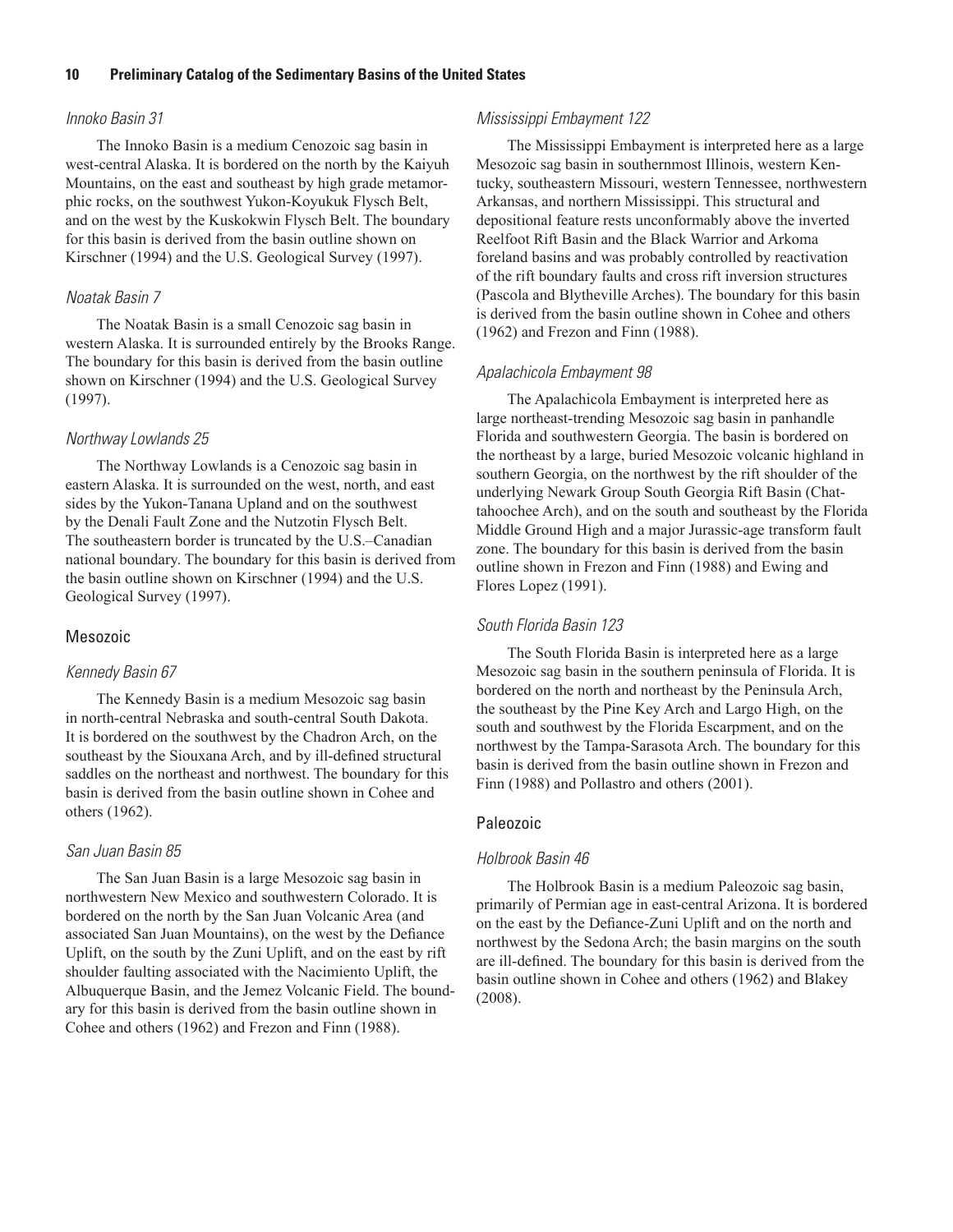#### *Hogeland Basin 8*

The Hogeland Basin is a medium Paleozoic sag basin in northern Montana. It is bordered on the east by the Bowdoin Dome, on the south by the Little Rocky Mountains and the Bearpaw Intrusive Complex, and on the west by monoclinal dip away from the Sweetgrass Arch. The northern border is limited by the U.S.–Canadian national border. The boundary for this basin is derived from the basin outline shown in Cohee and others (1962).

#### *Pedregosa Basin 51*

The Pedregosa Basin is a medium Paleozoic sag basin in southeastern Arizona and southwestern New Mexico that underwent modification by Early Cretaceous rifting. It is bordered on the northeast by the Florida Uplift (also known as the Burro Uplift), on the west by faults currently associated with the Basin and Range Province, and on the south by the U.S.–Mexican national border. The boundary for this basin is derived from the basin outline shown in Blakey (2008).

#### *Salina Basin 76*

The Salina Basin is a medium Paleozoic sag basin in north central Kansas and south-central Nebraska. It is bordered on the north by normal faults, which have developed south of the Siouxana Arch, on the west by the Cambridge Arch and Central Kansas Uplift, on the southeast by the Abilene Arch, and on the northeast by the closing structural contours associated with a structural high near Lincoln, Nebraska. The boundary for this basin is derived from the basin outline shown in Cohee and others (1962) and Frezon and Finn (1988).

#### *Sedgwick Basin 75*

The Sedgwick Basin is a medium Paleozoic sag basin in south-central Kansas and north central Oklahoma that may have had its initial development as a rift basin. It is bordered on the east by the Nemaha Ridge, on the north by the confluence of the Central Kansas Uplift and the Abilene Arch, and on the west and southwest by its boundary with the Anadarko Basin. The boundary for this basin is derived from the basin outline shown in Frezon and Finn (1988).

#### *Dalhart Basin 29*

The Dalhart Basin is a medium Paleozoic sag basin in western panhandle Oklahoma and northern panhandle Texas. It is bordered on the east by the Cimarron Uplift, the south by the western extension of the Amarillo Uplift, the west by the Sierra Grande Arch, and the north by Keyes Dome and the southeastern extension of the Apishapa Uplift. The boundary for this basin is derived from the basin outline shown in Cohee and others (1962).

#### *Williston Basin 132*

The Williston Basin is a large Paleozoic sag basin in western North Dakota, northwestern South Dakota, and eastern Montana. It is bordered on the west by Bowdoin Dome, Porcupine Dome, and Miles City Arch, on the south by the Black Hills Uplift, on the east by an arbitrary structural contour coming off of the Precambrian structural high in Minnesota, and to the north by the U.S.–Canadian national border. The boundary for this basin is derived from the basin outline shown in Cohee and others (1962) and Frezon and Finn (1988).

### *Paradox Basin 82*

The Paradox Basin is a medium Paleozoic sag basin in southeastern Utah and southwestern Colorado. Late Paleozoic intrabasinal salt deposition and subsequent intrabasinal and extrabasinal structural movement during the Ancestral Rocky Mountain development and Laramide Orogeny significantly modified the character of the sedimentary rocks within the basin. It is bordered on the northeast by the Uncompahgre Uplift, on the east by the Needle Mountain Uplift, on the southeast by a structural saddle between it and the San Juan Basin, on the south by the north plunge of the Defiance Uplift, and on the west by the Monument Uplift and the San Raphael Swell. The Paradox Basin in this report includes the Blanding Basin. The boundary for the Paradox Basin is derived from the basin outline shown in Cohee and others (1962), Frezon and Finn (1988), and Nuccio and Condon (1996).

#### *Permian Basin 115*

The Permian Basin is a large Paleozoic basin in west Texas and southeastern New Mexico. For this study, it is included with other Paleozoic sag basins, although it is clear that its pre-Permian geologic history is structurally complex. It is bordered on the north by the western extension of the Matador Arch, on the northwest by the Sacramento Uplift, on the southwest by the Diablo Platform and the Van Horn Uplift, on the south by the Marathon Uplift and Thrust Belt, and on the east by structural contours coming off of the Edwards Arch and the Bend Arch in central Texas. The Permian Basin is divided into two major sub-basins, the Midland Basin to the east and the Delaware Basin to the west by the Central Basin Platform and the northwestward extension of the Pecos Arch. The boundary for this basin is derived from the basin outline shown in Cohee and others (1962) and Frezon and Finn (1988).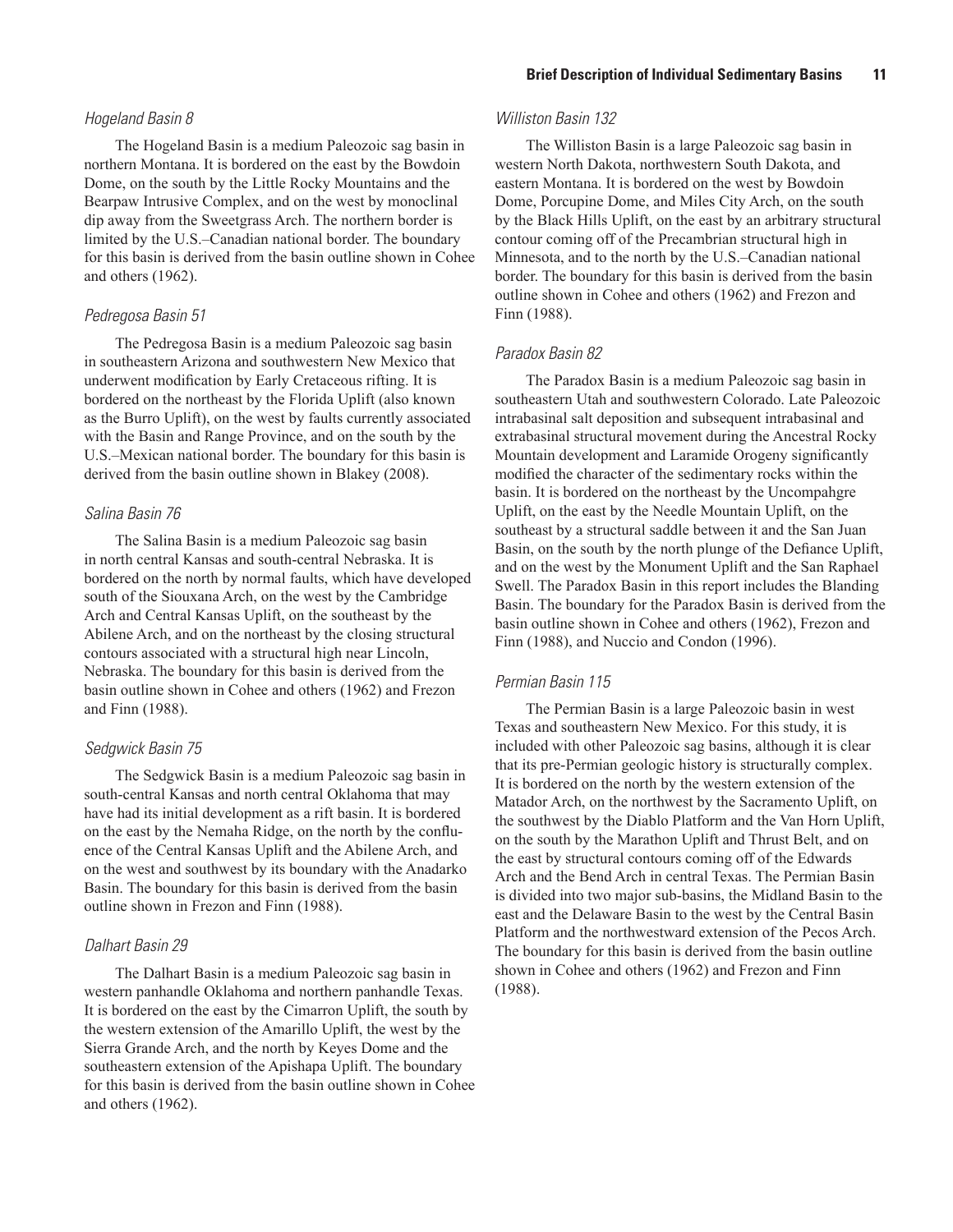#### *Forest City Basin 94*

The Forest City Basin is a medium Paleozoic sag basin in northeastern Kansas, southeastern Nebraska, northwestern Missouri, and southwestern Iowa. It is bordered on the west by the Nemaha Ridge, on the north by closing contours coming off of the Precambrian structural high in southern Minnesota and eastern South Dakota, on the east by closing contours coming off of the Mississippi River Arch, and on the south by the Bourbon Arch. The boundary for this basin is derived from the basin outline shown in Cohee and others (1962), Frezon and Finn (1988), and the Kansas Geological Survey (2005).

#### *Cherokee Basin 69*

The Cherokee Basin is a medium Paleozoic sag basin in southeastern Kansas, southwestern Missouri, and northeastern Oklahoma. It is bordered on the north by the Bourbon Arch, on the east by the Ozark Uplift, on the south by the Seminole Arch, and on the west by closing structural contours coming off of the Nemaha Ridge. The boundary for this basin is derived from the basin outline shown in Cohee and others (1962), Frezon and Finn (1988), Tully (1996), and the Kansas Geological Survey (2005).

#### *Michigan Basin 131*

The Michigan Basin is a large Paleozoic sag basin that occupies most of Michigan's "mitten" and extends into easternmost Wisconsin, northeastern Indiana, northwestern Ohio, and southwestern Ontario. It is bordered on the southeast by the Findlay Arch in Ohio and the Algonquin Arch in Ontario, on the east, northeast, and north by closing contours coming off of the Canadian Shield, on the west by closing contours coming off of the Precambrian Shield in the Upper Peninsula of Michigan and northern Wisconsin, on the west by the Wisconsin Arch, and on the southwest by the Kankakee Arch. The boundary for this basin is derived from the basin outline shown in Cohee and others (1962) and Frezon and Finn (1988).

#### *Illinois Basin 133*

The Illinois Basin is a large Paleozoic sag basin in Illinois, western Indiana, western Kentucky, northwestern Tennessee, and a narrow zone along the Mississippi River in Missouri and Iowa. It is bordered on the northeast by the Kankakee Arch, the east and southeast by the Cincinnati Arch and the Nashville Dome, the southwest by the Pascola Arch, the west by the Precambrian core of the Ozark Uplift, the Lincoln Anticline, and the Mississippi River Arch, and the north by the Savanna Anticline and the Ashton Arch. The boundary for this basin is derived from the basin outline shown in Cohee and others (1962) and Frezon and Finn (1988).

#### *Post-Ouachita Successor Basin 168*

The post-Ouachita successor basin contains that volume of rock that lies south of the Ouachita Thrust Belt and is stratigraphically younger than the folded rocks of Ouachita Thrust Belt. The basin area is defined to the north by the updip stratigraphic pinchout of the post-Ouachita strata in Arkansas and northeast Texas and within structurally elevated areas of the Arkansas–Louisiana–Texas (ARKLATEX) salt basin where deep wells have penetrated Paleozoic sedimentary strata. In all likelihood, post-Ouachita sedimentary rocks are present in places outside the basin area, but there is no geophysical or geological evidence for their occurrence. The boundary for this basin is derived from the basin outline shown in Coleman (2009).

#### Neoproterozoic

#### *Belt Basin 120*

The Belt Basin comprises that volume of Neoproterozoic rocks included within the Belt Supergroup in western Montana, northern Idaho, and eastern Washington. Following initial deposition, the rocks of the Belt Supergroup were heavily deformed by thrust faulting and folding during the Mesozoic. As defined here, the Belt Basin also includes the Helena Embayment. The Belt Basin is bordered on the east by the eastern extent of Belt Supergroup rocks within the Montana Thrust Belt, on the north by the U.S.–Canadian national boundary, and on the west where Belt Supergroup rocks plunge beneath the Columbia River Basalt Plateau. The Belt Basin extent also includes several areas disconnected from the main basin area in order to include isolated occurrences of Belt Supergroup rocks. In all likelihood, Belt Supergroup rocks and their stratigraphic equivalents extend beyond the boundaries of this basin as currently drawn. The boundary for this basin is derived from the basin outline shown in Cohee and others (1962) and Miall and Blakey (2008).

# **Pericratonic**

# Rift (proto-oceanic)

#### Cenozoic

At present, there are no recognized pericratonic protooceanic rift basins of Cenozoic age within the United States.

#### Mesozoic

#### *Nuwuk–Dinkum–Kaktovik Basin 97*

The Nuwuk–Dinkum–Kaktovik Basin is a string of basins made up of the Nuwuk, Dinkum, and Kaktovik basins on the offshore of the north slope of Alaska. In this report, this composite basin is categorized as a proto-oceanic rift basin, although the Nuwuk and Kaktovik basins are mostly Cenozoic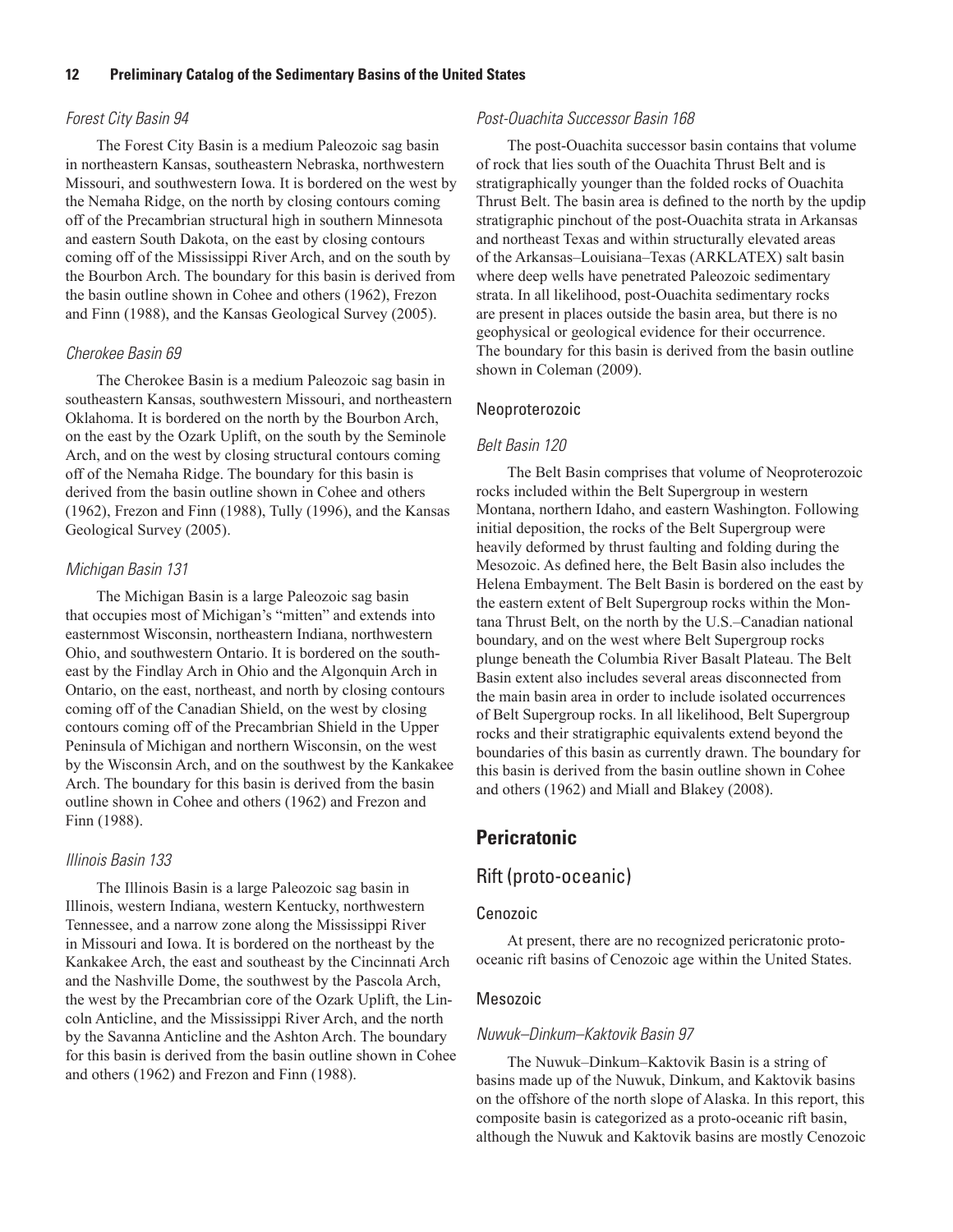passive margin depocenters that also include Mesozoic strata. Additional rift basins are also present in this area, including the Kuparuk graben. The Nuwik–Dinkum–Kaktovik Basin is bordered on the north by the Beaufort Sea shelf and rift shoulder structures, on the east by the U.S.–Canadian national maritime boundary, on the south by the main rift shoulder that generally parallels the trend of the Barrow Arch, and on the west by closing structural contours. The boundary for this basin is derived from the basin and resource management area outlines shown in Kirschner (1994), the U.S. Geological Survey (1997), and the Bureau of Ocean Energy Management, Regulation and Enforcement (BOEMRE) (2010a).

### Paleozoic

At present, there are no recognized pericratonic protooceanic rift basins of Paleozoic age within the United States.

#### Neoproterozoic

At present, there are no recognized pericratonic protooceanic rift basins of Proterozoic age within the United States.

# Passive Margin (including Deltaic)

#### Cenozoic

Recent work by Bird and Houseknecht (2011) and Houseknecht and Bird (2011) indicate that the Canadian Basin within the United States has components of a passive margin (including deltaic) basin. However, the Canadian Basin is discussed in this report under passive margin (extending onto oceanic).

#### Mesozoic

### *Gulf of Mexico Basin 143*

The Gulf of Mexico Basin is a very large Mesozoic and Cenozoic passive margin basin in the southern United States. For this study, the Gulf of Mexico Basin contains that volume of sedimentary rock that extends south, southwestward, and southeastward from a zone of normal faulting named variously the Balcones, Mexia-Talco, South Arkansas, and Pickens-Gilbertown fault zones in Texas, Arkansas, Louisiana, and Mississippi, and northward from the U.S.–Mexico national border and the U.S.–Mexico national maritime border within the Gulf of Mexico. The Gulf of Mexico Basin as used in this report includes the Rio Grande Embayment in Texas, the East Texas Basin (also called the East Texas Salt Dome Basin), the Houston Embayment, the North Louisiana Salt Basin, the Mississippi Salt Basin, the western portion of the Northeast Gulf Basin in Mississippi, Alabama, Florida, and Georgia, and the western portion of the Tampa Embayment, Florida, in addition to the approximate northern half of

the main, deep water Gulf of Mexico Basin containing the Mississippi Fan Foldbelt and the northern extension of the Perdido Foldbelt. It also includes the underlying, but sparsely defined, Triassic-Jurassic rift basins filled with Eagle Mills (and equivalent) rift-fill sedimentary rocks. The northern, western, and eastern boundaries for this basin are simplified from a number of sources, including outlines shown in Cohee and others (1962), Frezon and Finn (1988), and Ewing and Flores Lopez (1991). The southern boundary is derived from the Bureau of Ocean Energy Management, Regulation and Enforcement (BOEMRE) (2010b). Sediments and sedimentary rocks probably extend for an undetermined distance beyond the southern boundary of this basin but are not included in this discussion.

#### *West Atlantic Basin 144*

The West Atlantic Basin is a very large Mesozoic and Cenozoic passive margin basin in the eastern United States. It extends from northeastern Florida to offshore Maine and is limited for this study to that volume of sedimentary rock south of the U.S.–Canadian national maritime boundary, west of the U.S. Exclusive Economic Zone (EEZ) Atlantic Ocean boundary, north of the U.S.–Bahama Islands national maritime boundary, and east of a line that approximates the beginning of down depositional dip thickening of sedimentary rocks to the east. The West Atlantic Basin includes the Southeast Georgia Embayment, the Blake Plateau Basin, the Carolina Trough, the Baltimore Canyon Trough, and the U.S. portion of the Georges Bank Basin. It lies unconformably above the Newark Group rift basins described above. The northern, western, and southern boundaries for this basin are simplified from a number of sources, including outlines shown in Cohee and others (1962) and Frezon and Finn (1988). The eastern boundary is derived from the Bureau of Ocean Energy Management, Regulation and Enforcement (BOEMRE) (2010c). Sediments and sedimentary rocks probably extend for an undetermined distance to east of the eastern boundary of this basin but are not included in this discussion.

#### Paleozoic

#### *West Nevada Permian*-*Triassic Basin 102*

The West Nevada Permian-Triassic Basin is a passive margin evolutionary successor basin to the Paleozoic Havallah accreted back-arc basin in western Nevada. The boundaries for this basin are adapted from Seismic Exchange (2003).

#### Neoproterozoic

At present, there are no recognized passive margin basins exclusively of Neoproterozoic age within the United States.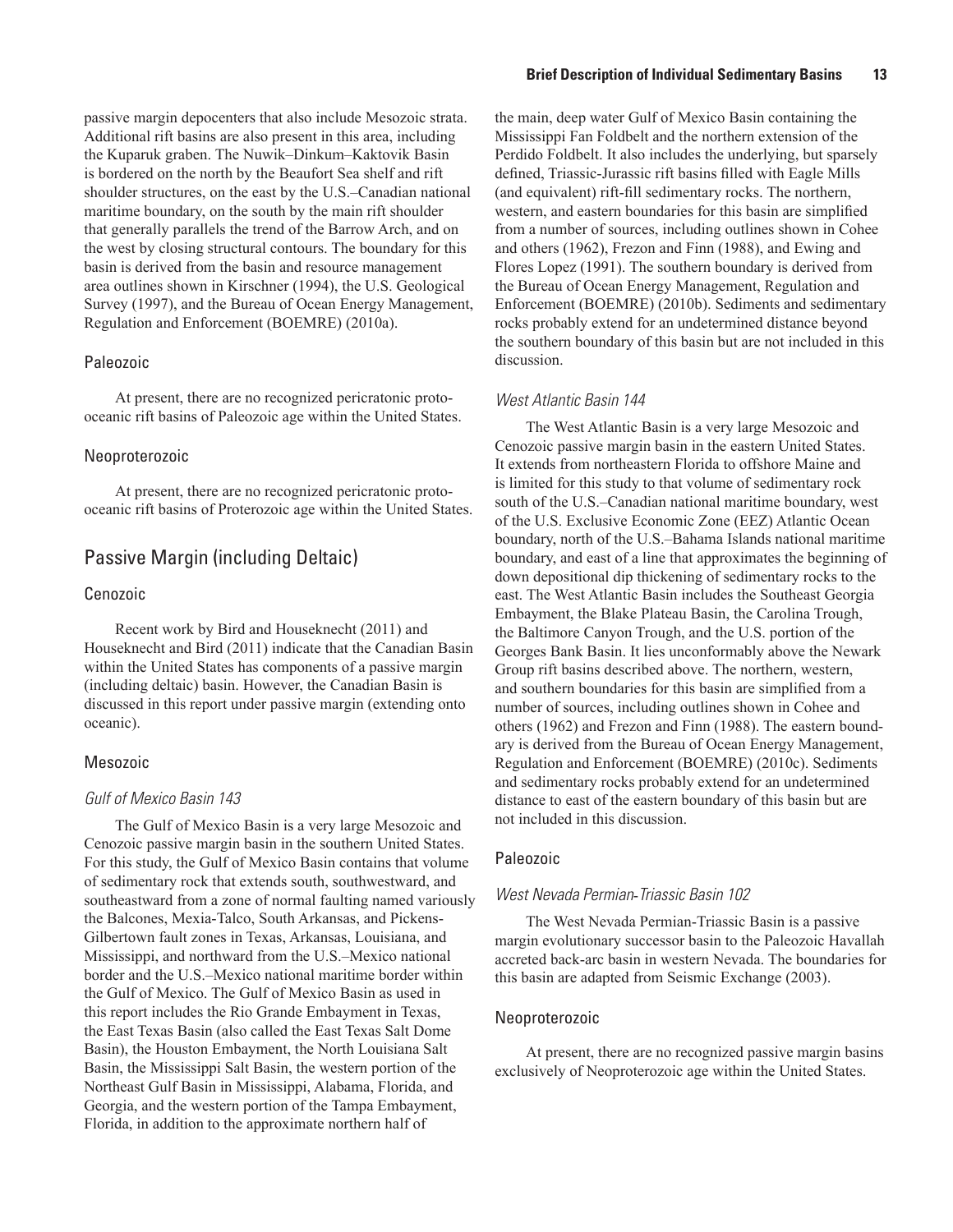# Foreland Basins and Thrust Belts

#### Cenozoic

#### *Jackson Hole Basin 11*

The Jackson Hole Basin is a small foreland basin developed east of the Teton Uplift in western Wyoming. It is bordered on the west by the frontal thrust faults of the Teton Uplift, on the south by the Gros Ventre Uplift, on the east by the westward plunge of the Wind River Uplift and the Washakie Uplift, and on the north by Yellowstone Park Volcanic Area. The boundary for this basin is derived from the basin outline shown in Cohee and others (1962) and Frezon and Finn (1988).

#### *Hanna Basin 5*

The Hanna Basin is a small Cenozoic and Mesozoic foreland basin developed south of the Sweetwater Uplift in south central Wyoming. It is bordered on the north by the frontal thrust faults of the Sweetwater Uplift, on the east by a complex of faults separating the Carbon sub-basin of the Laramie Basin and propagating westward from the Laramie Uplift, on the south by the northern extent of the Medicine Bow Uplift, and on the west by the Rawlins Uplift. The boundary for this basin is derived from the basin outline shown in Cohee and others (1962) and Frezon and Finn (1988).

#### *Shirley Basin 4*

The Shirley Basin is small Cenozoic and Mesozoic foreland basin east of the Sweetwater Uplift in south central Wyoming. It is bordered on the west by the eastern plunge of the Sweetwater Uplift, on the northwest by a structural saddle between it and the Wind River Basin, on the northeast by closing structural contours coming off of the Laramie Mountains, on the southeast by a small thrust faulted anticline separating it from the Laramie Basin to the southeast, and on the southwest by a high-angle reverse fault that separates the Hanna Basin from the Shirley Basin. The boundary for this basin is derived from the basin outline shown in Dyman and Condon (2007).

#### *Middleton*-*Yakataga Basin 99*

The Middleton-Yakataga Basin is a collective term for these two medium Cenozoic foreland basins and the Yakutat Terrain, which lie in the Gulf of Alaska, southern Alaska. They are bordered on the north by a series of thrust faults associated with the Kenai-Chugach Mountains and the St. Elias Mountains, on the east by the Fairweather Fault Zone, on the south by the Transition Fault Zone (of Kirschner, 1994), and on the west by thrust faulted and highly deformed strata that underlie Prince William Sound. The three basin areas are compartmentalized by major fault zones. The boundary for this basin is derived from the basin outline shown in Kirschner (1994) and the U.S. Geological Survey (1997).

#### *Colville Basin and Foldbelt 138*

As used herein, the Colville Basin and Foldbelt is a very large Mesozoic foreland basin and thrust belt that extends across the entire north slope of Alaska from the U.S.– Canadian national boundary to the U.S.–Russian national maritime boundary. Its northern border is a closing structural contour downdip from the crest of the Barrow Arch and its structural extension to the east. Its southern border is the northern thrust fault zone of the main Brooks Range. In the southwest, its border is the boundary between the Hope Basin and the Herald Arch–Lisburne Hills thrusted area. The boundary for this basin is derived from the basin and resource management area outlines shown in Kirschner (1994), the U.S. Geological Survey (1997), and the Bureau of Ocean Energy Management, Regulation and Enforcement (BOEMRE) (2010a).

#### *Zuni Basin 24*

The Zuni Basin is a small Cenozoic and Mesozoic foreland basin that developed southwest of the Zuni Uplift in west central New Mexico. It is bordered on the northeast by the Zuni Uplift, on the northwest by the Defiance Uplift, and on the southwest, south, and southeast by the White Mountains Volcanic Area and the Datil Volcanic Area. The boundary for this basin is derived from the basin outline shown in Cohee and others (1962) and Frezon and Finn (1988).

#### *Crazy Mountains Basin 35*

The Crazy Mountains Basin is a small Cenozoic and Mesozoic foreland basin that developed northeast of the Beartooth Mountains. It is bordered on the northeast by a complex set of structural highs, which include Little Elk Dome, Big Elk Dome, Shawmut Anticline, Hailstone Dome, and the Lake Basin Fault Zone, to the southeast by Golden Dome and the structural saddle between the Crazy Mountains Basin and the Bighorn Basin, to the south and southwest by the Beartooth Mountains, and to the northwest by the Battle Ridge monocline. For this report, the Crazy Mountains Basin includes the Reed Point Syncline. The boundary for this basin is derived from the basin outline shown in Cohee and others (1962) and Frezon and Finn (1988).

#### *North Montana Thrust Belt 119*

The North Montana Thrust Belt is a structurally deformed foreland basin, which rides over and incorporates rocks of the Belt Supergroup of the Belt Basin. The basin is bordered on the east by the eastern limit of deformation, on the southeast by the closing contour defining the Crazy Mountains Basin, on the southwest by a series of faults and anticlines, which may be the northwestern extent of the Beartooth Uplift, to the southwest and west by the Idaho Batholith and the Boulder Batholith promontory, to the northwest by the Loon Lake Batholith, and to the north by the U.S.–Canadian national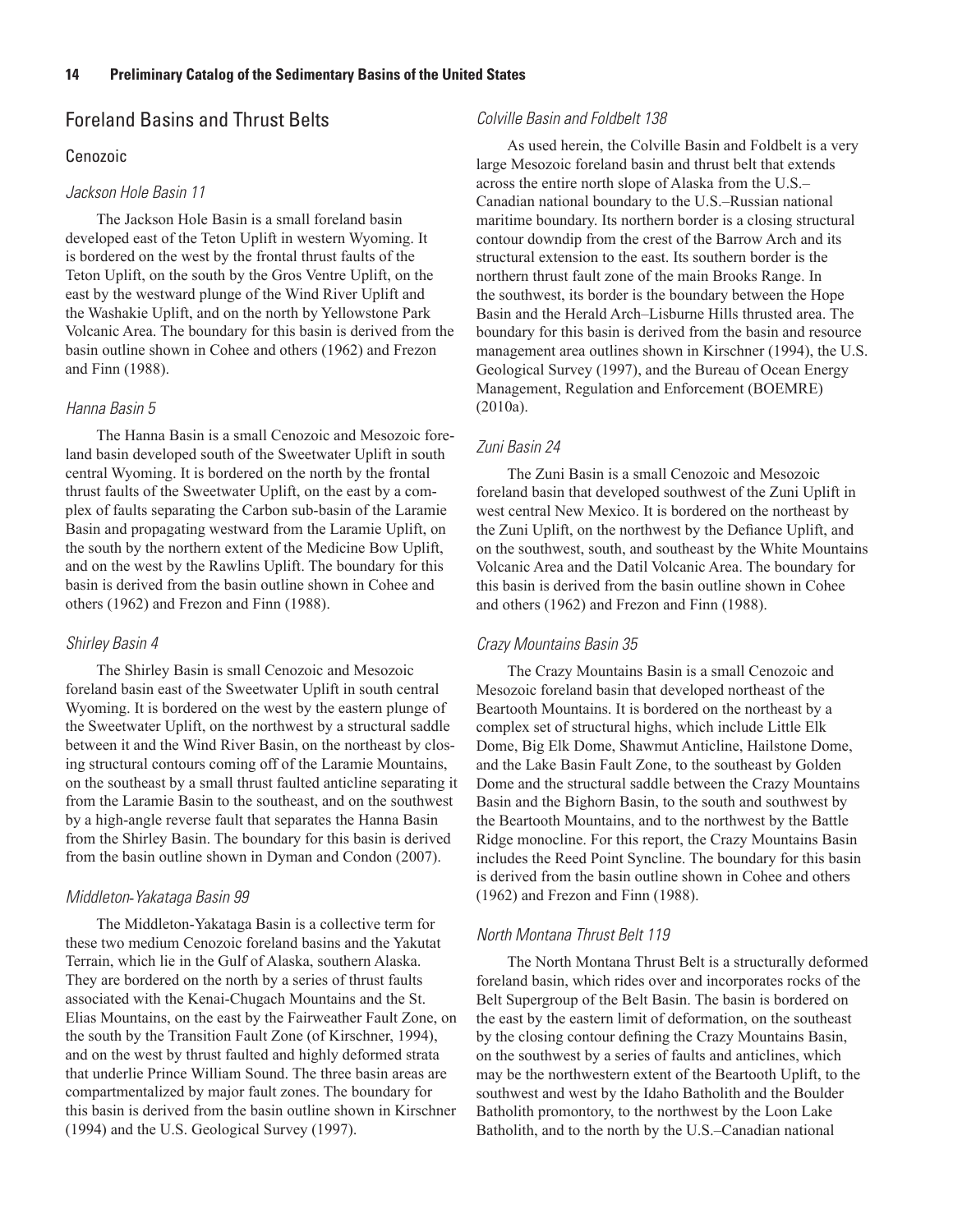#### *Powder River Basin 92*

The Powder River Basin is a large Cenozoic and Mesozoic foreland basin in eastern Wyoming and southeastern Montana. It is bordered on the north by the Miles City Arch, on the east by the Black Hills Uplift, on the south by the Hartville Uplift and the Laramie Uplift, and on the west by the Bighorn Uplift. The boundary for this basin is derived from the basin outline shown in Cohee and others (1962) and Frezon and Finn (1988).

### *Bighorn Basin 39*

The Bighorn Basin is a large Cenozoic and Mesozoic foreland basin in northwestern Wyoming and south central Montana. It is bordered on the northeast by the Bighorn Uplift, on the south by the Owl Creek Uplift, on the west and southwest by the Yellowstone Park Volcanic Area, on the northwest by the Beartooth Uplift, and on the north by the structural saddle between the Crazy Mountains Basin (as defined herein) and the Bighorn Basin. The boundary for this basin is derived from the basin outline shown in Cohee and others (1962) and Frezon and Finn (1988).

### *Wind River Basin 47*

The Wind River Basin is a large Cenozoic and Mesozoic foreland basin in central Wyoming. It is bordered on the north by the Owl Creek Uplift, on the east by the Casper Arch, on the south by the Sweetwater Uplift, and on the west by the Wind River Uplift. The boundary for this basin is derived from the basin outline shown in Cohee and others (1962) and Frezon and Finn (1988).

#### *Uinta Basin 65*

The Uinta Basin is a large Cenozoic and Mesozoic foreland basin in northeast Utah and northwest Colorado. It is bordered on the north by the Uinta Uplift, on the east by the Douglas Creek Arch, on the southeast by the Uncompahgre Uplift, on the south by the structural saddle between it and the Paradox Basin and the north plunge of the San Raphael Swell, and on the west by thrust faults associated with the Idaho-Wyoming thrust belt (western component of the Greater Green River Basin). The boundary for this basin is derived from the basin outline shown in Cohee and others (1962) and Frezon and Finn (1988).

#### *Piceance Basin 40*

The Piceance Basin is a large Cenozoic and Mesozoic foreland basin in northwestern Colorado. It is bordered on the north by the east plunge of the Uinta Uplift, on the east by the White River Uplift, on the south by the Gunnison and Uncompahgre Uplifts, and on the west by the Douglas Creek Arch. The boundary for this basin is derived from the basin outline shown in Cohee and others (1962) and Frezon and Finn (1988).

#### *Idaho*-*Wyoming Thrust Belt–Greater Green River Basin 116*

As described here, the Greater Green River Basin is a large Cenozoic and Mesozoic foreland basin that includes the Idaho-Wyoming thrust belt, and the thrust-faulted portion of that basin as well as the Great Divide Basin, the Washakie Basin, and the Sand Wash Basin. The Rock Springs Uplift is a large anticline near the center of the basin that separates the basin into two portions. The basin as described here is bordered on the west by Basin and Range Province, on the south by the structural saddle between it and the Uinta Basin and the Uinta Uplift, on the east by the Sierra Madre Uplift and the Rawlins Uplift, on the north by the Wind River Uplift, and on the northwest by the Snake River Downwarp. The boundary for this basin is derived from the basin outline shown in Cohee and others (1962) and Frezon and Finn (1988).

### *Denver Basin 112*

The Denver Basin is a large Cenozoic and Mesozoic foreland basin in eastern Colorado, southeastern Wyoming, and northwestern Nebraska. It is bordered on the northeast by the Chadron Arch, on the southeast by the Las Animas Arch, on the south by the Apishapa Uplift, on the west by the Rocky Mountain Front Range Uplift and the Laramie Uplift, and on the northwest by the Hartville Uplift. The boundary for this basin is derived from the basin outline shown in Cohee and others (1962) and Frezon and Finn (1988).

#### *Laramie Basin 21*

The Laramie Basin is a medium Cenozoic and Mesozoic foreland basin in southeastern Wyoming and northeastern Colorado. It is bordered on the east by the Laramie Uplift, on the south by the Rocky Mountain Front Range Uplift, on the west by the Medicine Bow Uplift, and on the north by the structural saddle between it and the Hanna Basin. The boundary for this basin is derived from the basin outline shown in Cohee and others (1962) and Frezon and Finn (1988).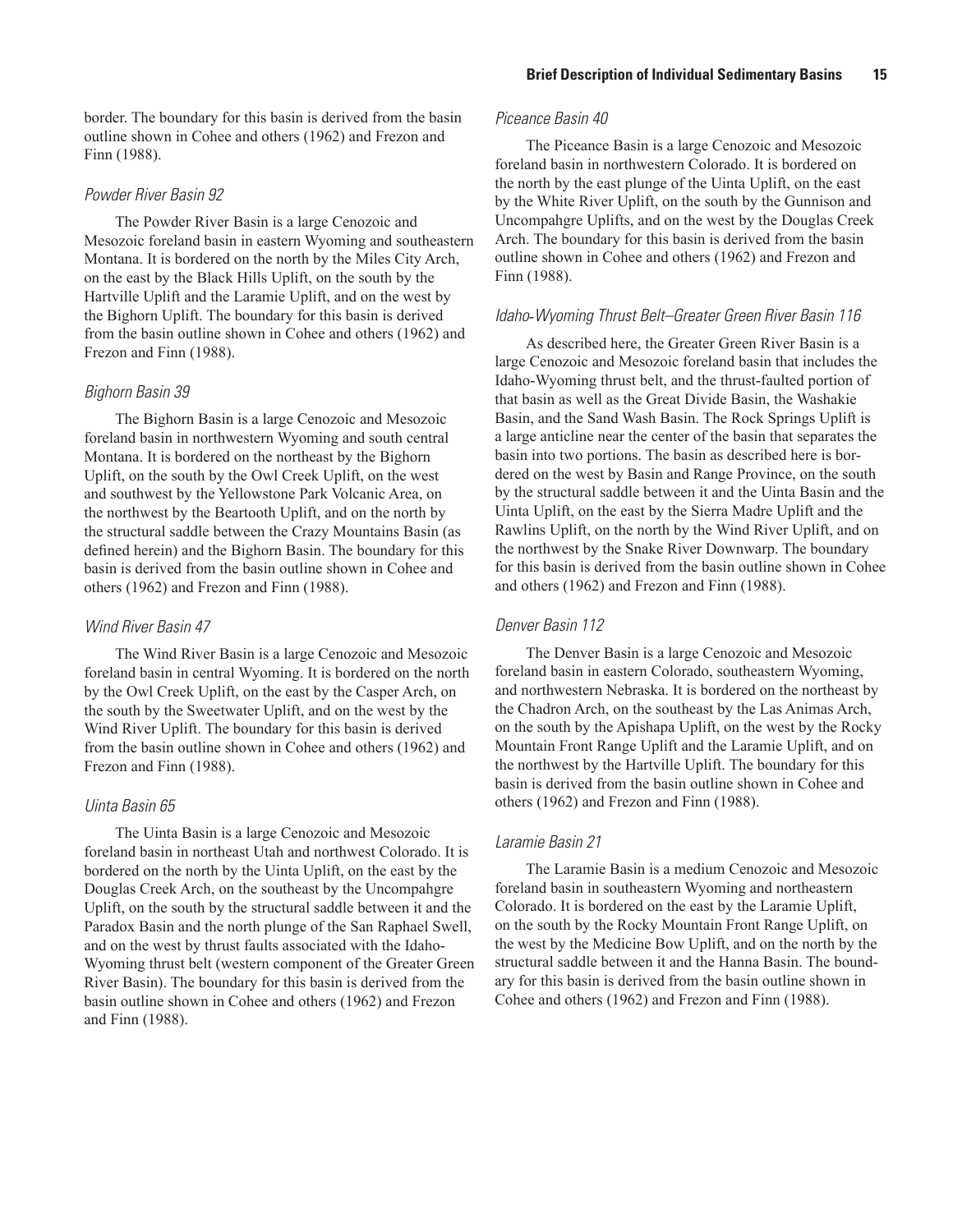### *Raton Basin 27*

The Raton Basin is a medium Cenozoic and Mesozoic foreland basin in south-central Colorado and northeastern New Mexico. It is bordered on the northeast by the Apishapa Uplift, on the southeast by the Cimarron Arch, on the west by the Sangre de Christo Uplift, and on the north by the Wet Mountains. The boundary for this basin is derived from the basin outline shown in Cohee and others (1962) and Frezon and Finn (1988).

#### *Kaiparowits Basin 62*

The Kaiparowits Basin is a medium Cenozoic and Mesozoic foreland basin in southwestern Utah and northwestern Arizona. It may have had its beginnings as an intracratonic sag basin. It is bordered on the north by the High Plateaus Volcanic Area, on the east by the Circle Cliffs Uplift, on the south by the Kaibab Uplift, and on the west by major northsouth faults associated with the Basin and Range Province and the southwestern extent of the High Plateaus Volcanic Area. The boundary for this basin is derived from the basin outline shown in Cohee and others (1962) and Frezon and Finn (1988).

### *Black Mesa Basin 58*

The Black Mesa Basin is a medium Cenozoic and Mesozoic foreland basin in northeastern Arizona. It, too, may have had its beginnings as an intracratonic sag basin. It is bordered on the east by the Defiance Uplift, on the north by the Monument Uplift, on the west by the Kaibab Uplift, and on the southwest and south by closing contours coming off of the volcanic highland between the Flagstaff, Arizona, and the White Mountains Volcanic Area. The boundary for this basin is derived from the basin outline shown in Cohee and others (1962) and Frezon and Finn (1988).

### *North Park Basin 20*

The North Park Basin is a medium Cenozoic and Mesozoic foreland basin in north central Colorado. It is bordered on the east by the Medicine Bow Uplift and the Rocky Mountains Front Range Uplift, on the south by a complex fault zone and uplift, which separates it from the Middle Park Basin to the south, on the west by the Sierra Madre Uplift, and on the north by the confluence of the Sierra Madre and Medicine Bow Uplifts. The boundary for this basin is derived from the basin outline shown in Cohee and others (1962) and Frezon and Finn (1988).

#### *Middle Park Basin 6*

The Middle Park Basin is a small Cenozoic and Mesozoic foreland basin in central Colorado. It is bordered on the east by the Rocky Mountains Front Range Uplift, on the south by the Wet Mountains, on the west by the Sawatch Uplift, and on the north by a complex fault zone and uplift, which separates

it from the North Park Basin to the south. The South Park Basin, the southern geomorphic basin of the three Park Basins, is not included as a foreland basin in this report, because it is considered to be part of the igneous complex at the north end of the Wet Mountains. The boundary for this basin is derived from the basin outline shown in Cohee and others (1962) and Frezon and Finn (1988).

#### *Judith–Wheatland–Bull Mountains Basins 50*

These three small, geologically connected Cenozoic and Mesozoic foreland basins are grouped for convenience into one basin. Within these basins is also included the Ashland Syncline. These basins are bordered on the south by the Lake Basin Fault Zone, and the Big Coulee–Hailstone Dome, a series of small anticlines separating the Crazy Mountains Basin from the Wheatland Syncline portion of these basins; on the west by the Little Belt Uplift; on the northwest by the southeast plunge of the Sweetgrass Arch; on the north and northeast by the Moccasin Mountains, Big Snowy Uplift, and the structural saddle between the Bull Mountains Basin portion and the Sumatra Syncline; and on the southeast by the structural saddle between these basins and the Powder River Basin. The boundary for this basin is derived from the basin outline shown in Cohee and others (1962) and Frezon and Finn (1988).

#### Paleozoic

#### *Sweetwater Trough 59*

The Sweetwater Trough is recognized as a medium Paleozoic foreland basin that lies beneath the Mesozoic fill of the Greater Green River Basin of western Wyoming. Its center is approximately the center of the Rock Springs Uplift. Its bounding elements are not well defined. The boundary for this basin is derived from the basin outline shown in Blakey (2008).

#### *Central Colorado–Taos Trough 103*

The Central Colorado–Taos Trough is a narrow, but large, Paleozoic foreland basin that developed in central Colorado and northern New Mexico between the Uncompahgre and San Luis Uplifts on the west and southwest and the Rocky Mountains Front Range, Apishapa, and Sierra Grande Uplifts on the east and northeast. The southern extent is marked by the north end of the Pedernal Uplift, and the northern extent is marked by the eastern extent of the Uinta Uplift and the Sierra Madre Uplift. The boundary for this basin is derived from the basin outline shown in Blakey (2008).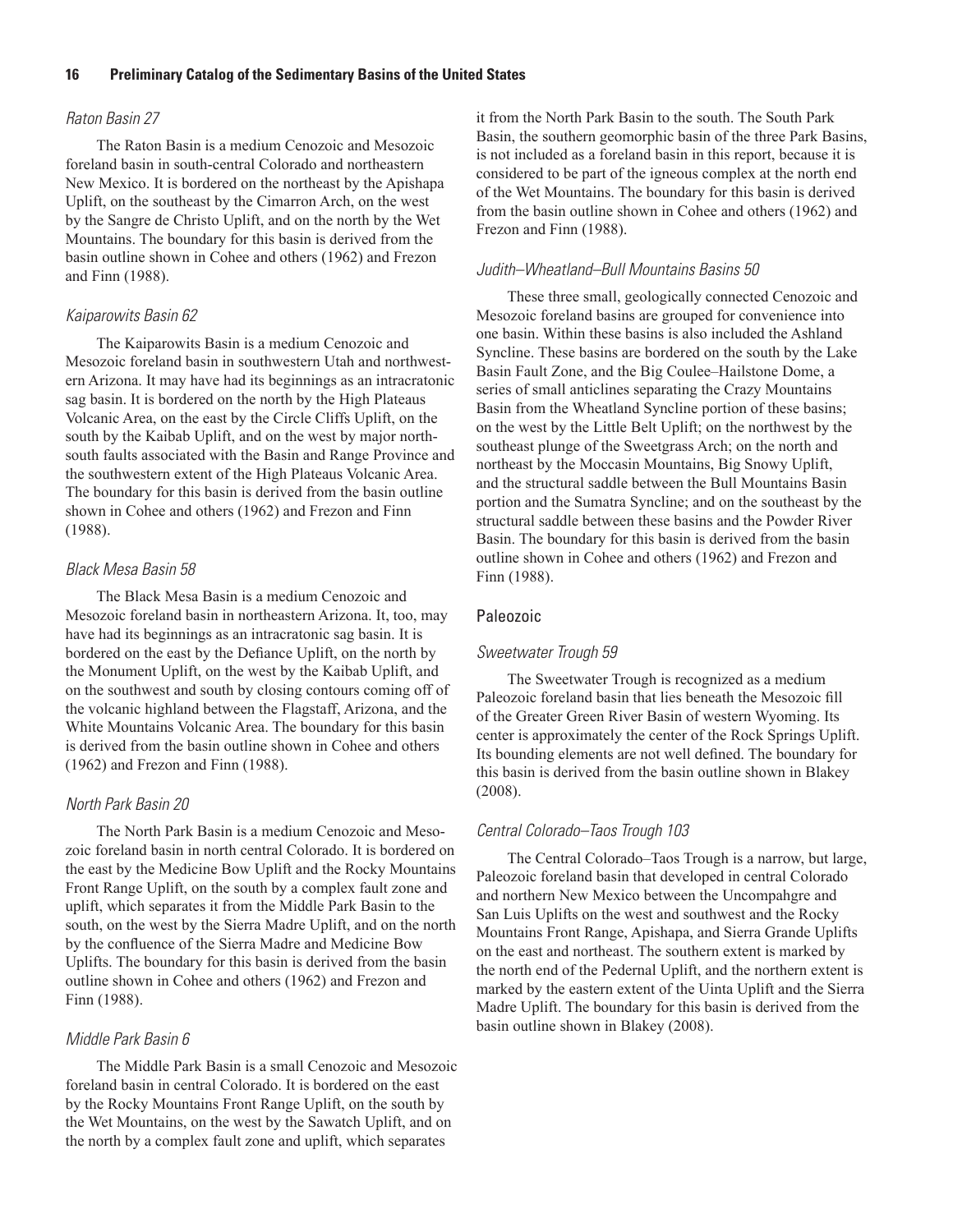#### *Bird Spring Basin 60*

The Bird Spring Basin is a medium Paleozoic foreland basin, which lies beneath the Basin and Range Province of southern Nevada and southeastern California. Its bounding elements are not well defined. The boundary for this basin is derived from the basin outline shown in Blakey (2008).

#### *Oquirrh Basin 113*

The Oquirrh Basin is a large Paleozoic foreland basin in north-central Utah and southern Idaho. For this report, the Wood River Basin in central Idaho is included within the Oquirrh Basin. For the most part the Oquirrh Basin lies beneath the Basin and Range Province and the Snake River Downwarp. A small portion of this basin is recognized from outcrop in the Uinta Uplift and fault blocks containing upper Paleozoic strata within the Basin and Range. The boundary for this basin is derived from the basin outline shown in National Park Service (2007) and Blakey (2008).

#### *Ely Basin 93*

The Ely Basin is a medium Paleozoic foreland basin in eastern Nevada. It lies beneath the Basin and Range Province and Paleozoic Antler foreland basin. The boundary for this basin is derived from the basin outline shown in Blakey (2008).

#### *Orogrande Basin 83*

The Orogrande Basin is a medium Paleozoic foreland basin in south-central New Mexico, westernmost Texas, and northern Mexico. It lies beneath the Cenozoic Mesilla, Jornada, and Tularosa Basins and west of the Sacramento Uplift (also known as the Pedernal Uplift). The basin boundary is arbitrarily truncated at the New Mexico–Texas and New Mexico–Mexico borders. The boundary for this basin is derived from the basin outline shown in Blakey (2008).

#### *Las Vegas Basin 17*

The Las Vegas Basin is a small Paleozoic foreland basin in northwestern New Mexico. It is bordered on the east by the Sierra Grande Arch, on the north by a structural saddle between it and the Raton Basin, on the west by the Sangre de Christo Uplift, and on the south by a structural saddle between it and the Espanola Basin. The boundary for this basin is derived from the basin outline shown in Cohee and others (1962) and Frezon and Finn (1988).

### *Tucumcari Basin 22*

The Tucumcari Basin is a small Paleozoic foreland basin. It is bordered on the northwest by the south plunge of the Sierra Grande Arch and by structural saddles between the Tucumcari Basin and the Pedernal Uplift on the southwest, the Matador Arch on the southeast, and Bravo Dome on the northeast. The boundary for this basin is derived from the basin outline shown in Cohee and others (1962) and Frezon and Finn (1988).

#### *Antler Foreland Basin 137*

The Antler Foreland Basin is a large Paleozoic foreland basin that extends from the Canadian border with northeast Washington and northern Idaho to disappear under Death Valley and the Sierra Nevada of southern California. It lies in the footwall and east of the Roberts Mountain Thrust Fault and west of the great Mississippian carbonate bank composed of Lodgepole, Madison, Great Blue, Leadville, Redwall, and Escabrosa limestones. The boundary for this basin is derived from the basin outline shown in Dickinson (2006).

#### *Appalachian Basin 139*

The Appalachian Basin is a large Paleozoic foreland basin and thrust belt that extends from the Canadian border with Vermont to the border area between central Mississippi and central Alabama. It is a composite basin containing Cambrian-Ordovician, Silurian, and Mississippian passive margin carbonates and Taconic (Ordovician), Acadian (Devonian), and Alleghenian (Pennsylvanian-Permian) foreland basin sedimentary wedges. For this report, it is bordered on the east and southeast by the Blue Ridge Thrust Fault (and its structural equivalents), which brings Paleozoic and Precambrian metamorphic rocks into structural contact with Paleozoic sedimentary rocks, on the southwest by a transverse fault zone that forms the structural boundary between the Ouachita Thrust Belt and Foreland Basin; on the west and northwest by the Nashville Dome, the Cincinnati Arch, the Findley Arch, and the Adirondack Uplift; and on the north by the U.S.–Canadian national border. The boundary for this basin is derived from the basin outline shown in Cohee and others (1962) and Frezon and Finn (1988).

#### *Mississippi Ouachita Thrust Belt–Black Warrior Basin 90*

The Mississippi Ouachita Thrust Belt–Black Warrior Basin is the westward extension of the Appalachian Basin and Thrust Belt. The Mississippi Ouachita Thrust Belt is the folded and thrust faulted portion of the foreland basin, whereas the Black Warrior Basin is that portion of the area that is dominated by normal faulted and expanded Paleozoic sedimentary rocks. The Black Warrior Basin as described by most geologists extends eastward into Alabama to include the Pennsylvanian coal fields there. The Mississippi Ouachita Thrust Belt–Black Warrior Basin extends from the junction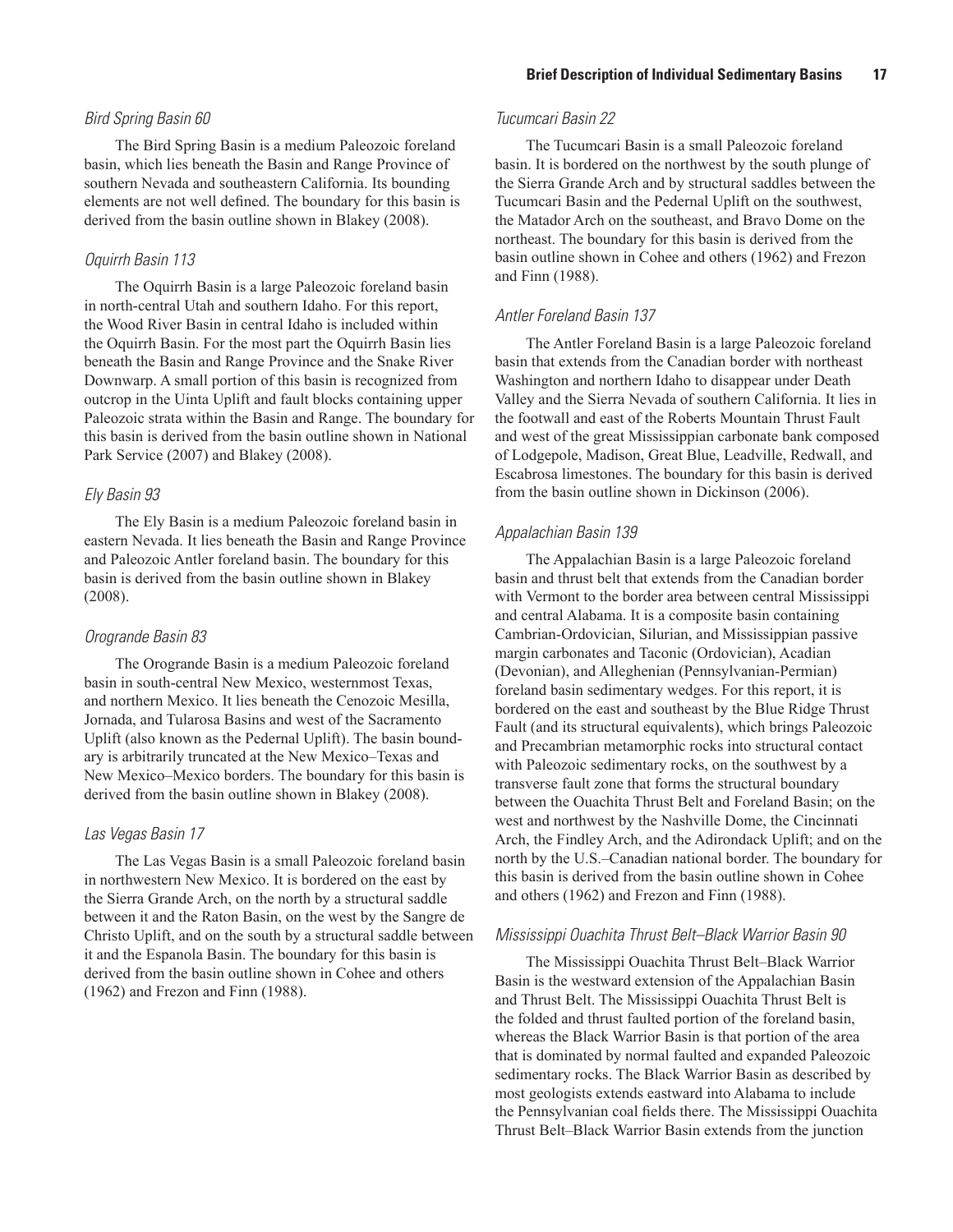with the Appalachians along the Mississippi-Alabama border area to an arbitrary north-south line in northwestern Mississippi where it meets the Arkoma Basin–Ouachita Thrust Belt. It is bounded on the east by the transpressional fault zone that separates it from the Appalachians, on the south by a line that is down structural dip and parallel to the Mesozoic basinforming expansion faults (Pickens-Gilbertown Fault Zone), on the west by an arbitrary north-south line roughly parallel to the Mississippi River, and on the north by the northern set of down-to-the-south normal faults that expand the Paleozoic section in the Black Warrior Basin. The boundary for this basin is derived from the basin outline shown in Cohee and others (1962), Ewing and Flores Lopez (1991), and Thomas (1989).

#### *Arkoma Basin–Ouachita Thrust Belt 126*

The Arkoma Basin–Ouachita Thrust Belt is the structural extension to the west of the Mississippi Ouachita Thrust Belt– Black Warrior Basin. The Ouachita Thrust Belt is a thrusted and folded orogenic belt of foreland basin sedimentary rocks, whereas the Arkoma Basin is primarily an area of normal faulted and expanded Paleozoic sedimentary rocks. It extends from an arbitrary north-south dividing line with the Mississippi Ouachita Thrust Belt and Black Warrior Basin in western Mississippi to an arbitrary northwest-southeast dividing line in east Texas that separates this area from the Sherman Basin. The Arkoma Basin–Ouachita Thrust Belt is bounded on the east by the arbitrary north-south line in western Mississippi, on the north by the northernmost trend of normal faults that expanded the Paleozoic section, on the northwest by the Seminole Arch, on the west by the high-angle, transpressional faults that define the Ardmore Uplift and an arbitrary northwest-southeast line that separates it from the Sherman Basin, and on the south by the general trend of the Mesozoic normal faults, which define the Gulf of Mexico Basin, here termed the Mexia-Talco and South Arkansas Fault Zones. The boundary for this basin is derived from the basin outline shown in Cohee and others (1962), Frezon and Finn (1988), and Ewing and Flores Lopez (1991).

#### *Sherman Basin 32*

The Sherman Basin is a small Paleozoic foreland basin that is located in northeast Texas. It includes both the thrust faulted and folded portion of the area as well as the normal faulted and unfaulted portion. It is bordered on the northeast by an arbitrary line that separates it from the Arkoma Basin– Ouachita Thrust Belt, on the northwest by an arbitrary line that approximates the Red River boundary between Oklahoma and Texas, on the southwest by the Muenster Arch, and on the southeast by the Mesozoic normal faults that define the Gulf of Mexico Basin, here termed the Mexia-Talco Fault Zone. The boundary for this basin is derived from the basin outline shown in Cohee and others (1962), Frezon and Finn (1988), and Ewing and Flores Lopez (1991).

#### *Fort Worth Basin 107*

The Fort Worth Basin is a large Paleozoic foreland basin in east Texas. It includes both the unfaulted, normal faulted, and thrust faulted and folded components of the area. It is bordered on the northeast by the Muenster Arch, on the southeast by the Mesozoic normal faults that delimit the Gulf of Mexico Basin, here termed the Mexia-Talco Fault Zone, on the west by the Llano Uplift, the Lampasas Arch, and the Bend Arch, and on the north by the Red River Uplift. The boundary for this basin is derived from the basin outline shown in Cohee and others (1962), Frezon and Finn (1988), and Ewing and Flores Lopez (1991).

#### *Kerr Basin 57*

The Kerr Basin is a medium Paleozoic foreland basin in south-central Texas. It includes both the unfaulted, normal faulted, and thrust faulted and folded components of the area. It is bordered on the east by an arbitrary northwest-southeast line separating it from the Fort Worth Basin, on the southeast by the Mesozoic normal faults of the Gulf of Mexico Basin, here termed the Balcones Fault Zone, on the west by the Devils River Uplift, on the northwest by the Edwards Arch, and on the north by closing structural contours coming off of the Llano Uplift. The boundary for this basin is derived from the basin outline shown in Cohee and others (1962), Frezon and Finn (1988), and Ewing and Flores Lopez (1991).

#### *Val Verde Basin 49*

The Val Verde Basin is a medium Paleozoic foreland basin in southwest Texas. It is bordered on the south and southeast by the Devil's River Uplift, on the south and southwest by an arbitrary line that approximates the U.S.–Mexican national border and the approximate southern extent of known Marathon (Ouachita) Thrust Belt strata, on the west by an arbitrary line that separates it from the Marathon Basin, and on the north by the Pecos Arch. The boundary for this basin is derived from the basin outline shown in Cohee and others (1962) and Frezon and Finn (1988).

#### *Marathon*-*Marfa Basins 64*

The Marathon-Marfa Basins are two medium Paleozoic foreland basins in southwest Texas. Both basins are primarily a thrust faulted and folded interval of Paleozoic foreland basin sedimentary rocks. The Marfa Basin, however, has a shallow, but extensive, cover of Tertiary volcanic rocks, the Davis Mountains Volcanic Area. The boundary for this basin is derived from the basin outline shown in Cohee and others (1962) and Frezon and Finn (1988).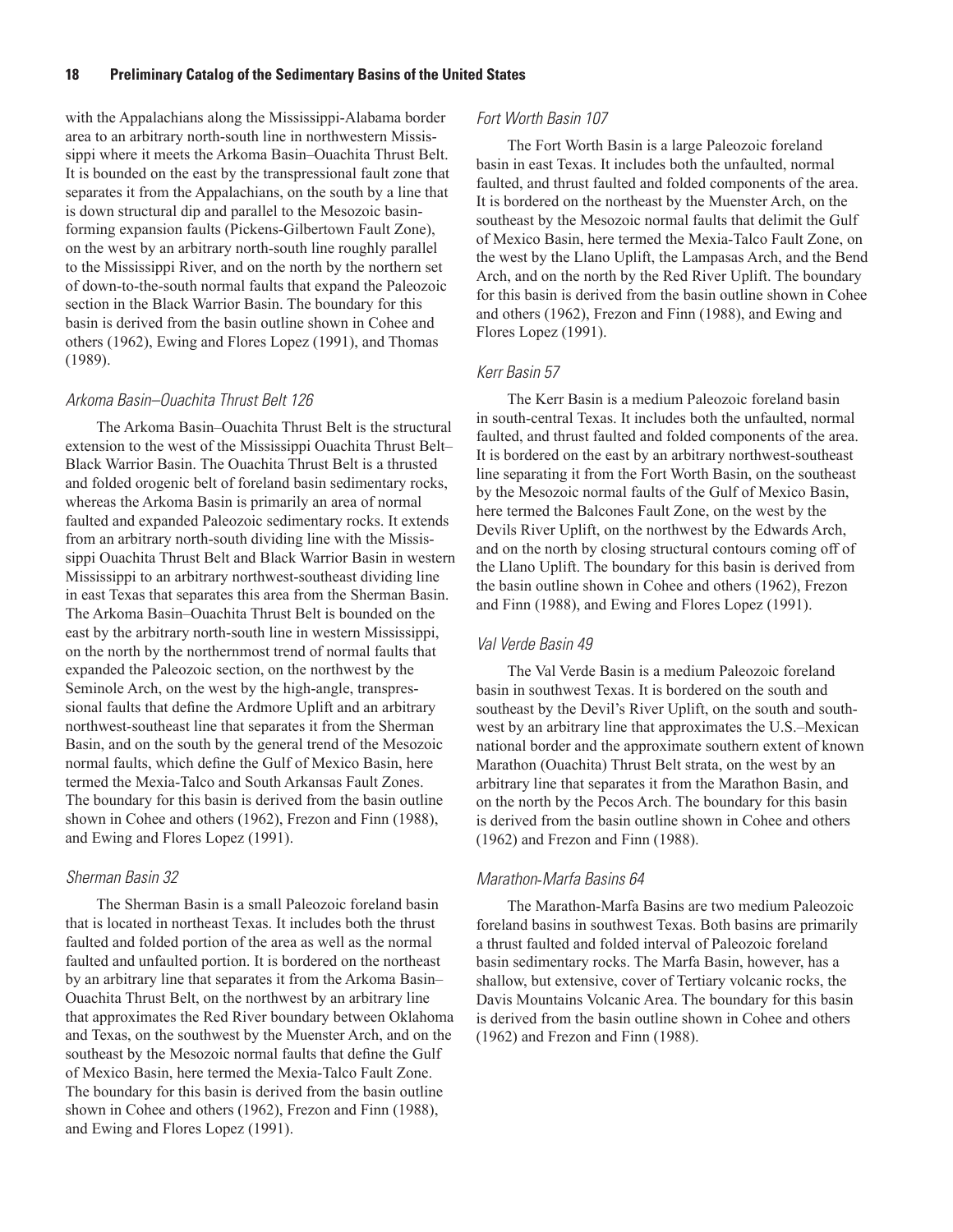#### Neoproterozoic

### *Grand Canyon Embayment 42*

The Grand Canyon Embayment is the term used here for a foreland basin in northwestern Arizona containing Neoproterozoic and Paleozoic sedimentary rocks. Its borders are poorly defined, because most of the Neoproterozoic sedimentary rocks are buried beneath a thick Paleozoic cover. It is bordered on the east by the Kaibab Uplift and on the west by the Sand Wash Fault and the Basin and Range Province. The boundary for this basin is derived from the basin outline shown in Blakey (2008).

# Borderland

#### Cenozoic

#### *San Joaquin Basin 79*

The San Joaquin Basin is a large Cenozoic borderland basin in southern California. It is bordered on the east by the Sierra Nevada batholiths and mountains, on the south by the Garlock Fault Zone, on the west by the San Andreas and other fault zones, and on the north by an arbitrary line that approximates the Stanislaus River and the southern end of the Sacramento Basin to the north. The boundary for this basin is derived from the basin outline shown in Cohee and others (1962), Frezon and Finn (1988), and the California Department of Conservation (2001).

#### *Central Coastal Basin 38*

The Central Coastal Basin is a large Cenozoic borderland basin in southern California. It is bordered on the east by the San Andreas and other fault zones, on the north by an arbitrary line separating it from the Northern California Borderland Basins to the north, on the west by the Kings City, Cuyama, and other fault zones, and on the south by the Big Pine Fault Zone. The Central Coastal Basin includes the Cuyama and Ridge basins. The boundary for this basin is derived from the basin outline shown in Cohee and others (1962), Frezon and Finn (1988).

#### *Sonoma*-*Livermore Basin 19*

The Sonoma-Livermore Basin is a large Cenozoic borderland basin in west central California. It is bordered on the west by the Hayward and other fault zones, on the north by structural uplifts associated with the San Andreas Fault zone, on the east by a variety of fault zones and structural features that separate it from the Great Valley Basin to the east, and on the south by structural features associated with the Calaveras Fault Zone. The boundary for this basin is derived from the basin outline shown in Cohee and others (1962), Frezon and Finn (1988), and the California Department of Conservation (2001).

### *Northern California Borderland Basins 91*

The Northern California Borderland Basins are a collection of mostly offshore basins in northern California. It extends from near Monterey, California, to the Oregon-California state line. It includes the Santa Cruz, Bodega, Point Arena, Eel River, and Humboldt Basins. It is bordered on the north by the north end of the Eel River Basin, on the east by San Andreas and other fault zones that approximate the Pacific Coastline, on the south by the south end of Monterey Bay and the structural uplifts associated with the Kings City Fault Zone, and on the west by the base of continental slope. Sediments and sedimentary rocks probably extend for an undetermined distance to west of the western boundary of this basin but are not included in this discussion. The boundary for this basin is derived from the basin outline shown in Cohee and others (1962) and Frezon and Finn (1988).

#### *Southern California Borderland Basins 127*

The Southern California Borderland Basins are a collection of mostly offshore basins in southern California. It extends from near Monterey, CA, to the U.S.–Mexico national maritime boundary. It includes the Santa Maria, Santa Barbara Channel, Ventura, Santa Monica, Santa Cruz, San Pedro, Los Angeles, Catalina, San Nicolas, Tanner, Poway, and San Diego basins. It is bordered on the east by a series of fault zones, including the Santa Ynez, San Gabriel, Mission Creek, and San Andreas fault zones, on the south by the U.S.–Mexico national and national maritime boundaries, on the west by the bathymetry isobath that approximate the base of the continental slope, and on the north by the south shoulder of Monterey Canyon. Sediments and sedimentary rocks probably extend for an undetermined distance to the west of the western boundary of this basin but are not included in this discussion. The boundary for this basin is derived from the basin and resource management area outlines shown in Cohee and others (1962), Frezon and Finn (1988), and the Bureau of Ocean Energy Management, Regulation and Enforcement (2010d).

#### Mesozoic

At present, there are no recognized pericratonic borderland basins of Mesozoic age within the United States.

#### Paleozoic

At present, there are no recognized pericratonic borderland basins of Paleozoic age within the United States.

#### Neoproterozoic

At present, there are no recognized pericratonic borderland basins of Neoproterozoic age within the United States.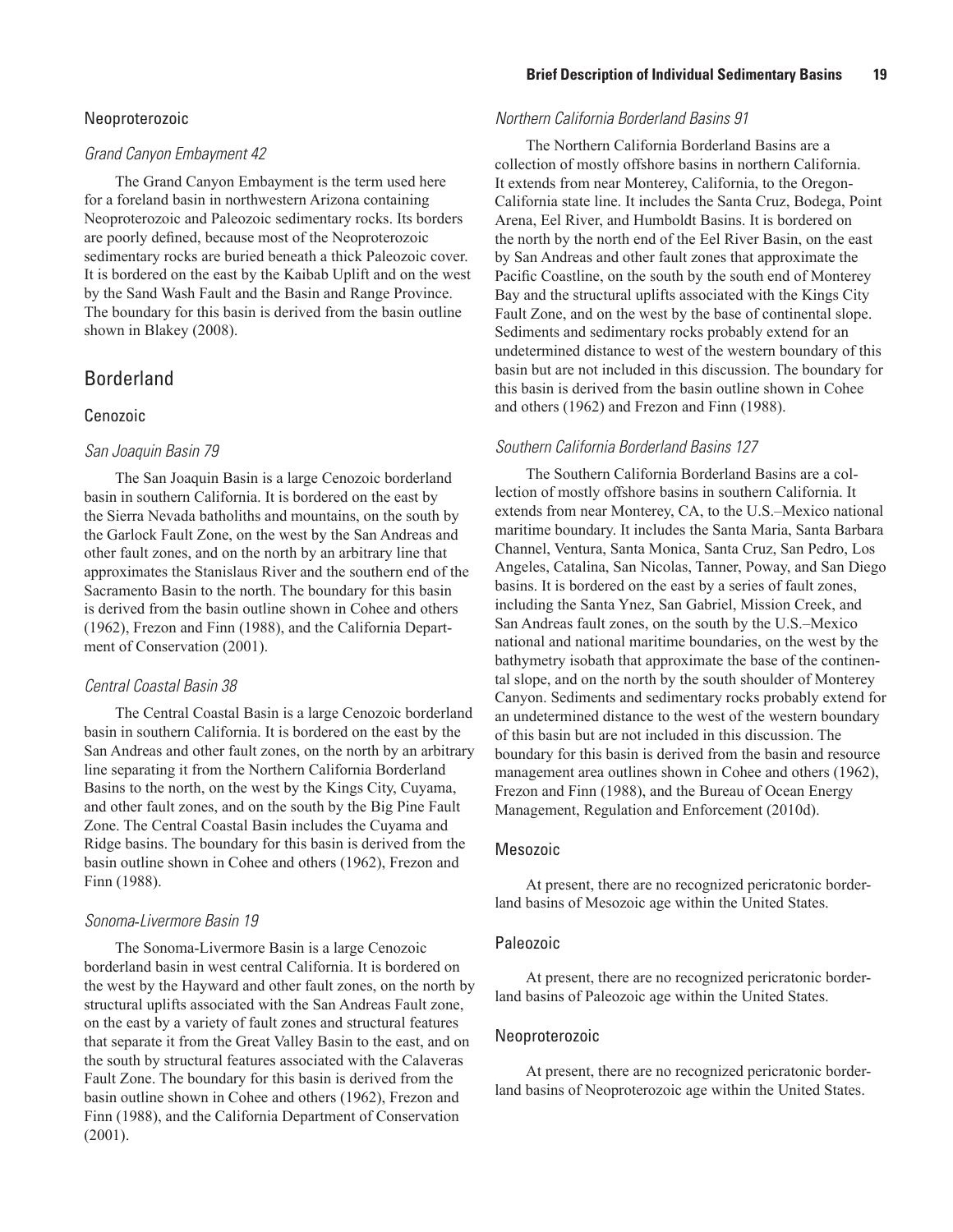# Transtensional/Transpressional

#### Cenozoic

#### *Amak–St. George–Pribilof–Walrus Basin 118*

The Amak–St. George–Pribilof–Walrus Basin is a large Cenozoic composite transtensional-transpressional basin that includes the Amak, St. George, Pribilof, Walrus, Otter, and Inner basins. This basin complex is bordered on the northeast by basin-bounding normal faults or flexures within the Bering Sea Shelf, on the east by structural saddles between it and the Bristol Bay Basin to the east, on the south and southwest by closing structural contours, and on the northwest by structural saddles between it and the Navarin Basin to the northwest and the Pribilof Ridge. The boundary for this basin is derived from the basin outline shown on Kirschner (1994) and the U.S. Geological Survey (1997).

#### *Navarin Basin 111*

The Navarin Basin is a large Cenozoic composite transtensional–transpressional basin in western offshore Alaska. For this report, it also includes the smaller Zhemchug Basin. The Navarin Basin is bordered to the northwest by the U.S.–Russian national maritime boundary, to the northeast by structural contours down structural dip from the St. Matthew–Nunivak Arch, on the southeast by the structural saddle between it and the Amak–St. George–Pribilof–Walrus Basin, on the south by the general trend of the 1000-m isobath, and on the west by continuation of the 1000-m isobath and closing structural contours between the Navarin Basin and those Russian basins along trend. The boundary for this basin is derived from the basin and resource management area outlines shown on Kirschner (1994), the U.S. Geological Survey (1997), and the Bureau of Ocean Energy Management, Regulation and Enforcement (BOEMRE) (2010a).

#### Mesozoic

#### *Bethel Basin 130*

The Bethel Basin is a large Cenozoic transtensional– transpressional basin in western Alaska. It also includes the unnamed and postulated "Cretaceous Low?" of Kirschner (1994). It is bordered on the north and east by a variety of folded and faulted flysch belts, including the Yukon–Koyukuk and Kuskokwim flysch belts and the Ahklun Mountains, on the east and southeast by closing structural contours off of the Goodnews Arch, on the west by an assumed structural saddle between the Bethel Basin and the Inner Basin of the Amak– St. George–Pribilof–Walrus basin complex, and on the north by closing structural contours coming off of the St. Matthew– Nunivak Arch and the structural saddle between the Bethel Basin and the St. Matthew Basin. The boundary for this basin is derived from the basin outline shown on Kirschner (1994) and the U.S. Geological Survey (1997).

#### Paleozoic

At present, there are no recognized pericratonic transtensional/transpressional basins of Paleozoic age within the United States.

#### Neoproterozoic

#### *Great Smoky Mountains Rift Basin 81*

The Great Smoky Mountains Rift Basin is medium transtensional and transpressional composite basin of Neoproterozoic age. It includes the Mt. Rogers, Ocoee, and Grandfather Mountain Basins within the highly deformed Blue Ridge Allocthon. It is located east of the Appalachian foreland basin and fold belt, extending from northern Georgia to southeastern Virginia. For most of its extent, it is an inverted basin demonstrating high topographic relief and containing low- to high-grade metamorphic rocks. It is bordered on the south by the confluence of the Cartersville and Dahlonega fault zones, on the northwest by the Cartersville and Great Smoky fault zones, on the northeast by the northeastward plunge of several, large antiformal structures, and on the southeast by the Brevard and Dahlonega fault zones. The boundary for this basin is derived from the basin outline shown in Cohee and others (1962) and King and Beikman (1974).

# **Intercratonic**

# Passive Margin (extending onto Oceanic)

#### Cenozoic

#### *Canada Basin 134*

The Canada Basin is huge Cenozoic passive margin basin that extends from the offshore of the Alaskan North Slope well into the international waters of the Arctic Ocean. It is bordered on the north by the northern limit of U.S. Exclusive Economic Zone for Alaska and a general straight-line extension of the northern limit of the EEZ to the U.S.–Canadian national maritime boundary, on the east by the U.S.–Canadian national maritime boundary and its northern extension, and on the southeast, south, southwest, and west by the approximate 2500-m isobath. Sediments and sedimentary rocks probably extend for an undetermined distance beyond the boundaries of this basin but are not included in this discussion. The boundary for this basin is derived from the basin and resource management area outlines shown on Kirschner (1994), the U.S. Geological Survey (1997), and the Bureau of Ocean Energy Management, Regulation and Enforcement (BOEMRE) (2010a).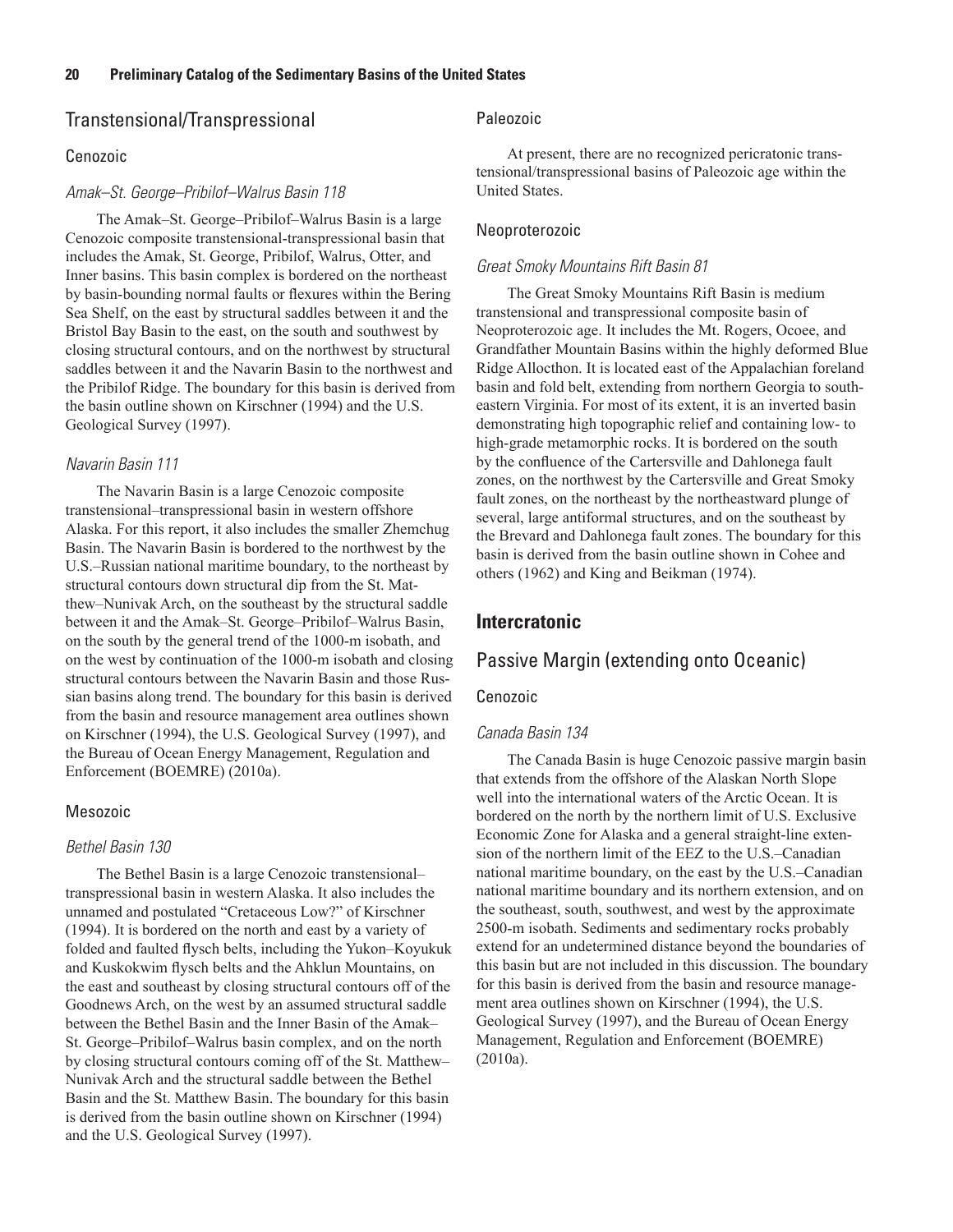#### *North Chukchi Basin 68*

The North Chukchi Basin is a medium Cenozoic passive margin basin in northeastern offshore Alaska. It has an early history as a Mesozoic rift basin. It is bordered on the west by the U.S.–Russian national maritime boundary, on the north by the northern extent of the U.S. Exclusive Economic Zone, and on the east and south by structural contours indicating basin development to the west and north of the Chukchi Platform. Sediments and sedimentary rocks probably extend for an undetermined distance to west and north of those basin boundaries but are not included in this discussion. The boundary for this basin is derived from the basin and resource management area outlines shown on Kirschner (1994), the U.S. Geological Survey (1997), Grantz and others (2010), and the Bureau of Ocean Energy Management, Regulation and Enforcement (BOEMRE) (2010a).

#### Mesozoic

At present, there are no recognized intercratonic passive margin basins extending onto oceanic crust of Mesozoic age within the United States.

#### Paleozoic

At present, there are no recognized intercratonic passive margin basins extending onto oceanic crust of Paleozoic age within the United States.

#### Neoproterozoic

At present, there are no recognized intercratonic passive margin basins extending onto oceanic crust of Neoproterozoic age within the United States.

# Accreted Back-Arc

### Cenozoic

#### *Bristol Bay Basin 164*

The Bristol Bay Basin is a large accreted Cenozoic backarc basin in southwestern Alaska. It is bordered on the north by closing structural contours coming off of folded and faulted flysch belts to the north and northeast, on the southeast by the Alaska Peninsula Fold Belt and a string of volcanoes, on the south by the Black Hills Ridge, on the west by the structural saddle between it and the Amak–St. George–Pribilof–Walrus Basin, and on the north and northwest by closing structural contours coming off of the Goodnews Arch. The Bristol Bay Basin includes the North Aleutian Basin of Worrall (1991). The boundary for this basin is derived from the basin outline shown on Kirschner (1994) and the U.S. Geological Survey (1997).

### *St. Matthew–Hall Basin 121*

The St. Matthew–Hall Basin is a composite of at least four basins within a very large area of the Bering Sea Shelf. It includes the St. Matthew Basin, the Hall Basin, and at least two unnamed basins (Kirschner, 1994). The complex is bordered on the north by a structural saddle between it and the Norton Basin to the north and closing structural contours coming off of St. Lawrence Island, on the east by a structural saddle between it and the Bethel Basin, on the southeast, south, and southwest by closing structural contours coming off of the St. Matthew–Nunivak Arch, and on the west by closing structural contours (inferred from Kirschner, 1994). The boundary for this basin is derived from the basin outline shown on Kirschner (1994) and the U.S. Geological Survey (1997).

#### Mesozoic

At present, there are no recognized intercratonic accreted back-arc basins of Mesozoic age within the United States.

#### Paleozoic

#### *Havallah Basin 106*

The Havallah Basin is a medium intercratonic accreted back-arc Paleozoic basin. It is located in western Nevada beneath the Basin and Range Province. Its bounding elements are not well defined. The boundary for this basin is derived from the basin outline shown in Li and Peters (1998).

#### *Auld Lang Syne Basin 41*

The Auld Lang Syne Basin is a small intercratonic accreted back-arc Paleozoic basin. It is located in western Nevada beneath the Basin and Range Province. It is situated west of the Golconda Thrust Front and east of the incipient Cordilleran magmatic arc. The boundary for this basin is derived from the basin outline shown in Dickinson and Gehrels (2008).

#### Neoproterozoic

At present, there are no recognized intercratonic accreted back-arc basins of Neoproterozoic age within the United States.

# Accreted Fore-Arc

#### Cenozoic

At present, there are no intercratonic accreted fore-arc basins of Cenozoic age within the United States as defined above.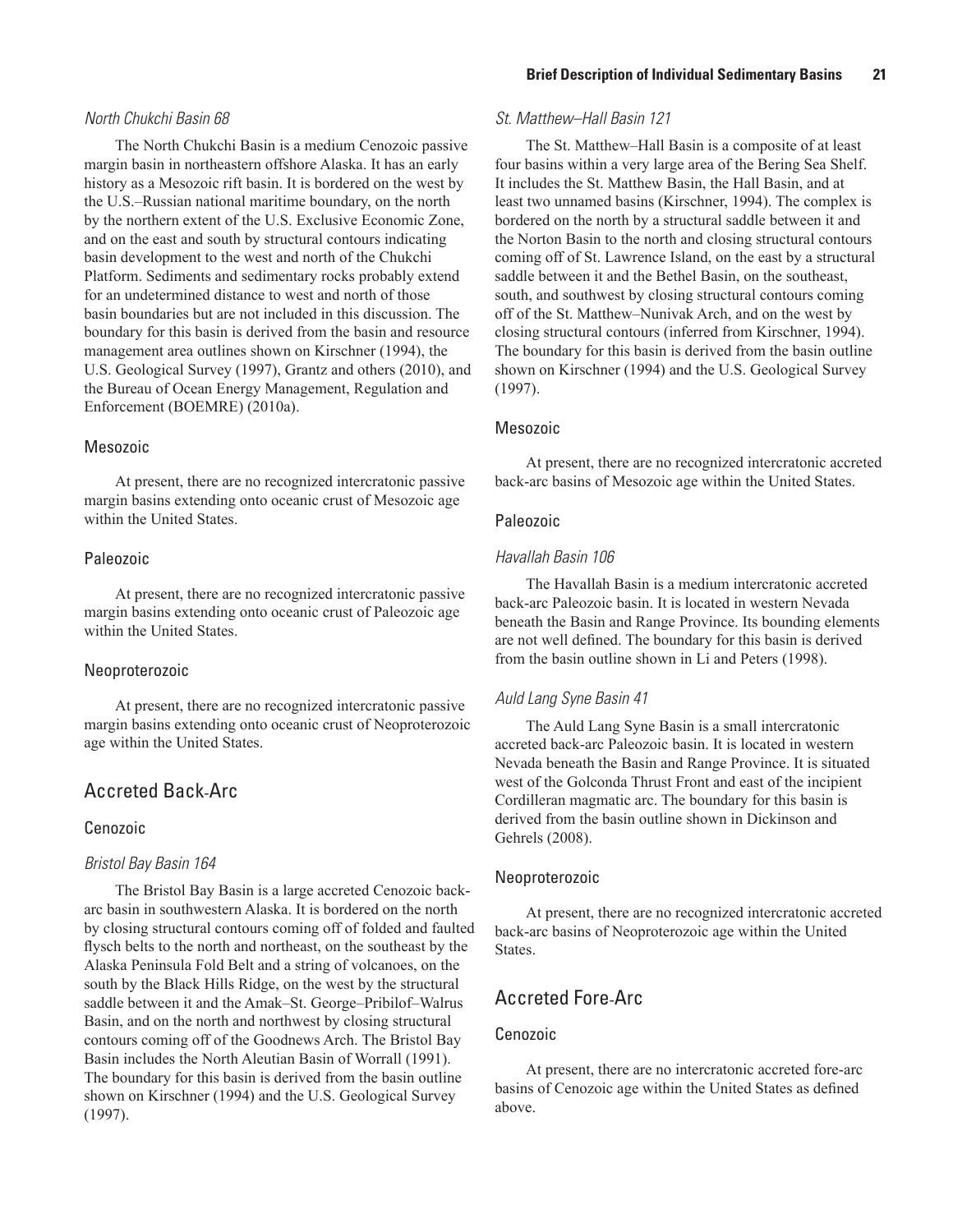### Mesozoic

#### *Sacramento Basin 73*

The Sacramento Basin is a large, Mesozoic accreted forearc basin in northern California. It is bordered on the north by the Klamath Mountains, on the east by the Sierra Nevada Mountains, on the south by the north end of the San Joaquin Basin, and on the west by structural contours dipping east off of the Franciscan metamorphic complex. The boundary for this basin is derived from the basin outline shown in Cohee and others (1962), King and Beikman (1974), and Frezon and Finn (1988).

#### *Great Valley Basin 105*

The Great Valley Basin is a large Mesozoic accreted fore-arc basin in central California. This name is commonly given to the Mesozoic Sacramento and Cenozoic San Joaquin Basins where they are grouped together. The term "Great Valley Basin" is probably best used to describe the true fore-arc basin that developed in Jurassic times and was later succeeded in time and space by the northern Sacramento Basin and the southern San Joaquin Basin. The Great Valley section would have suffered Nevadan orogenic deformation, whereas the younger, overlying basins would not have undergone that event. The Great Valley Basin (as used herein) is bordered on the east by the Sierra Nevada Mountains and batholiths, on the south by the confluence of the San Andreas and Garlock fault zones, on the west by a number of fault zones that form the border between the Franciscan metamorphic complex and the Great Valley, and on the north by the Klamath Mountains. The boundary for this basin is derived from the basin outline shown in Cohee and others (1962), King and Beikman (1974), Frezon and Finn (1988), Ingersoll (2008), and the California Department of Conservation (2001).

#### *Hornbrook*-*Ochoco Basin 114*

The Hornbrook-Ochoco Basin is medium Mesozoic accreted fore-arc basin in northern California and southern Oregon. The original basin was possibly a northward extension of the Great Valley fore-arc basin and has now been divided into the Hornbrook and Ochoco basins. The Hornbrook-Ochoco basin is bordered on the west by the Klamath Mountains, on the north by the paleogeographic position of the continental shelf-slope transition into the Paleo-Pacific Ocean, on the east by the northern extent of the Sierra Nevada Mountains (as of Late Cretaceous times), and on the south by an arbitrary line dividing the Great Valley basin from the Hornbrook-Ochoco Basin in the Lassen Peak at the southern end of the Modoc Lava Plateau. The boundary for this basin is derived from the basin outline shown in Ingersoll (2008).

#### *Cook Inlet Basin 61*

The Cook Inlet Basin is a medium Mesozoic accreted fore-arc basin in southern Alaska. It is bordered on the north by the Castle Mountain Fault Zone, on the east by the Kenai-Chugach accretionary prism, on the south and southwest by a structural saddle between it and the Shelikov Basin, and on the west by the magmatic arc of the Alaska Peninsula Fold Belt and the Bruin Bay Fault Zone. The boundary for this basin is derived from the basin outline shown on Kirschner (1994) and the U.S. Geological Survey (1997).

#### *Shelikov Basin 33*

The Shelikov Basin is a medium Mesozoic accreted fore-arc basin in southern Alaska. It is bordered on the north by the structural saddle between it and the Cook Inlet Basin, on the east and southeast by closing structural contours down structural dip from thrust faults, on the southwest by a structural saddle between it and the Sanak-Shumagin-Tugidak Basins complex, and to the northwest by structural contours down structural dip from the Alaska Peninsula Fold Belt. The boundary for this basin is derived from the basin outline shown on Kirschner (1994) and the U.S. Geological Survey (1997).

#### Paleozoic

At present, there are no recognized intercratonic accreted fore-arc basins of Paleozoic age within the United States.

#### Neoproterozoic

At present, there are no recognized intercratonic accreted fore-arc basins of Neoproterozoic age within the United States.

## **Oceanic**

### Back-Arc

#### Cenozoic

#### *Aleutian Basin 141*

The Aleutian Basin is a huge Cenozoic oceanic back-arc basin that extends from the western Aleutian Islands and Bering Sea Shelf of southwest Alaska to the Russian continental shelf. For this report, the Aleutian Basin also includes the Bowers Basin. It is bordered on the southeast, south, and southwest approximately by the continental shelf-slope break north of the Aleutian Islands volcanic chain, on the northwest by the U.S.–Russian national maritime boundary, and on the northeast and southeast approximately by the continental shelf-slope break southwest of the Bering Sea Shelf. Sediments and sedimentary rocks probably extend for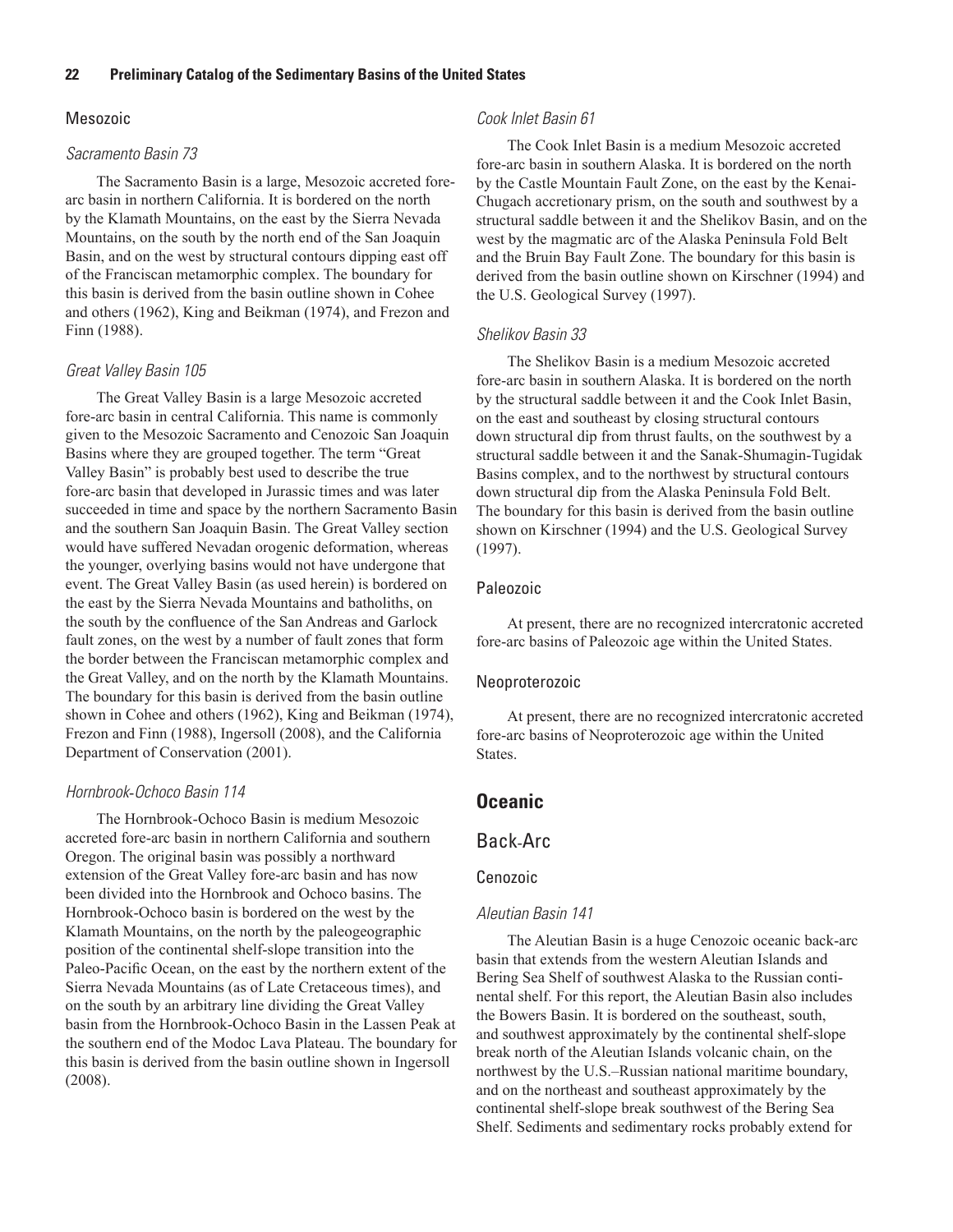an undetermined distance to the northeast, northwest, and southeast of these basin boundaries but are not included in this discussion. The boundary for this basin is derived from the basin and resource management area outlines shown on Hall and others (1988), Kirschner (1994), the U.S. Geological Survey (1997), and the Bureau of Ocean Energy Management, Regulation and Enforcement (BOEMRE) (2010a).

### *Umnak Plateau Basin 44*

The Umnak Plateau Basin is a small Cenozoic oceanic back-arc basin that lies at the confluence of the Aleutian Island volcanic chain and the shelf-slope break of the Bering Sea Shelf, offshore southwestern Alaska. It is bordered on the northeast by a structural saddle between it and the Amak Basin to the northeast, to the southeast by the Aleutian Island volcanic chain, and on the southwest, west, and northwest by closing structural contours within the Bering Sea Shelf. The boundary for this basin is derived from the basin outline shown on Kirschner (1994) and the U.S. Geological Survey (1997).

### Mesozoic

At present, there are no recognized oceanic back-arc basins of Mesozoic age within the United States.

#### Paleozoic

At present, there are no recognized oceanic back-arc basins of Paleozoic age within the United States.

#### Neoproterozoic

At present, there are no recognized oceanic back-arc basins of Neoproterozoic age within the United States.

### Fore-Arc

#### Cenozoic

#### *Western Washington–Oregon Basins 129*

The Western Washington–Oregon Basins is a collective term for the Cenozoic onshore and offshore fore-arc basins along the Pacific Coast of Washington and Oregon. This grouping includes the Whatcom, Tofino Fluca, West Olympic, Olympic, Willipa, Willapa Hills, Puget Sound Consolidated, Heceta, Astoria, Newport, Astoria-Nehalem, Tyee, Umpqua, Willamette Trough, and Coos Bay basins. Its border is defined on the north by the U.S.–Canadian national and national maritime boundaries, on the west by the approximate break in slope between the continental shelf and continental slope, on the south by the contact with the Gold Beach terrain near Cape Blanco, and on the east by the approximate eastern edge

of the main basin sedimentary rocks and their transition or contact with the Coast Range volcanic complex. Sediments and sedimentary rocks probably extend for an undetermined distance to the west of the western boundary of this basin but are not included in this discussion. The boundary for this basin is derived from the basin outline shown in Cohee and others (1962), King and Beikman (1974), Frezon and Finn (1988), and WESTCARB (2010).

#### *Sanak*-*Shumagin*-*Tugidak Basin 100*

The Sanak-Shumagin-Tugidak Basin is a collective term for these three basins, which are divided locally by anticlines. It is bordered on the north and northwest by closing structural contours coming off of the Alaska Peninsula Fold Belt, on the east by the Kodiak Mountains, on the southeast and south by the 1000-m isobaths, and on the west by presumably closing structural contours on the continental shelf southeast of Tigalda Island, Alaska. The boundary for this basin is derived from the basin outline shown on Kirschner (1994) and the U.S. Geological Survey (1997).

#### *Stevenson*-*Albatross Basin 87*

The Stevenson-Albatross Basin is a series of medium and small Cenozoic oceanic fore-arc basins on the Kodiak Shelf between the Kodiak Mountains and the Aleutian Trench in southern Alaska. It is bordered on the northwest by the Kodiak Mountains and associated fault zones, on the northeast by closing structural contours coming off of the Kodiak Shelf, on the southeast approximately by the 1000-m isobath, and on the southwest by the structural saddle between it and the Sanak-Shumagin-Tugidak Basins complex to the southwest. The boundary for this basin is derived from the basin outline shown on Kirschner (1994) and the U.S. Geological Survey (1997).

#### Mesozoic

At present, there are no recognized oceanic fore-arc basins of Mesozoic age within the United States.

#### Paleozoic

At present, there are no recognized oceanic fore-arc basins of Paleozoic age within the United States.

#### Neoproterozoic

At present, there are no recognized oceanic fore-arc basins of Neoproterozoic age within the United States.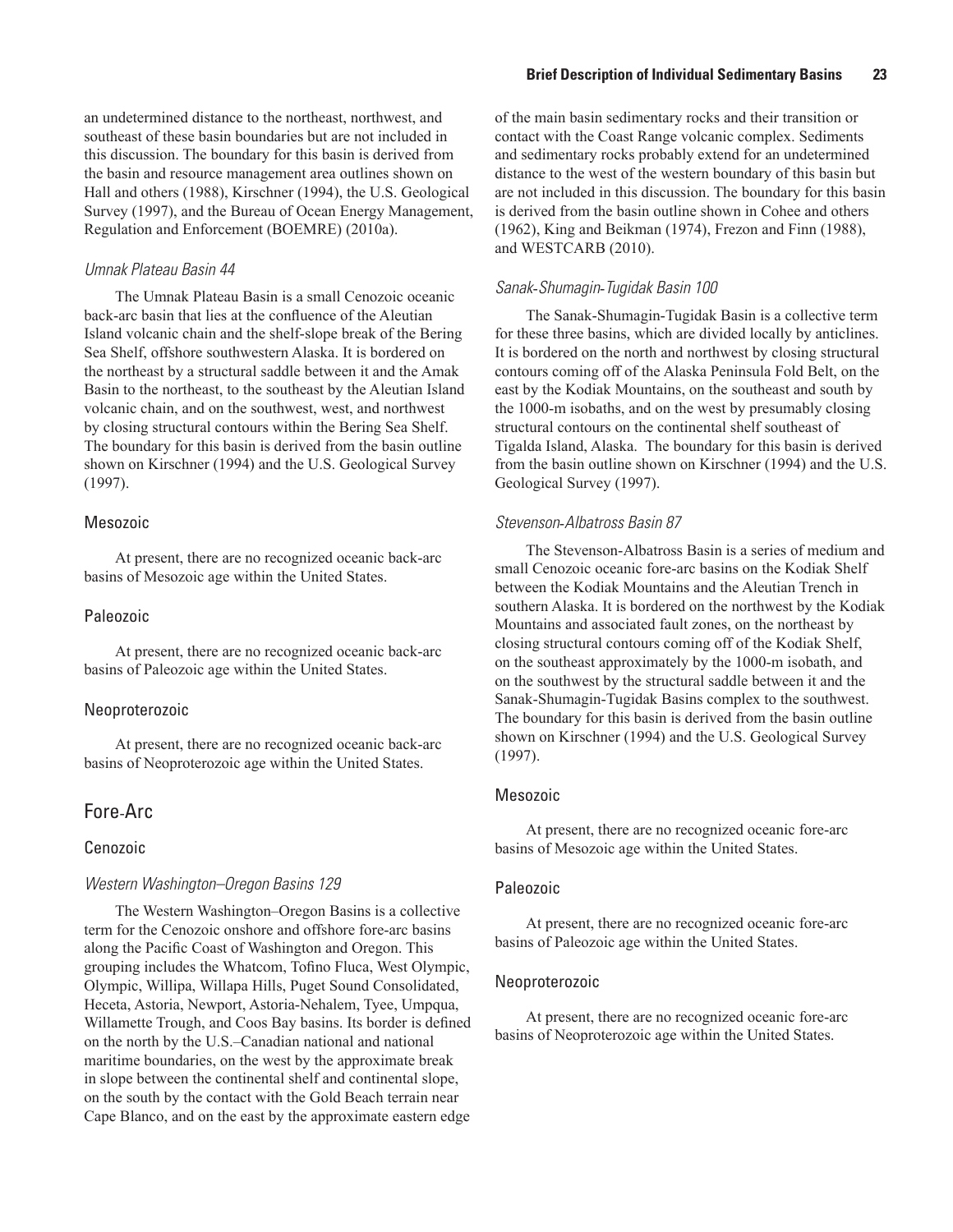# Peripheral Volcanic Apron

# Cenozoic

# *Amukta Basin 12*

Because of its location and characteristics, the Amukta Basin is interpreted to be a small oceanic peripheral volcanic apron developed between Seguam and Amukta Island in the Aleutian volcanic chain. The boundary for this basin is derived from the basin outline shown on Kirschner (1994) and the U.S. Geological Survey (1997).

# *Hawaii Sedimentary Basin 140*

The Hawaii Sedimentary Basin includes those Cenozoic sediments and sedimentary rocks that have accumulated on the flanks of the various volcanoes that make up the chain of Hawaiian Islands. The boundary of this basin is the 0.2-km isopach line of Winterer (1989), except where that line is truncated by the U.S. Exclusive Economic Zone boundary (NOAA, 2008). It also includes those areas of the islands containing sedimentary and volcano-sedimentary rocks described by Sherrod and others (2007).

# Mesozoic

At present, there are no recognized oceanic peripheral volcanic apron basins of Mesozoic age within the United States.

# Paleozoic

At present, there are no recognized oceanic peripheral volcanic apron basins of Paleozoic age within the United States.

# Neoproterozoic

At present, there are no recognized oceanic peripheral volcanic apron basins of Neoproterozoic age within the United States.

# **Summary**

One hundred forty-four sedimentary basins (or collections of basins) are presented here as a preliminary checklist and data base for the Geologic Carbon Dioxide Sequestration National Assessment Project. In addition to the list and brief basin description are accompanying shapefiles for GIS study and application. As a preliminary catalog, it is reasonable and expected that other basins will be added and some may be removed in succeeding versions of this report. Also, as more data relevant to the assessment are collected, further revisions of this report should also be expected.

Note added in review:

During review of this manuscript, several additional basins were suggested for inclusion in this initial version of the catalog. Because of time constraints on publication completion, the following basins are not discussed here and may be included in updates and revisions of this report:

> Southwest Montana Thrust Belt Sevier Orogenic Belt East Continent Rift Basin Fort Wayne Rift

# **References Cited**

- Bally, A.W., and Palmer, A.R., 1989, The geology of North America—An overview: The Geology of North America, v. A, Geological Society of America, 619 p.
- Bally, A.W., and Snelson, S., 1980, Realms of subsidence, *in* A.D., Miall, ed., Facts and principles of world petroleum occurrence: Canadian Society of Petroleum Geologists Memoir 6, p. 9–94.
- Beikman, H.M., 1980, Geologic map of Alaska: U.S. Geological Survey, Anchorage (AK), Map SG0002–1T and 2T, scale 1:2,500,000. (Also available as GIS shapefiles, accessed October 1, 2010, at *http://agdc.usgs.gov/data/ usgs/geology/.*)
- Benson, R.N., 1992, Map of exposed and buried early Mesozoic rift basins/synrift rocks of the U.S. Middle Atlantic continental margin: Delaware Geological Survey Miscellaneous Map Series 5, 1 sheet, scale 1:1,000,000.
- Bird, K.J., and Houseknecht, D.W., 2011, Geology and petroleum potential of Arctic Alaska, *in* Spencer, A., Gautier, D., Sørensen, K., Stoupakova, A., and Embry, A., eds., Arctic petroleum geology: Geological Society of London Memoir 35, p. 485–499.
- Blakey, R.C., 2008, Pennsylvanian-Jurassic sedimentary basins of the Colorado Plateau and southern Rocky Mountains, *in* Miall, A.D., ed., The sedimentary basins of the United States and Canada: Elsevier, Amsterdam, p. 245–296.
- Brennan, S.T., Burruss, R.C., Merrill, M.D., Freeman, P.A., and Ruppert, L.F., 2010, A probabilistic assessment methodology for the evaluation of geologic carbon dioxide storage: U.S. Geological Survey Open-File Report 2010– 1127, 31 p., accessed October 12, 2010, at *http://pubs.usgs. gov/of/2010/1127*.
- Burchfiel, B.C., Lipman, P.W., and Zoback, M.L., 1992, The Cordilleran orogen: Conterminous U.S.: The Geology of North America, v. G–3, Geological Society of America, 724 p.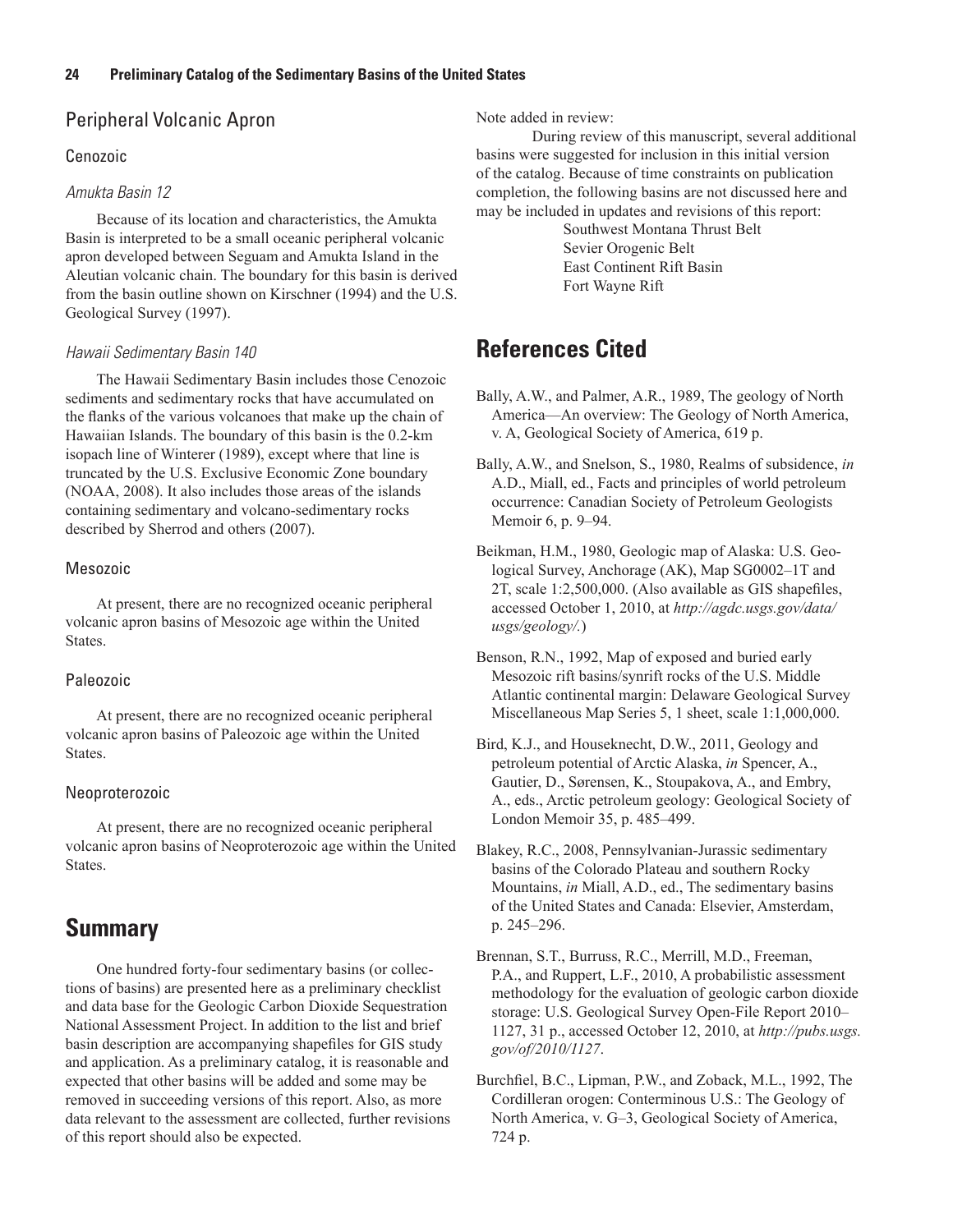Bureau of Ocean Energy Management, Regulation and Enforcement (BOEMRE), 2010a, Alaska OCS Region, accessed October 1, 2010, at *http://alaska.boemre.gov/*.

Bureau of Ocean Energy Management, Regulation and Enforcement (BOEMRE), 2010b, Atlantic Information, accessed October 1, 2010, at *http://www.boemre.gov/ offshore/atlantic.htm*.

Bureau of Ocean Energy Management, Regulation and Enforcement (BOEMRE), 2010c, Gulf of Mexico OCS Region, accessed October 1, 2010, at *http://www.gomr. boemre.gov/*.

Bureau of Ocean Energy Management, Regulation and Enforcement (BOEMRE), 2010d, Pacific OCS Region, accessed October 1, 2010, at *http://www.boemre.gov/ omm/pacific*.

California Department of Conservation, 2001, Oil, gas, and geothermal fields in California: California Department of Conservation, Sacramento (CA), Map S–1, 1 sheet, scale 1:500,000, accessed October 1, 2010, at *ftp://ftp.consrv.ca.gov/pub/oil/maps/Map\_S–1.pdf*.

Christiansen, R.L., and Yeats, R.S., 1992, Post Laramide geology of the U.S. cordillera, *in* Burchfiel, B.C., Lipman, P.W., and Zoback, M.L., eds., The Cordilleran Orogen: Coterminous U.S. Volume G–3 Decade of North American Geology (DNAG), Geological Society of America, p. 261–406.

Cohee, G.V., Applin, P.L., Bass, N.W., Bell, A.H., Billings, M.P., DeFord, R.K., Dobbin, C.E., Donnell, J.R., Forrester, J.D., Gilluly, J., Hoots, H.W., King, P.B., Longwell, C.R., Lyons, P.L., Murray, G.E., and Waters, A.C., 1962, Tectonic map of the United States exclusive of Alaska and Hawaii: U.S. Geological Survey and the American Association of Petroleum Geologists, Washington (DC) and Tulsa (OK), 2 sheets, scale 1:2,500,000.

Coleman, J.L., 1988, The geology of the Rising Fawn CSD, *in* Coleman, J.L., Jr., Groshong, R.H., Jr., Rheams, K.F., Neathery, T.L., and Rheams, L.J., eds., Structure of the Wills Valley anticline–Lookout Mountain syncline between the Rising Fawn and Anniston CSD's, northeast Alabama: Alabama Geological Society 25th annual field trip guidebook, November 18–19, 1988, p. 12–40.

Coleman, J.L., Jr., 2009, Review of Geology for a USGS Resource Assessment of Ouachita Thrust Belt, Post– Ouachita Successor Basins and Reelfoot Rift, *in* U.S. Geological Survey, Natural gas assessment of the Arkoma basin, Ouachita thrust belt, and Reelfoot rift: Oklahoma Geological Survey Technical Presentation materials, accessed October 1, 2010, at *http://www.ogs.ou.edu/MEETINGS/ Presentations/USGS%20Arkoma%20Nov%2009/ USGS4\_OuachitasReel.pdf*.

Dickinson, W.R., 1976, Plate tectonics and hydrocarbon accumulation: American Association of Petroleum Geologists Continuing Education Course Note Series 1, 56 p.

Dickinson, W.R., 2006, Geotectonic evolution of the Great Basin: Geosphere, v. 2, p. 353–368.

Dickinson, W.R., and Gehrels, G.E., 2008, U-Pb ages of detrital zircons in relation to paleogeography: Triassic paleodrainage networks and sediment dispersal across southwest Laurentia: Journal of Sedimentary Research, v. 78, p. 745–764.

Dyman, T.S., and Condon, S.M., 2007, 2005 geologic assessment of undiscovered oil and gas resources, Hanna, Laramie, and Shirley basins province, Wyoming and Colorado: U.S. Geological Survey Digital Data Series DDS–69–K, Chapter 2, 62 p., accessed October 1, 2010, at *http://pubs.usgs.gov/dds/dds–069/dds–069–k/ REPORTS/69\_K\_CH\_2.pdf*.

Ewing, T.E, and Flores Lopez, R., 1991, Principal structural features Gulf of Mexico basin, *in* Salvador, A., ed., The Gulf of Mexico basin: Geological Society of America, The Geology of North America, v. J, plate 2, 1 sheet, scale 1:2,500,000.

Foster, N.H., and Beaumont, E.A., 1987, Geologic basins I: classification, modeling, and predictive stratigraphy: American Association of Petroleum Geologists Treatise of Petroleum Geology Reprint Series 1, 458 p.

Frezon, S.E., and Finn, T.M., 1988, Map of sedimentary basins in the conterminous United States: U.S. Geological Survey Oil and Gas Investigations Map OM–223, 1 sheet, scale 1:5,000,000.

Grantz, A., Scott, R.A., Drachev, S.S., Moore, T.E., and Howard, J.P., 2010, Map showing the sedimentary successions of the Arctic region (58°–64° to 90° N) that may be prospective for hydrocarbons: American Association of Petroleum Geologists, GIS-Linked Data/Atlases, scale 1:6,760,000, 86 p., accessed October 1, 2010, at *http://www.datapages.com/Services/GISUDRIL/ OpenFiles.aspx*.

Hall, R.K., Karl, H.A., Carlson, P.R., Cooper, A.K., Gardner, J.V., Hunter, R.E., Marlow, M.S., and Stevenson, A.J., 1988, Bathymetric map of the Bowers Basin and Aleutian Basin east of the U.S.–U.S.S.R. 1867 convention line, Bering Sea: U.S. Geological Survey Open-File Report 89–548, 8 p.

Hatcher, R.D., Jr., Thomas, W.A., and Viele, G.W., eds., 1989, The Appalachian-Ouachita orogen in the United States, The geology of North America: Geological Society of America, v. F–2, p. 537–553.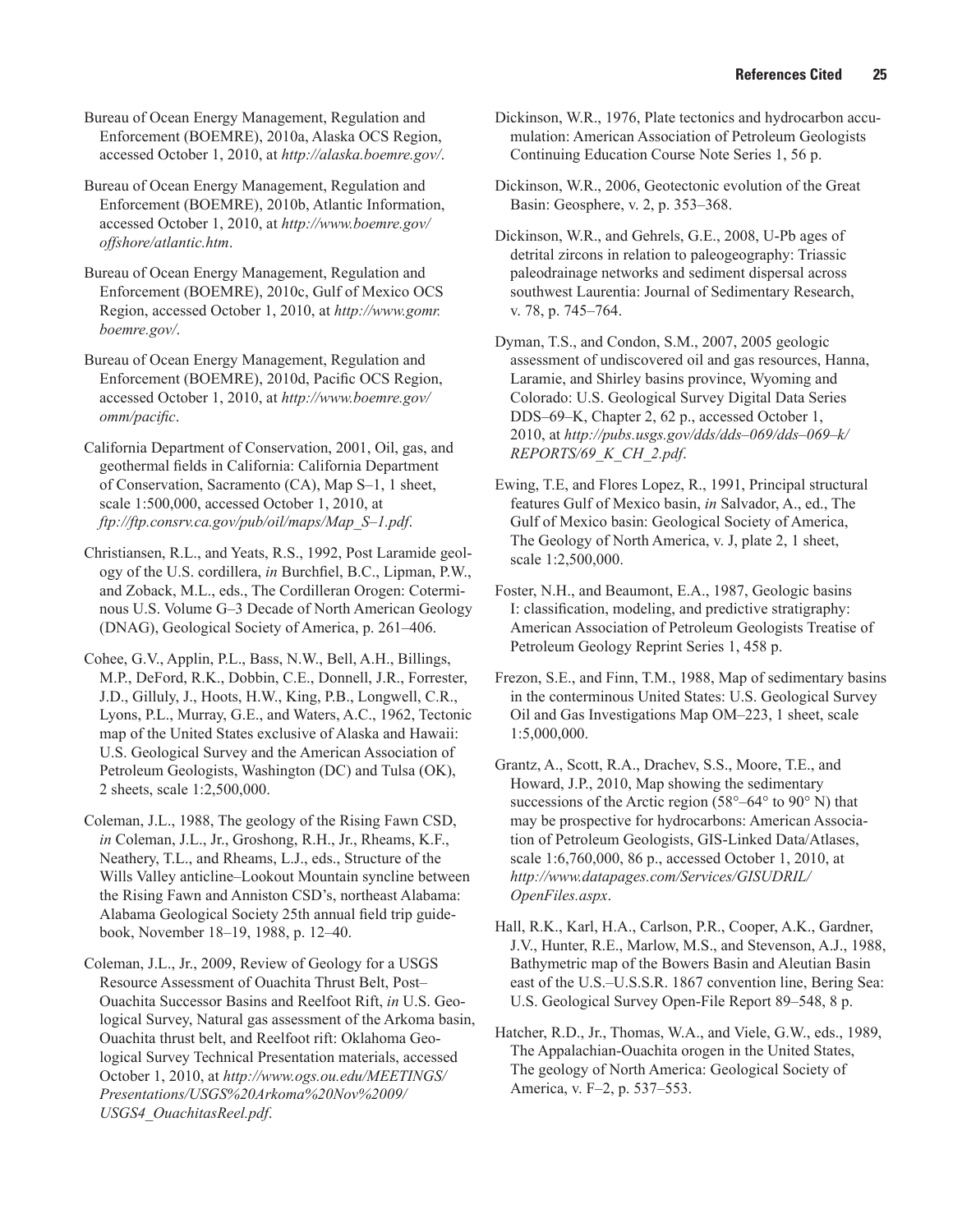Houseknecht, D.W., and Bird, K.J., 2011, Geology and petroleum potential of the rifted margins of the Canada basin, *in* Spencer, A., Gautier, D., Sørensen, K., Stoupakova, A., and Embry, A., eds., Arctic petroleum geology: Geological Society of London Memoir 35, p. 509–526.

Houseknecht, D.W., Bird, K.J., and Garrity, C.P., 2012a, Assessment of undiscovered petroleum resources of the Arctic Alaska petroleum province: U.S. Geological Survey Scientific Investigations Report 2012–5147, in press.

Houseknecht, D.W., Bird, K.J., and Garrity, C.P., 2012b, Assessment of undiscovered petroleum resources of the Amerasia Basin petroleum province: U.S. Geological Survey Scientific Investigations Report 2012–5146, in press.

Houseknecht, D.W., Burns, W.M., and Bird, K.J., 2011, Thermal maturation history of Arctic Alaska and southern Canada basin, *in* Harris, N.B., and Peters, K.E., eds., Thermal history analysis of sedimentary basins: Methods and applications: Society of Economic Paleontologists and Mineralogists Special Publication, in press.

Houseknecht, D.W., and Till, A.B., 2011, Arctic Alaska basin response to Jurassic-Tertiary plate-margin tectonics (abs.): American Association of Petroleum Geologists Arctic Polar Petroleum Potential Conference (3P Conference), Halifax (NS), August 30–September 2, 2011, program with abstracts, in press.

Ingersoll, R.V., 2008, Subduction-related sedimentary basins of the USA Cordillera, *in* Miall, A.D., ed., The sedimentary basins of the United States and Canada: Elsevier, Amsterdam, p. 395–428.

Kansas Geological Survey, 2005, The stratigraphy and structural development of the Forest City Basin in Kansas—Introduction: Kansas Geological Survey, accessed October 1, 2010, at *http://www.kgs.ku.edu/Publications/ Bulletins/51/02\_intro.html.* (Originally published in 1943 as Kansas Geological Survey Bulletin 51 by Wallace Lee; information in the online version has not been updated.)

King, P.B., and Beikman, H.M., 1974, Geologic map of the United States: U.S. Geological Survey, Washington (D.C.), 1 sheet, scale 1:2,500,000.

Kingston, D.R., Dishroon, C.P., and Williams, P.A., 1983, Global basin classification system: American Association of Petroleum Geologists Bulletin, v. 67, p. 2175–2193.

Kirschner, C.E., 1994, Map showing sedimentary basins in Alaska, *in* Plafker, G., and Berg, H.D., eds., 1994, The geology of Alaska: Geological Society of America, The Geology of North America, v. G–1, plate 7, 1 sheet, scale 1:2,500,000. (Shape files accessed October 1, 2010, at *http://agdc.usgs.gov/data/usgs/geology/*.)

Klemme, H.D., 1980, Types of petroliferous basins, *in* Mason, J.F., ed., Petroleum geology in China: Tulsa, Oklahoma, PennWell Books. *Reprinted in* Foster, N.H., and Beaumont, E.A., eds., Geologic basins I: Classification, modeling, and predictive stratigraphy: AAPG Treatise of Petroleum Geology Reprint Series 1, p. 87–101.

Li, Z., and Peters, S.G., 1998, Comparative geology and geochemistry of sedimentary-rock-hosted (Carlin-type) gold deposits in the People's Republic of China and in Nevada, U.S.A.: U.S. Geological Survey Open-File Report 98–466, 160 p.

Magoon, L.B., and Dow, W.G., 1994, The petroleum system, *in* Magoon, L.B., and Dow, W.G., eds., The petroleum system—From source to trap: American Association of Petroleum Geologists Memoir 60, p. 3–24.

McKeown, F.A., Hamilton, R.M., Diehl, S.F., and Glick, E.E., 1990, Diapiric origin of the Blytheville and Pascola arches in the Reelfoot rift, east-central United States: Relation to New Madrid seismicity: Geology, v. 18, p. 1158–1162.

Miall, A.D., ed., 2008, The sedimentary basins of the United States and Canada: Elsevier, Amsterdam, 610 p.

Miall, A.D., and Blakey, R.C., 2008, The Phanerozoic tectonic and sedimentary evolution of North America, *in* Miall, A.D., ed., The sedimentary basins of the United States and Canada: Elsevier, Amsterdam, p. 1–29.

Middleton, M.F., 2007, A model for the formation of intracratonic sag basins: Geophysical Journal International, v. 99, p. 665–676.

Miller, E.L., Miller, M.M., Stevens, C.H., Wright, J.E., and Madrid, R., 1992, Late Paleozoic paleogeographic and tectonic evolution of the western U.S. Cordillera, *in* Burchfiel, B.C., Lipman, P.W., and Zoback, M.L., eds., The Cordilleran orogen: Conterminous U.S. [Geology of North America, v. G3], Geological Society of America, p. 57–106.

National Oceanographic and Atmospheric Agency (NOAA), 2008, U.S. Maritime Limits & Boundaries [EEZ: Hawaiian Islands], accessed October 29, 2012, at *http://www. nauticalcharts.noaa.gov/csdl/mbound.htm*.

National Park Service, 2007, Natural Bridges National Monument geologic history, accessed October 12, 2010, at *http://www.nature.nps.gov/geology/parks/nabr/ geol\_history.cfm*.

Nuccio, V.F., and Condon, S.M., 1996, Burial and thermal history of the Paradox Basin, Utah and Colorado, and petroleum potential of the Middle Pennsylvanian Paradox Formation, *in* Huffman, A.C., Jr., project coordinator, Evolution of sedimentary basins—Paradox Basin: U.S. Geological Survey Bulletin 2000–O, p. O1–O41.